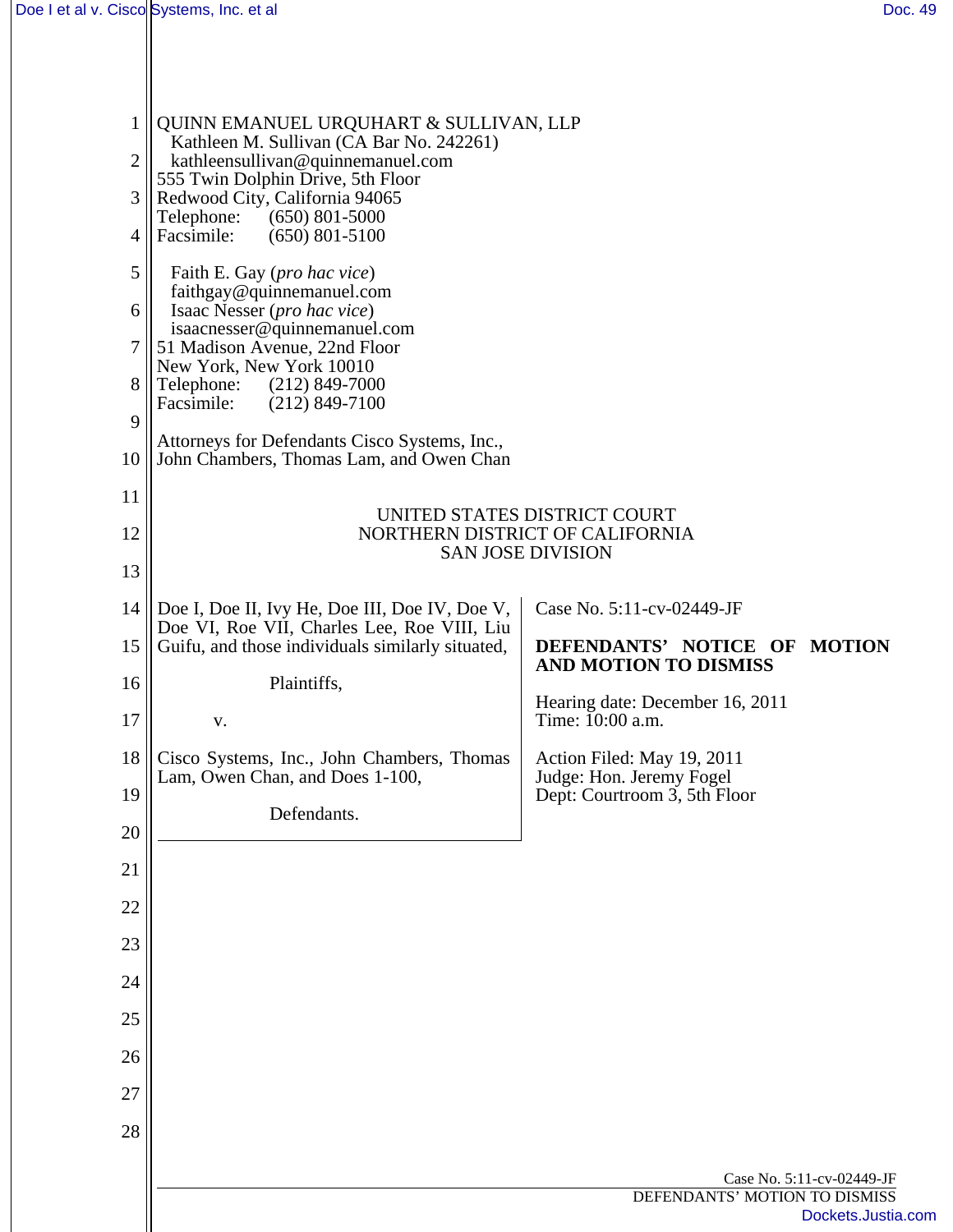| $\mathbf{1}$ | <b>NOTICE OF MOTION</b>                                                                                |
|--------------|--------------------------------------------------------------------------------------------------------|
| 2            | TO ALL PARTIES AND THEIR COUNSEL OF RECORD:                                                            |
| 3            | PLEASE TAKE NOTICE that on December 16, 2011, at 10:00 am, or as soon thereafter as                    |
| 4            | the matter may be heard before the Honorable Judge Fogel, in Courtroom 3 of the United States          |
| 5            | District Court of the Northern District of California, San Jose Division, located at 280 South 1st     |
| 6            | Street, San Jose, CA 95113, Defendants Cisco Systems, Inc., John Chambers, Thomas Lam, and             |
| 7            | Owen Chan will and hereby do move the Court to dismiss Plaintiffs' Complaint in its entirety.          |
| 8            | The Motion will seek dismissal of the Plaintiffs' Complaint in its entirety on the basis of            |
| 9            | the political question, act of state, and international comity doctrines, and additionally because for |
| 10           | multiple reasons each and every allegation either fails to state a claim on which relief may be        |
| 11           | granted and/or fails to establish federal subject matter jurisdiction.                                 |
| 12           | The motion is made pursuant to Fed. R. Civ. P. $12(b)(1)$ and $12(b)(6)$ and is based on this          |
| 13           | Notice, the attached Memorandum of Points and Authorities, the accompanying Declaration of             |
| 14           | John (Hejun) Chu In Support Of Defendants' Motion To Dismiss, the Court's file in this matter,         |
| 15           | and any other evidence and argument as may be presented at the hearing on the Motion.                  |
| 16           |                                                                                                        |
| 17           |                                                                                                        |
| 18           |                                                                                                        |
| 19           |                                                                                                        |
| 20           |                                                                                                        |
| 21           |                                                                                                        |
| 22           |                                                                                                        |
| 23           |                                                                                                        |
| 24           |                                                                                                        |
| 25           |                                                                                                        |
| 26           |                                                                                                        |
| 27           |                                                                                                        |
| 28           |                                                                                                        |
|              | Case No. 5:11-cv-02449-JF<br>$-ii-$                                                                    |
|              | DEFENDANTS' MOTION TO DISMISS                                                                          |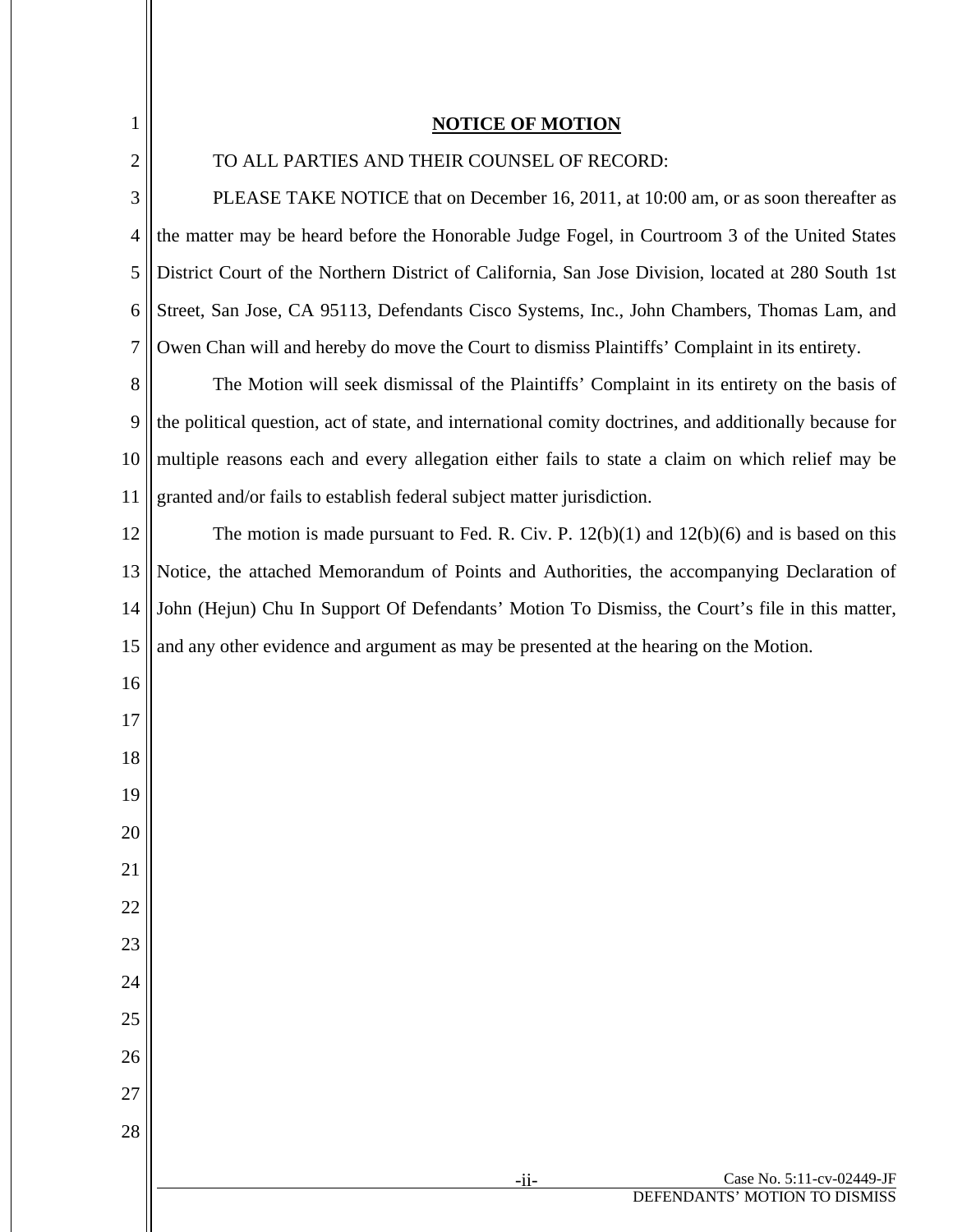| 2                    |                                                                                                                        |
|----------------------|------------------------------------------------------------------------------------------------------------------------|
| 3<br>4               | <b>TABLE OF CONTENTS</b>                                                                                               |
| 5                    |                                                                                                                        |
| 6                    | A.                                                                                                                     |
| 7                    | <b>B.</b>                                                                                                              |
| 8                    | C.<br>Plaintiffs' Alleged Injuries By Officials Of The Chinese Government 4                                            |
| 9                    | D.                                                                                                                     |
|                      | Ε.                                                                                                                     |
|                      | F.                                                                                                                     |
|                      | G.                                                                                                                     |
| 13                   |                                                                                                                        |
| 14<br>Ï.<br>15       | THE COMPLAINT SHOULD BE DISMISSED AS NONJUSTICIABLE 10                                                                 |
| 16                   | A.                                                                                                                     |
|                      | The Complaint Challenges Acts Of A Foreign Government In Violation Of<br><b>B.</b>                                     |
|                      |                                                                                                                        |
| 18<br>Н<br>11.<br>19 | THE ALIEN TORT STATUTE AND TORTURE VICTIM PROTECTION ACT<br>CLAIMS SHOULD BE DISMISSED FOR FAILURE TO STATE A CLAIM OR |
|                      |                                                                                                                        |
|                      | A.                                                                                                                     |
|                      | Corporate Liability Is Not Universally Accepted Under International<br>1.                                              |
| 23                   | 2.                                                                                                                     |
|                      | The ATS Does Not Provide Jurisdiction For Extraterritorial Claims 19<br><b>B.</b>                                      |
| 25                   | C.<br>The ATS And TVPA Claims Do Not Allege Acts By Defendants Acting                                                  |
| 26                   |                                                                                                                        |
| 27<br>28             | The ATS And TVPA Claims Do Not Allege Acts By Defendants<br>D.                                                         |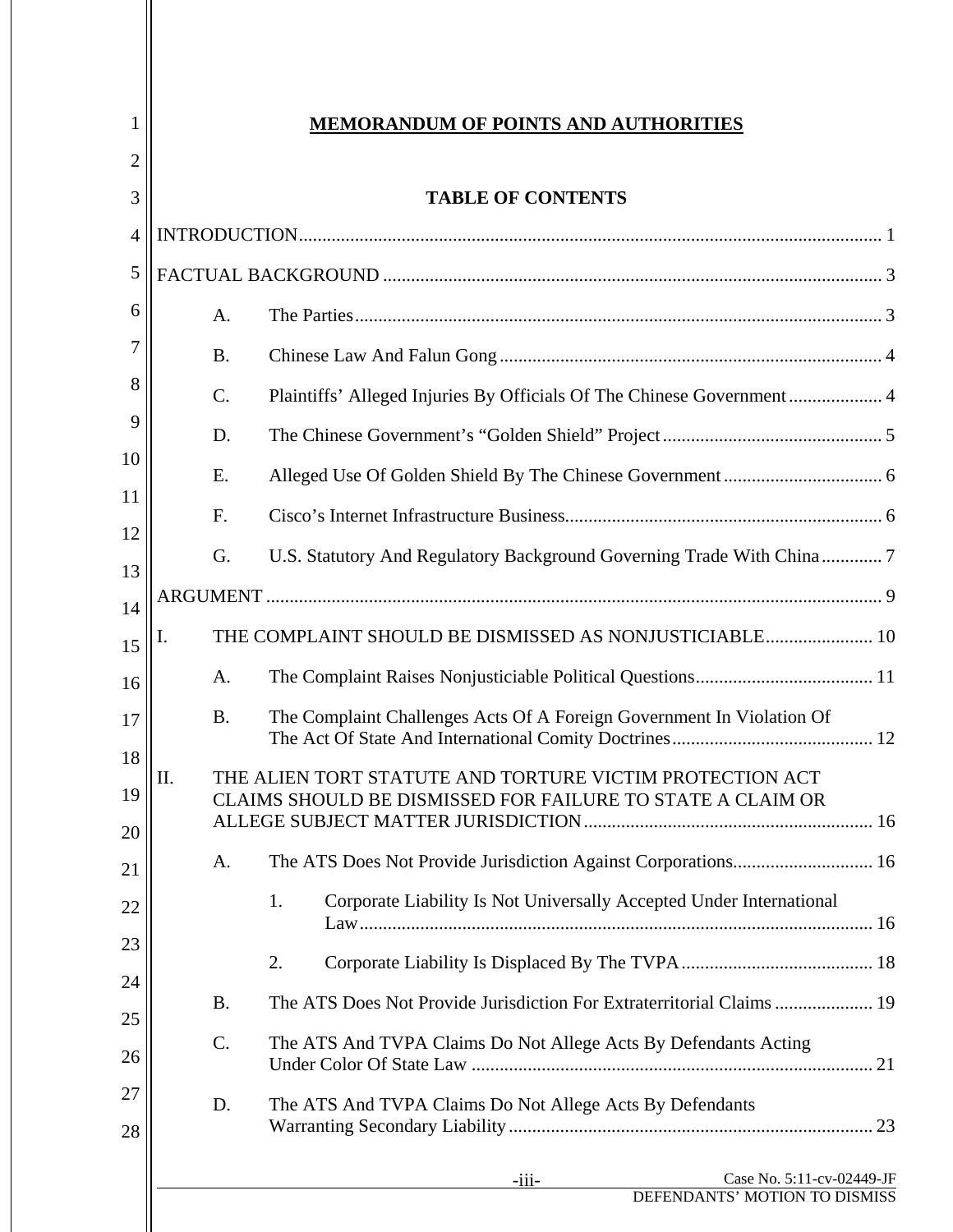| 1        |      |           | 1. | Aiding And Abetting Liability Is Unavailable Under The TVPA  23          |                                                            |  |
|----------|------|-----------|----|--------------------------------------------------------------------------|------------------------------------------------------------|--|
| 2        |      |           | 2. | Aiding And Abetting Liability Is Unavailable Under The ATS  24           |                                                            |  |
| 3        |      |           | 3. | The Allegations Do Not Support Aiding And Abetting Liability 25          |                                                            |  |
| 4        |      |           | 4. |                                                                          |                                                            |  |
| 5        |      | E.        |    |                                                                          |                                                            |  |
| 6        | III. |           |    | THE STATE LAW PERSONAL INJURY CLAIMS SHOULD BE DISMISSED  35             |                                                            |  |
| 7        |      | A.        |    |                                                                          |                                                            |  |
| 8        |      | <b>B.</b> |    |                                                                          |                                                            |  |
| 9        |      | C.        |    |                                                                          |                                                            |  |
| 10<br>11 | IV.  |           |    | THE UNFAIR BUSINESS PRACTICES CLAIM SHOULD BE DISMISSED  41              |                                                            |  |
| 12       |      | A.        |    |                                                                          |                                                            |  |
| 13       |      | <b>B.</b> |    |                                                                          |                                                            |  |
| 14       | V.   |           |    | THE ELECTRONIC COMMUNICATIONS PRIVACY ACT CLAIM SHOULD                   |                                                            |  |
| 15       |      |           |    |                                                                          |                                                            |  |
| 16       |      | A.        |    |                                                                          |                                                            |  |
| 17       |      | <b>B.</b> |    |                                                                          |                                                            |  |
| 18       |      | C.        |    | The Cisco Products Are Not Devices Primarily Useful for Interception 45  |                                                            |  |
| 19       |      | D.        |    | The Allegations Concern Exempted "Normal Course of Business" Activity 46 |                                                            |  |
| 20       | VI.  |           |    | PLAINTIFFS FAIL TO ALLEGE ANY ACTIONABLE CLAIMS AGAINST                  |                                                            |  |
| 21       |      |           |    |                                                                          |                                                            |  |
| 22       |      |           |    |                                                                          |                                                            |  |
| 23       |      |           |    |                                                                          |                                                            |  |
| 24       |      |           |    |                                                                          |                                                            |  |
| 25       |      |           |    |                                                                          |                                                            |  |
| 26       |      |           |    |                                                                          |                                                            |  |
| 27       |      |           |    |                                                                          |                                                            |  |
| 28       |      |           |    |                                                                          |                                                            |  |
|          |      |           |    | $-iv-$                                                                   | Case No. 5:11-cv-02449-JF<br>DEFENDANTS' MOTION TO DISMISS |  |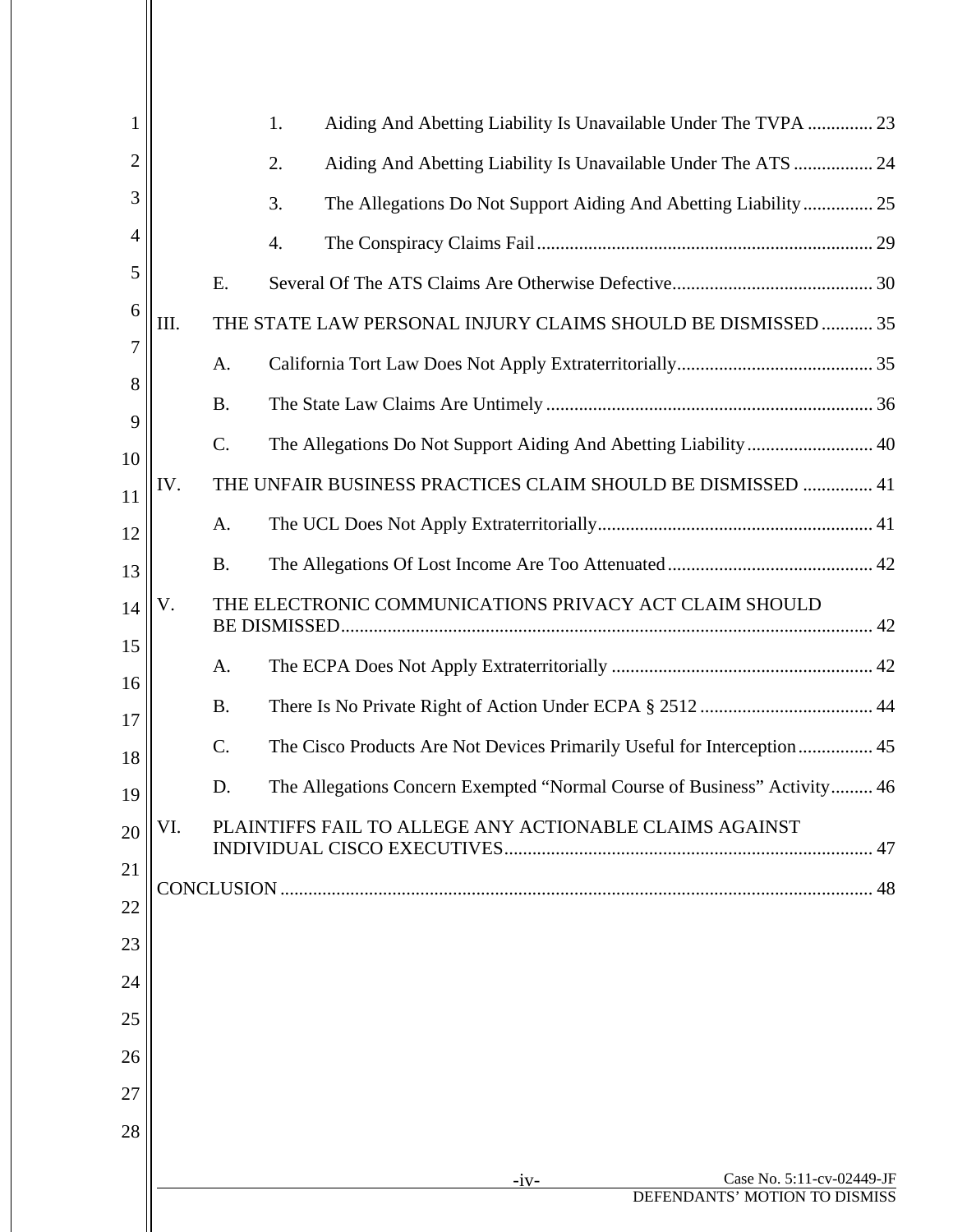| $\bf{l}$       | <b>TABLE OF AUTHORITIES</b>                    |
|----------------|------------------------------------------------|
| 2              | <b>Page</b>                                    |
| 3              | <b>Cases</b>                                   |
| $\overline{4}$ | A.D. v. Cal. Highway Patrol,                   |
| 5<br>6         | Abagninin v. AMVAC Chem. Corp.,                |
| 7              | Abdullahi v. Pfizer, Inc.,                     |
| 8<br>9         | Abecassis v. Wyatt,                            |
| 10             | Aldana v. Del Monte Fresh Produce, N.A., Inc., |
| 11<br>12       | Aldana v. Fresh Del Monte Produce, Inc.,       |
| 13             | Alperin v. Vatican Bank,                       |
| 14<br>15       | Am. Elec. Power Co. v. Connecticut,            |
| 16             | Am. Mfrs. Mut. Ins. Co. v. Sullivan,           |
| 17             | Arabian v. Sony Elec., Inc.,                   |
| 18             |                                                |
| 19<br>20       | Arar v. Ashcroft,                              |
| 21             | Ashcroft v. Iqbal,                             |
| 22             | Atwell v. Gabow,                               |
| 23<br>24       | Baker v. Carr,                                 |
| 25             | Bao Ge v. Li Peng,                             |
| 26             | Beagle v. Rite Aid Corp.,                      |
| 27<br>28       |                                                |
|                | Case No. 5:11-cv-02449-JF<br>$-V-$             |
|                | DEFENDANTS' MOTION TO DISMISS                  |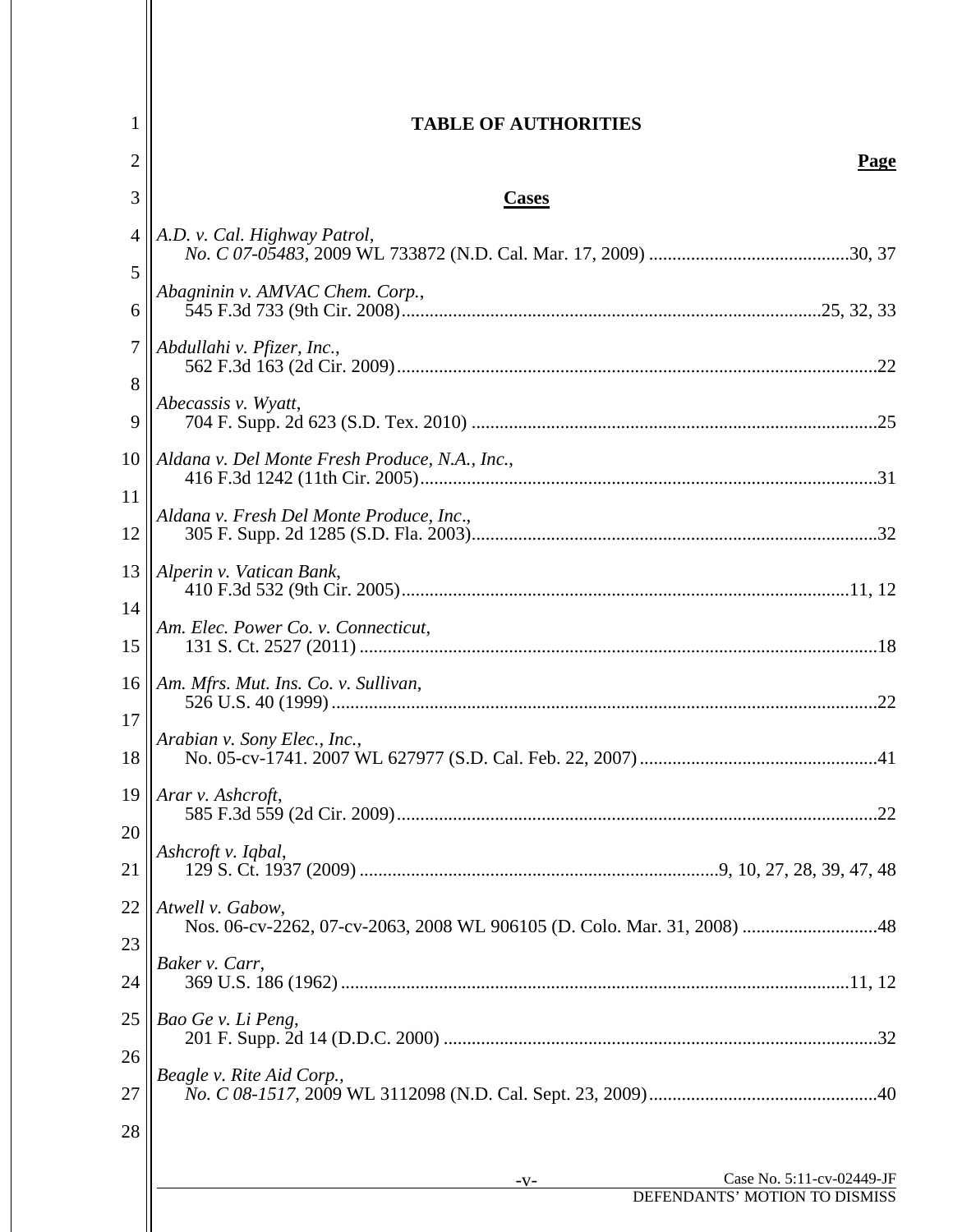| $1\vert$        | Beckett v. MasterCraft Boat Co.,                                       |
|-----------------|------------------------------------------------------------------------|
| $\overline{2}$  |                                                                        |
| 3               | Bell Atl. Corp. v. Twombly,                                            |
| $\overline{4}$  | Bigio v. Coca-Cola Co.,                                                |
| 5               |                                                                        |
| 6               | Bigio v. Coca-Cola Co.,                                                |
| $\tau$          | Blazevska v. Raytheon Aircraft Co.,                                    |
| 8               | Bowoto v. Chevron Corp.,                                               |
| 9               |                                                                        |
| 10 <sup>1</sup> | Bowoto v. Chevron Corp.,                                               |
| 11              | Bowoto v. Chevron Corp.,                                               |
| 12              |                                                                        |
| 13              | Bowoto v. Chevron Corp.,                                               |
| 14              | Brentwood Acad. v. Tenn. Secondary Sch. Athletic Ass'n,                |
| 15              |                                                                        |
| 16              | Cabello v. Fernandez-Larios,                                           |
| 17              | Casey v. U.S. Bank Nat'l Ass'n,                                        |
| 18              |                                                                        |
|                 | 19    Chen v. China Central Television,                                |
| 20              | Central Bank of Denver, N.A. v. First Interstate Bank of Denver, N.A., |
| 21              |                                                                        |
| 22              | In re Chiquita Bananas,                                                |
| 23              | Corrie v. Caterpillar, Inc.,                                           |
| 24              |                                                                        |
| 25              | Diamond Multimedia Sys. v. Superior Court,                             |
| 26              | Diaz-Barba v. Kismet Acquisition, LLC,                                 |
| 27              |                                                                        |
| 28              |                                                                        |
|                 | Case No. 5:11-cv-02449-JF<br>$-V1-$                                    |
|                 | DEFENDANTS' MOTION TO DISMISS                                          |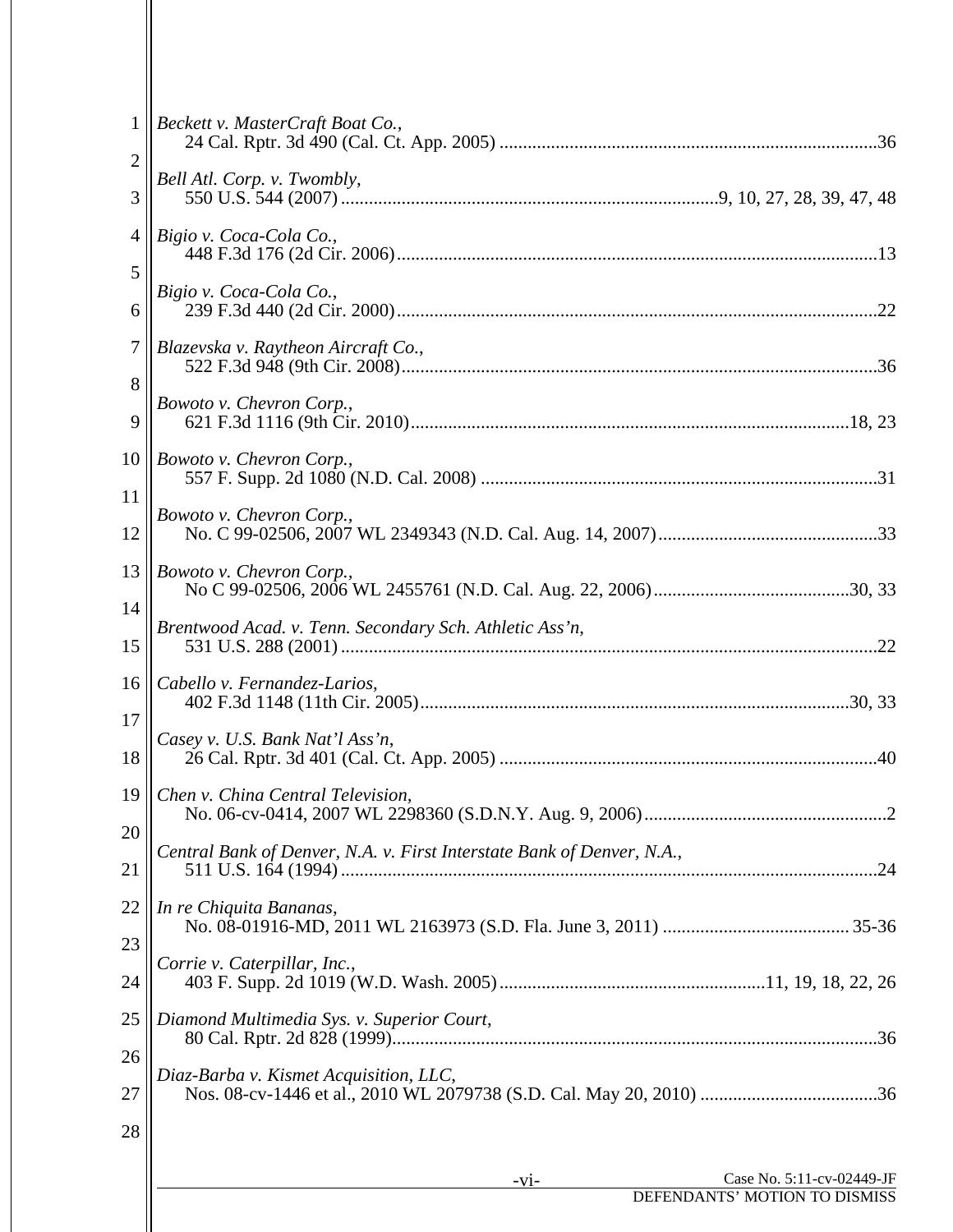| $\mathbf{1}$    | Dichter-Mad Family Partners, LLP v. United States,   |                               |
|-----------------|------------------------------------------------------|-------------------------------|
| $\overline{2}$  | In re DIRECTV, Inc.,                                 |                               |
| 3               |                                                      |                               |
| $\overline{4}$  | DIRECTV, Inc. v. Nicholas,                           |                               |
| 5               | DIRECTV v. Robson,                                   |                               |
| 6               |                                                      |                               |
| $\tau$          | DIRECTV, Inc. v. Treworgy,                           |                               |
| 8               | Doe v. Exxon Mobil Corp.,                            |                               |
| 9               |                                                      |                               |
| 10 <sup>1</sup> | Doe v. Nestle, S.A.,                                 |                               |
| 11              |                                                      |                               |
| 12              | Doe v. $Q_i$ ,                                       |                               |
| 13              | Doe v. Rafael Saravia,                               |                               |
| 14              |                                                      |                               |
| 15              | Doe v. State of Israel,                              |                               |
| 16              | In re Dynamic Random Access Memory Antitrust Litig., |                               |
| 17              | EEOC v. Arabian Am. Oil Co.,                         |                               |
| 18              |                                                      |                               |
|                 | 19    Enahoro v. Abubakar,                           |                               |
| 20              | In re Estate of Ferdinand Marcos,                    |                               |
| 21              |                                                      |                               |
| 22              | Flomo v. Firestone Natural Rubber Co.,               |                               |
| 23              |                                                      |                               |
| 24              | Flowers v. Tandy Corp.,                              |                               |
| 25              | Forti v. Suarez-Mason,                               |                               |
| 26              |                                                      |                               |
| 27              | Fox v. Cal. Physicians' Serv.,                       |                               |
| 28              |                                                      |                               |
|                 | $-vii$                                               | Case No. 5:11-cv-02449-JF     |
|                 |                                                      | DEFENDANTS' MOTION TO DISMISS |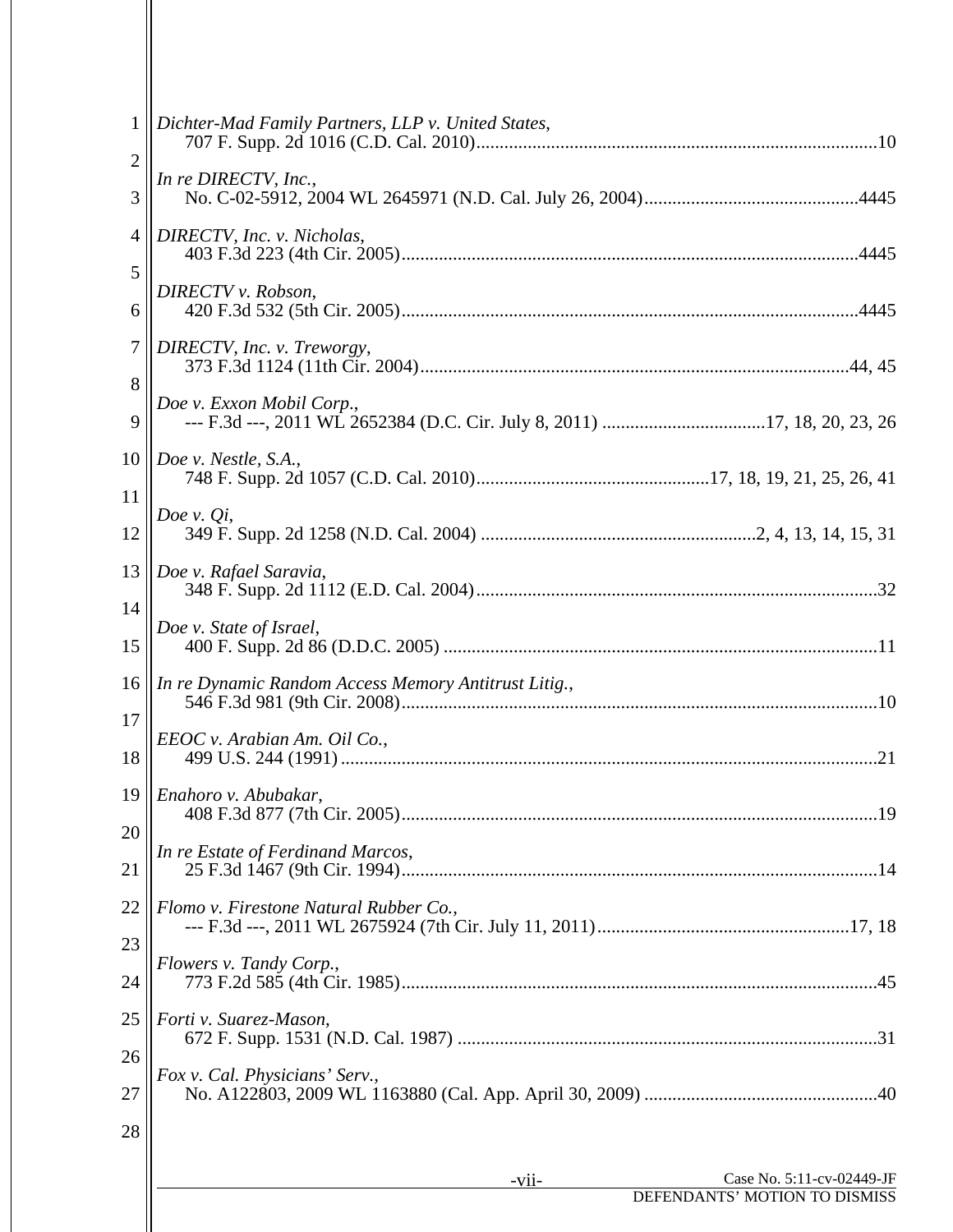| $\mathbf{1}$    | F.T.C. v. Swish Marketing,                                           |
|-----------------|----------------------------------------------------------------------|
| $\overline{2}$  | Gantt v. County of Los Angeles,                                      |
| 3               |                                                                      |
| $\overline{4}$  | Gerard v. Ross,                                                      |
| 5               |                                                                      |
| 6               | Ginsburg v. Healey Car & Truck Leasing, Inc.,                        |
| 7               | Guinto v. Marcos,                                                    |
| 8               |                                                                      |
| 9               | Gushi Bros. Co. v. Bank of Guam,                                     |
| 10 <sup>1</sup> | Hilao v. Estate of Marcos,                                           |
| 11              |                                                                      |
| 12              | Jane Doe I v. Wal-Mart Stores, Inc.,                                 |
| 13              | Joo v. Japan,                                                        |
| 14              |                                                                      |
| 15              | Kadic v. Karadzic,                                                   |
| 16              | Khulumani v. Barclay Nat'l Bank Ltd.,                                |
| 17              |                                                                      |
| 18              | Kiobel v. Royal Dutch Petroleum Co.,                                 |
|                 | 19    Krishanthi v. Rajaratnam,                                      |
| 20              |                                                                      |
| 21              | Lacey v. Maricopa County,                                            |
| 22              | Liu Bo Shan v. China Constr. Bank Corp.,                             |
| 23              |                                                                      |
| 24              | Lorenzo v. Qualcomm Inc.,                                            |
| 25              | Maez v. Chevron Texaco Corp.,                                        |
| 26              |                                                                      |
| 27              | Meridian Project Sys., Inc. v. Hardin Constr. Co., LLC,              |
| 28              |                                                                      |
|                 |                                                                      |
|                 | Case No. 5:11-cv-02449-JF<br>-viii-<br>DEFENDANTS' MOTION TO DISMISS |
|                 |                                                                      |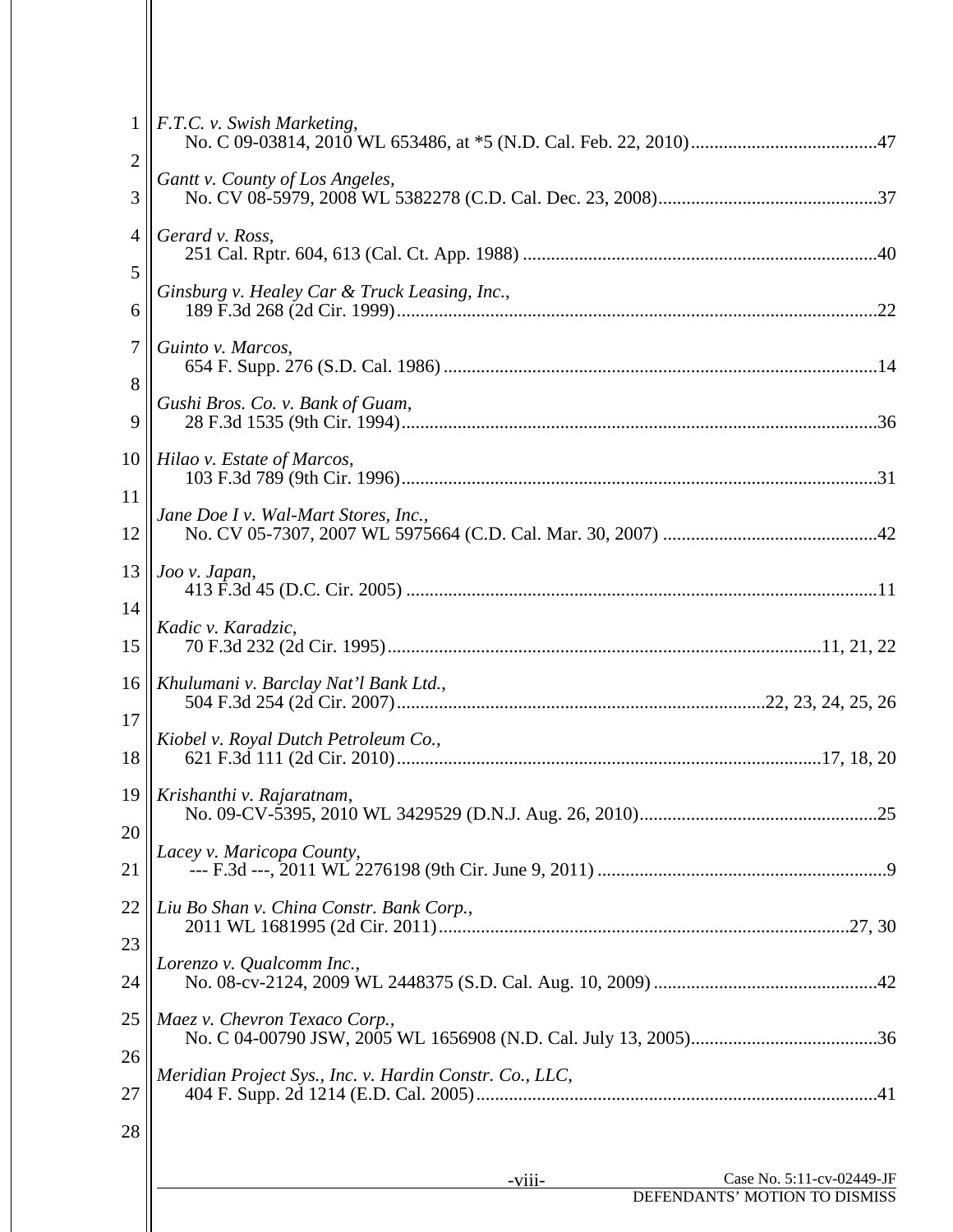| $\mathbf{1}$   | Mingtai Fire & Marine Ins. Co., Ltd. v. United Parcel Serv., |                           |
|----------------|--------------------------------------------------------------|---------------------------|
| $\overline{c}$ |                                                              |                           |
| 3              | Mohamed v. Jeppesen Dataplan, Inc.,                          |                           |
| 4              | Morrison v. National Australia Bank Ltd.,                    |                           |
| 5              |                                                              |                           |
| 6              | Murphy v. Wells Fargo Bank, N.A.,                            |                           |
| 7              | N. Alaska Salmon Co. v. Pillsbury Council, Inc.,             |                           |
| 8              | Norwest Mort., Inc. v. Superior Court,                       |                           |
| 9              |                                                              |                           |
| 10             | Oracle Corp. v. SAP AG,                                      |                           |
| 11             | Pasquantino v. United States,                                |                           |
| 12             |                                                              |                           |
| 13             | Piatt v. MacDougall,                                         |                           |
| 14             | Plaintiff A v. Deren,                                        |                           |
| 15             |                                                              |                           |
| 16             | Potter v. Havlicek,                                          |                           |
| 17             | Presbyterian Church of Sudan v. Talisman Energy, Inc.,       |                           |
| 18             |                                                              |                           |
|                | 19    Presbyterian Church of Sudan v. Talisman Energy, Inc., |                           |
| 20             | Rayburn ex rel. Rayburn v. Hogue,                            |                           |
| 21             |                                                              |                           |
| 22             | Robinson v. United States,                                   |                           |
| 23             | Roe I v. Bridgestone Corp.,                                  |                           |
| 24             |                                                              |                           |
| 25             | Romero v. Drummond Co., Inc.,                                |                           |
| 26             |                                                              |                           |
| 27             | Romero v. Drummond Co.,                                      |                           |
| 28             |                                                              |                           |
|                |                                                              | Case No. 5:11-cv-02449-JF |
|                | $-ix-$<br>DEFENDANTS' MOTION TO DISMISS                      |                           |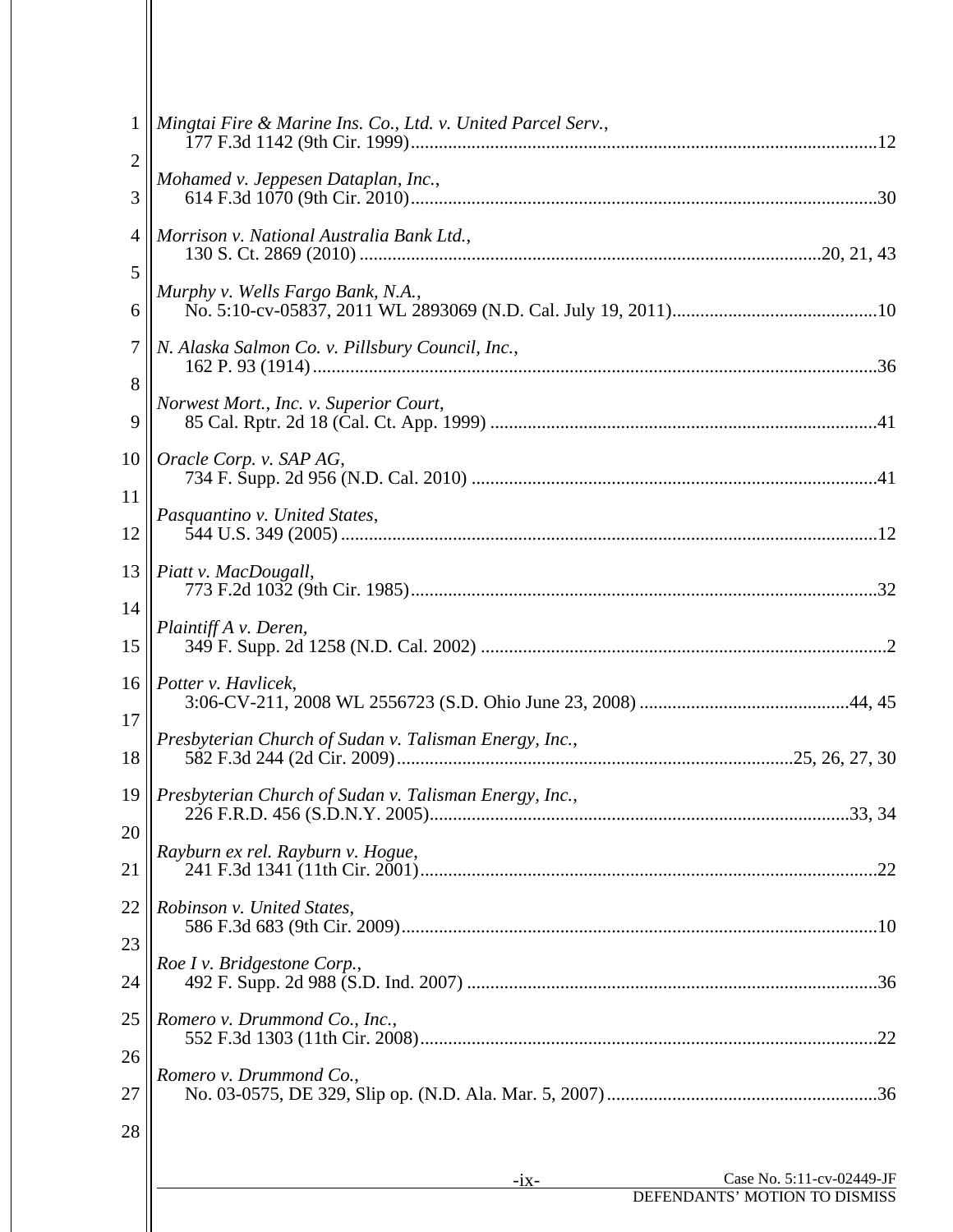| $\mathbf{1}$   | Sale v. Haitian Ctrs. Council, Inc.,                                                               |
|----------------|----------------------------------------------------------------------------------------------------|
| $\overline{2}$ |                                                                                                    |
| 3              | Sarei v. Rio Tinto, PLC,                                                                           |
| $\overline{4}$ | Sarei v. Rio Tinto, PLC,                                                                           |
| 5              |                                                                                                    |
| 6              | Sarei v. Rio Tinto, PLC,                                                                           |
| $\tau$         | Sarei v. Rio Tinto, PLC,                                                                           |
| 8              | Sarei v. Rio Tinto, PLC,                                                                           |
| 9              |                                                                                                    |
| 10             | Shroyer v. New Cingular Wireless Servs., Inc.,                                                     |
| 11             | Societe Nationale Industrielle Aerospatiale v. United States Dist. Court for the S. Dist. of Iowa, |
| 12             |                                                                                                    |
| 13             | Sosa v. Alvarez-Machain,                                                                           |
| 14             |                                                                                                    |
| 15             | Trajano v. Marcos,                                                                                 |
| 16             | U.S. ex rel. DeCesare v. Americare In Home Nursing,                                                |
| 17             |                                                                                                    |
| 18             | United States v. Curtiss-Wright Export Corp.,                                                      |
|                | 19    United States v. Mandel,                                                                     |
| 20             |                                                                                                    |
| 21             | United States v. Peterson,                                                                         |
| 22             | United States v. Toscanino,                                                                        |
| 23             |                                                                                                    |
| 24             | Viera v. Eli Lilly & Co.,                                                                          |
| 25             | Vieth v. Jubelirer,                                                                                |
| 26             |                                                                                                    |
| 27             | Weixum v. Xilai,                                                                                   |
| 28             |                                                                                                    |
|                |                                                                                                    |
|                | Case No. 5:11-cv-02449-JF<br>-X-<br>DEFENDANTS' MOTION TO DISMISS                                  |
|                |                                                                                                    |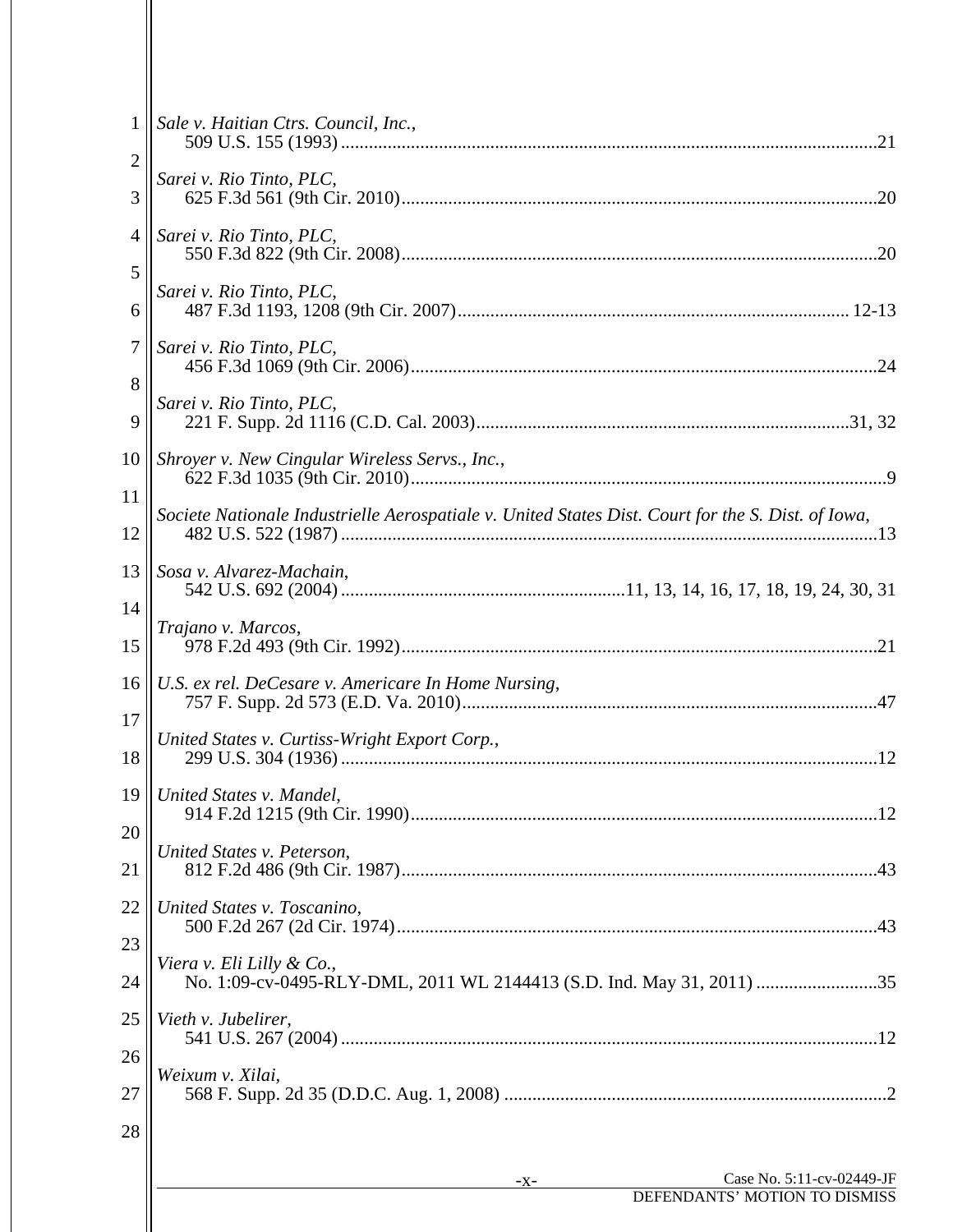| $\mathbf{1}$   | W.S. Kirkpatrick & Co. v. Envtl. Tectonics Corp.,                          |
|----------------|----------------------------------------------------------------------------|
| $\overline{2}$ | Ye v. Zemin,                                                               |
| 3              |                                                                            |
| $\overline{4}$ | Zheng v. Yahoo! Inc.,                                                      |
| 5              | No. C-08-1068 MMC, 2009 WL 4430297 (N.D. Cal. Dec. 2, 2009) 42, 43, 45, 46 |
| 6              | <b>Statutes/Rules</b>                                                      |
| $\tau$         |                                                                            |
| 8              |                                                                            |
| 9              |                                                                            |
| 10             |                                                                            |
| 11             |                                                                            |
| 12             |                                                                            |
| 13             |                                                                            |
| 14             |                                                                            |
| 15             |                                                                            |
| 16             |                                                                            |
| 17             |                                                                            |
| 18             |                                                                            |
|                |                                                                            |
| 20             |                                                                            |
| 21             |                                                                            |
| 22             |                                                                            |
| 23             |                                                                            |
| 24             |                                                                            |
| 25             |                                                                            |
| 26             | <b>Other Authorities</b>                                                   |
| 27             |                                                                            |
| 28             |                                                                            |
|                |                                                                            |
|                | Case No. 5:11-cv-02449-JF<br>$-X1$ -                                       |

 $\parallel$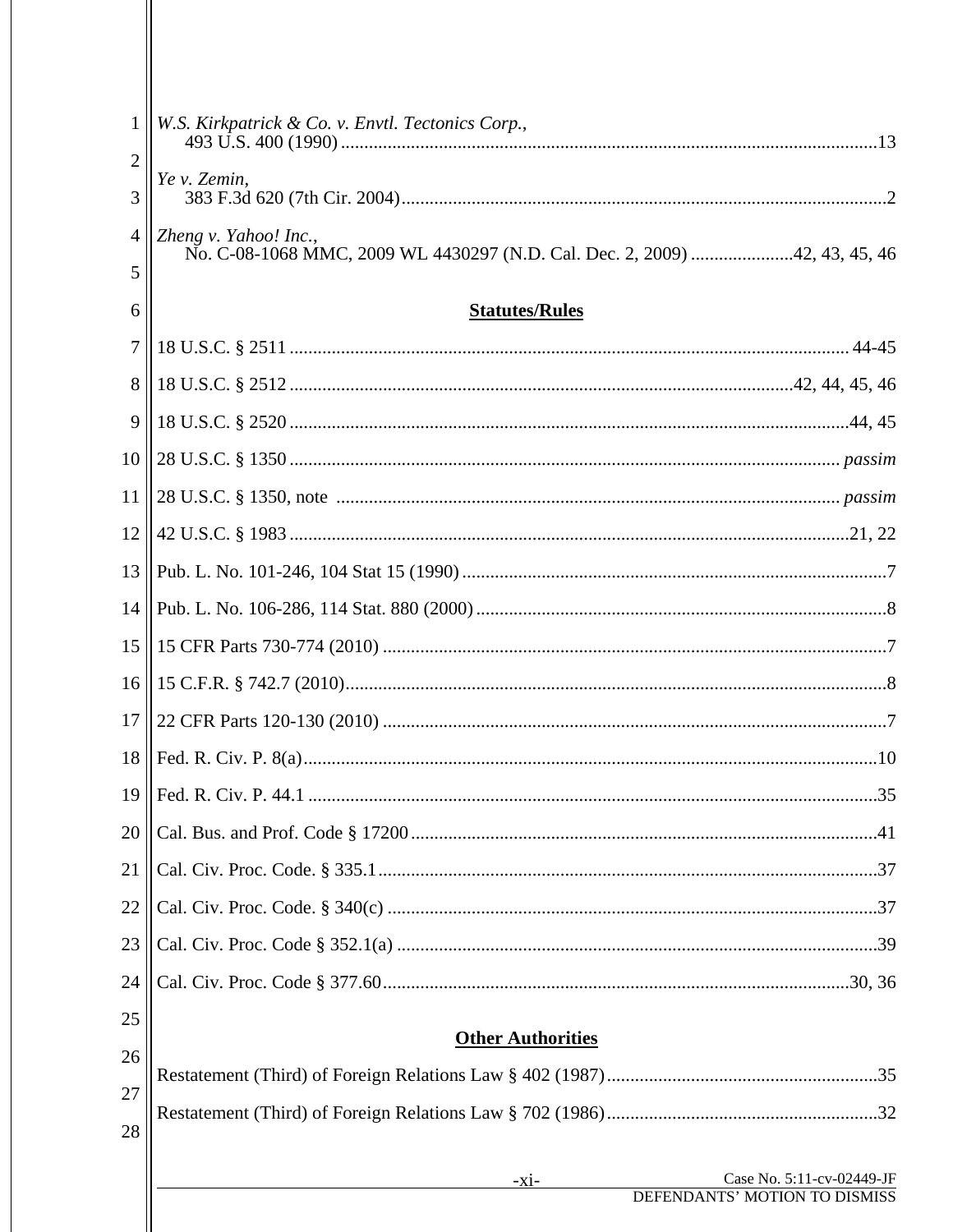| $\mathbf{1}$   |                                                                                           |
|----------------|-------------------------------------------------------------------------------------------|
| $\overline{2}$ |                                                                                           |
| 3              | Revisions to the Commerce Control List To Update and Clarify Crime Control License        |
| 4              | Brief of the United States as Respondent Supporting Petitioner,                           |
| 5              | Sosa v. Alvarez-Machain,                                                                  |
| 6              | Brief of the United States as Amicus Curiae,                                              |
| 7              | Presbyterian Church of Sudan v. Talisman Energy, Inc.,                                    |
| 8              | Brief for the United States as Amicus Curiae in Support of Petitioners,                   |
| 9              | Am. Isuzu Motors, Inc. v. Lungisile Ntsebeza,                                             |
| 10             | Charlie Savage, U.S. Tries to Make It Easier to Wiretap the Internet, N.Y. Times,         |
| 11             | Sept. 27, 2010, <i>available at http://www.nytimes.com/2010/09/27/us/27wiretap.html28</i> |
| 12             |                                                                                           |
| 13             |                                                                                           |
| 14             |                                                                                           |
| 15             |                                                                                           |
| 16             |                                                                                           |
| 17             |                                                                                           |
| 18             |                                                                                           |
| 19             |                                                                                           |
| 20             |                                                                                           |
| 21             |                                                                                           |
| 22             |                                                                                           |
| 23             |                                                                                           |
| 24             |                                                                                           |
| 25             |                                                                                           |
| 26             |                                                                                           |
| 27<br>28       |                                                                                           |
|                |                                                                                           |
|                | Case No. 5:11-cv-02449-JF<br>-xii-<br>DEFENDANTS' MOTION TO DISMISS                       |
|                |                                                                                           |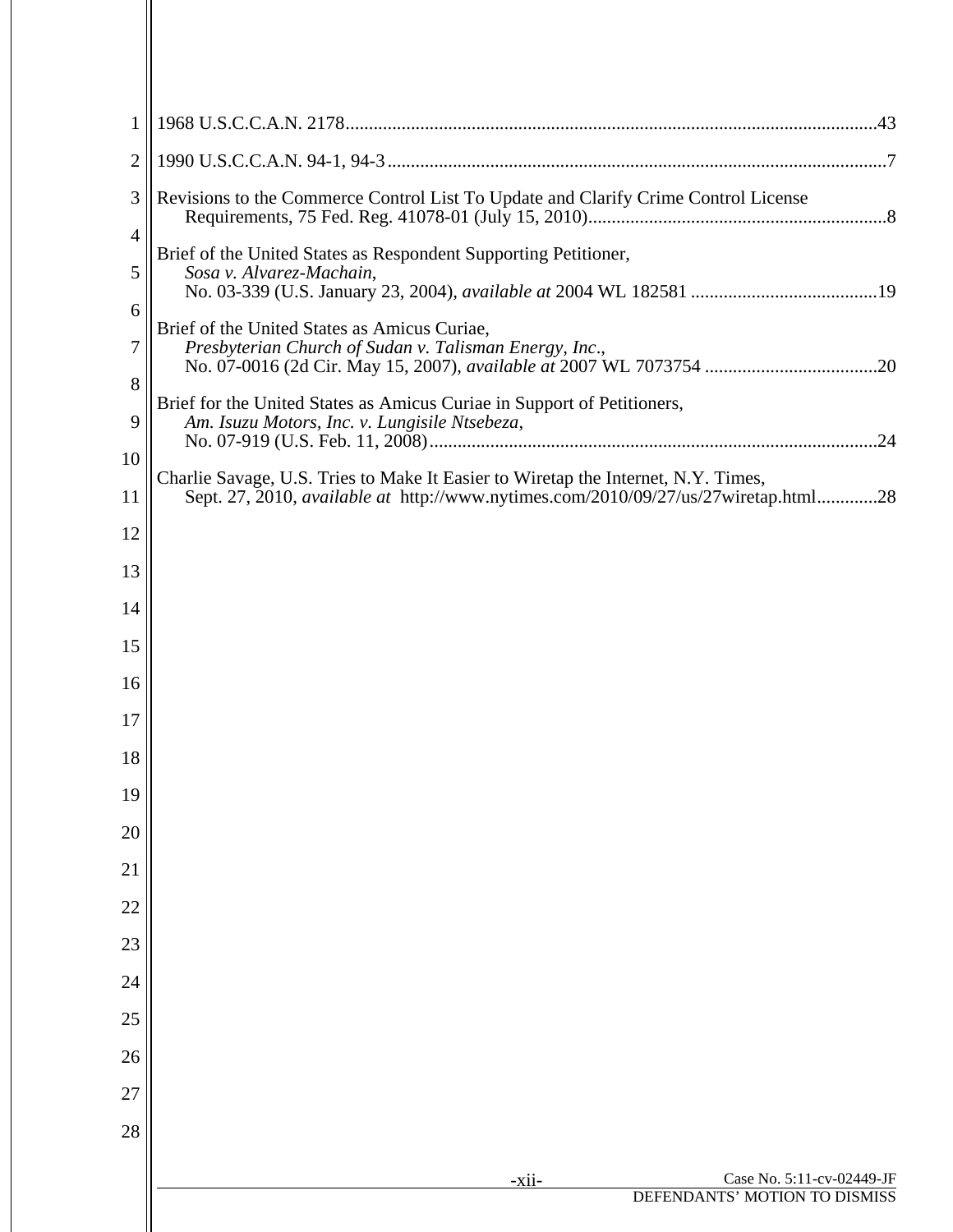### **INTRODUCTION**

1

2 3 4 5 6 7 8 9 10 11 12 Plaintiffs seek to hold Cisco and three of its executives liable for the alleged brutal and unlawful actions of Chinese police, prosecutors and prison guards toward members of Falun Gong—an organization that is illegal in the People's Republic of China ("PRC") and subject to prescribed penalties. They do so solely because Cisco sold internet equipment and services—the same goods and services that Cisco sells throughout the world—to Chinese entities in compliance with U.S. laws governing trade with the PRC. And they do so even though, for nearly twenty years, Cisco has helped deliver the benefits of information technology to millions of individuals in China—information technology that is essential to the very existence and practice of Falun Gong, whose activity "occurs almost entirely on the internet." (Compl. 141 ("Falun Gong practitioners … regularly access the 'Minghui' website due to its central role in the worldwide Falun Gong community and its status as a place of congregation.")).

13 14 15 16 17 18 19 20 21 22 While the injuries the Plaintiffs allegedly suffered at the hands of Chinese authorities are horrific and not to be condoned, Cisco's lawful commercial transactions in China have nothing to do with those injuries and the Complaint should be dismissed in its entirety. The Complaint nowhere alleges any facts suggesting that Cisco or its employees ever met, interacted with, or otherwise knew about the individual Plaintiffs; that Cisco knew or intended that its technology would be used by Chinese authorities to injure Plaintiffs; or that Cisco knew of, or participated in, Chinese authorities' alleged detention or persecution of Plaintiffs or the "many thousands" of other Falun Gong practitioners located throughout China who the Plaintiffs seek to represent on a classwide basis (Compl. ¶ 225). The allegations it raises are nonjusticiable and otherwise fail to state a claim or set forth a proper basis for this Court's subject matter jurisdiction.

23 24 25 26 27 28 This action is the latest volley in a long-running advocacy campaign seeking to put the Chinese Government's human rights record on trial in a U.S. courthouse. The first targets of this litigation campaign were high-ranking officers of the Chinese government, who had not personally committed acts of violence but allegedly were liable for policies sanctioning that violence. These cases were generally withdrawn or dismissed under the Foreign Sovereign Immunity Act ("FSIA"), a statute reflecting the United States' established policy that the acts of foreign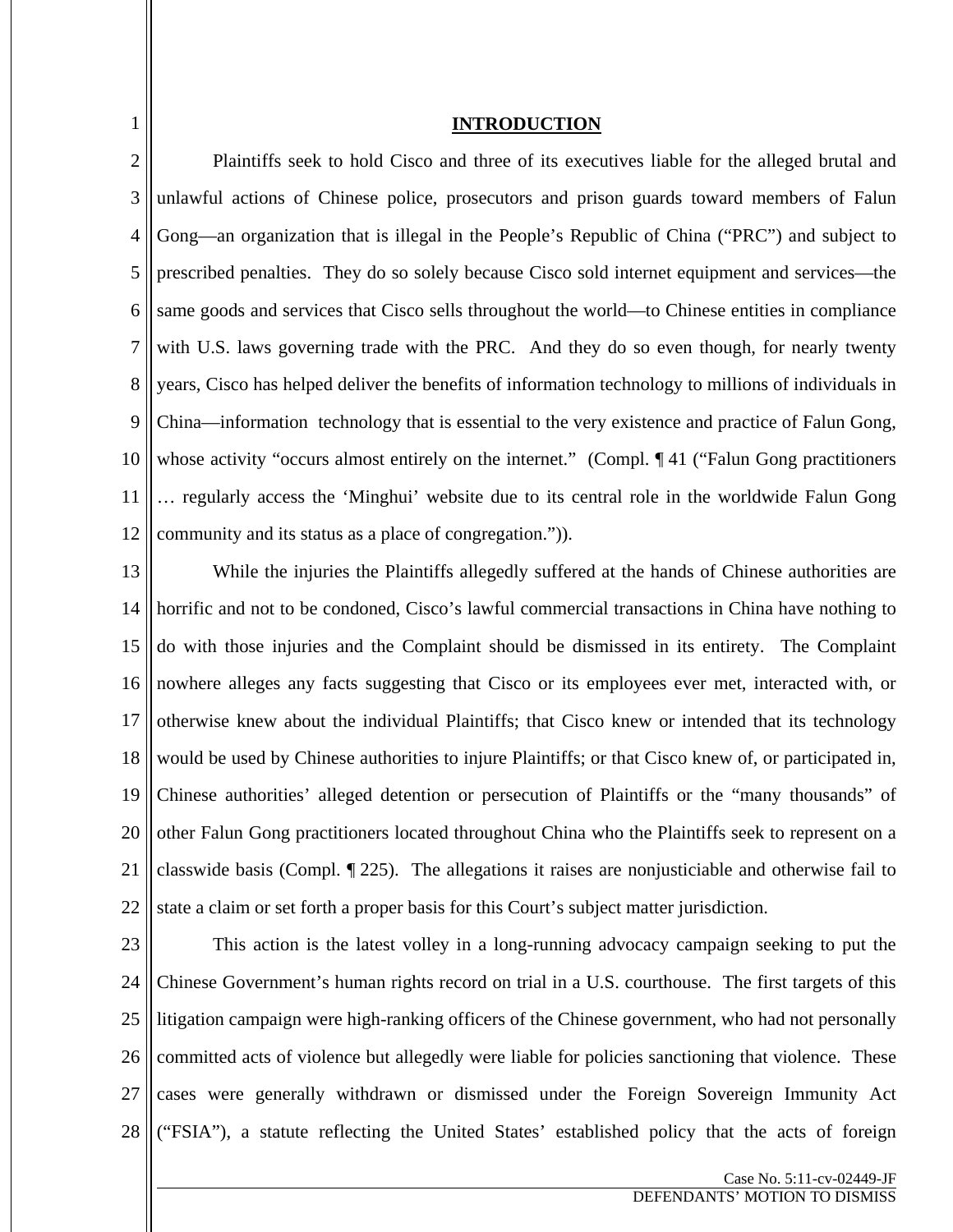1 2 3 4 5 6 7 8 governments ought not to be litigated in U.S. courts.<sup>1</sup> The next suits were brought against officers and entities associated with Chinese state-owned enterprises—defendants one step further removed from actual incidents of physical harm. This effort also has been unsuccessful, again generally on FSIA grounds.<sup>2</sup> As the latest step in this progression, Plaintiffs now assert claims against a U.S. corporation and its executives—pursuing defendants several steps further removed from the Chinese government in order to preclude a sovereign immunity defense, but at the same time stretching alleged liability several steps further from the alleged acts of violence. This case, like its predecessors, should be dismissed as an improper use of the federal courts. Specifically:

9 10 11 12 13 14 15 16 17 18 1. At the threshold, the Complaint should be dismissed as nonjusticiable. *First*, the Complaint raises political questions whose judicial resolution would interfere with the foreign policy of the Executive Branch and Congress. The United States maintains Most Favored Nation ("MFN") trading status with China. And in response to the Tiananmen Square protests, Congress enacted legislation restricting certain sales to Chinese police agencies—specifically *not* including routers or other standard internet equipment. Cisco complies with all applicable U.S. laws governing exports to China. The relief Plaintiffs seek would amount to a judicially imposed trade embargo in conflict with U.S. trade policy as determined by the political branches. *Second*, under the act of state doctrine and the doctrine of international comity, this Court is an inappropriate forum in which to challenge the sovereign acts of the PRC with respect to Falun Gong.

19 20 21 22 2. Even if otherwise justiciable, the Alien Tort Statute ("ATS") and Torture Victim Protection Act ("TVPA") claims should be dismissed for failure to state a claim or allege subject matter jurisdiction. *First*, corporations may not be sued under these statutes. *Second*, these statutes cannot provide relief for purely extraterritorial claims. *Third*, the commercial relationship

<sup>23</sup> 24 25  $\overline{\phantom{0}}$  1 *See Ye v. Zemin*, 383 F.3d 620 (7th Cir. 2004); *Weixum v. Xilai*, 568 F. Supp. 2d 35 (D.D.C. Aug. 1, 2008); *Doe v. Qi*, 349 F. Supp. 2d 1258 (N.D. Cal. 2002); *Plaintiff A v. Deren*, 349 F. Supp. 2d 1258 (N.D. Cal. 2002); *Doe v. Xudong*, No. 04-cv-4097 (N.D. Ill. 2004); *Gang v. Zhizhen*, No. 04-cv-1146 (D. Conn. 2004); *Plaintiff A. v. Guangen*, No. 02-cv-0295 (D. Haw. 2002).

<sup>26</sup>

<sup>27</sup> <sup>2</sup> *See Chen v. China Central Television*, No. 06-cv-0414, 2007 WL 2298360 (S.D.N.Y. Aug. 9, 2006).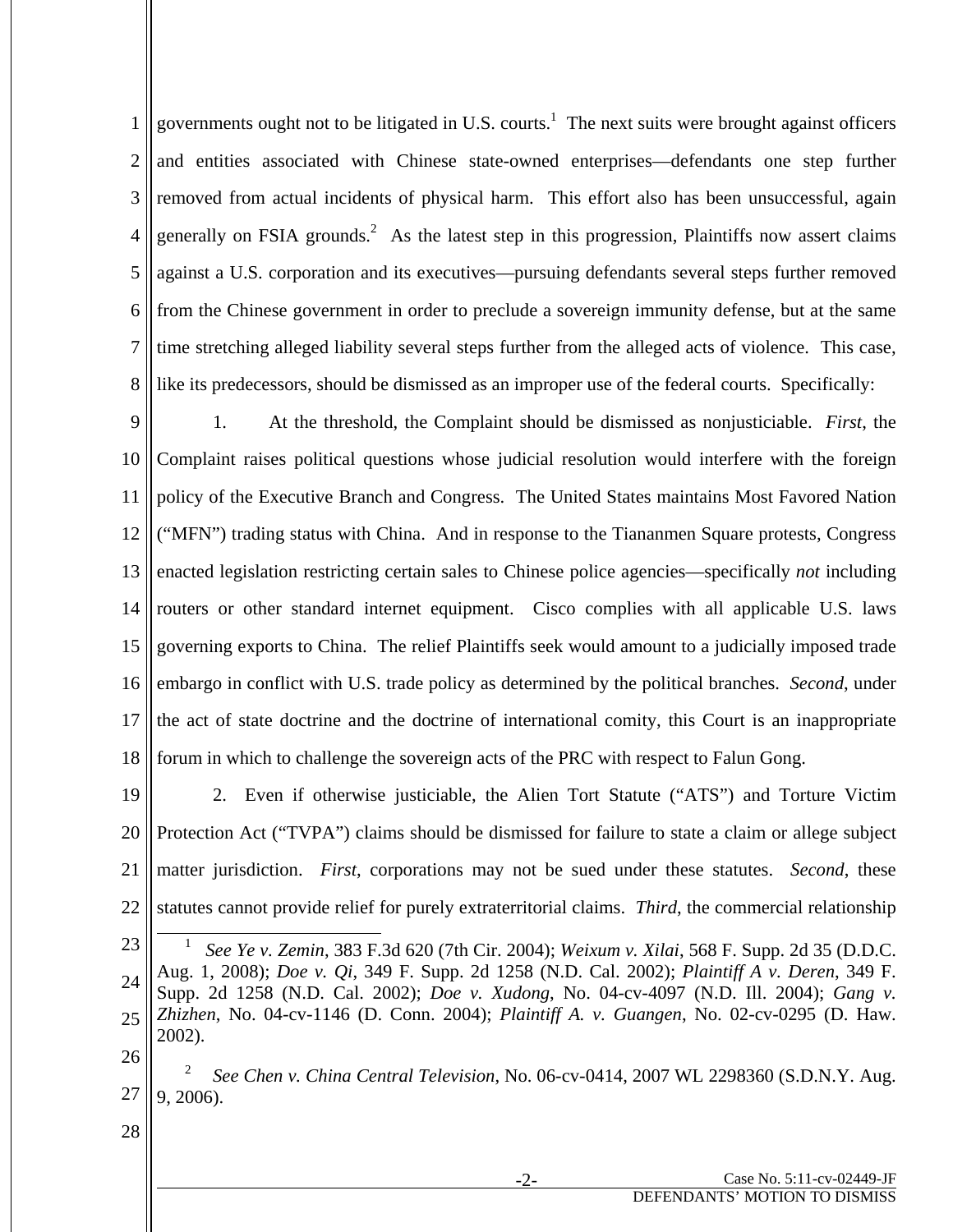1 2 3 4 5 6 alleged between Cisco and its Chinese customers is not the close and symbiotic relationship necessary to create the state action required to support these claims. *Fourth*, none of the Defendants may be sued for secondary liability because such relief should be held unavailable under these statutes and because the allegations fail to allege any facts that plausibly suggest that Defendants acted with the knowledge or purpose to facilitate the Chinese authorities' alleged actions. *Fifth*, portions of the Complaint fail to plead actionable international norms.

7 8 9 10 3. The personal injury claims asserted under California state law also should be dismissed. *First,* these claims may not be asserted as to purely extraterritorial conduct. *Second*, the claims are barred by applicable statutes of limitations. *Third*, aiding and abetting liability is unavailable as to the claims as alleged.

11 12 13 4. The Unfair Business Practices claim also should also be dismissed. *First*, the law has no extraterritorial application. *Second*, Defendants' technology lacks any connection to Plaintiffs' alleged lost income.

14 15 16 17 5. The Electronic Communications Privacy Act ("ECPA") claim should also be dismissed. *First*, the ECPA has no extraterritorial application. *Second*, the section pleaded here provides no private right of action. *Third*, the claim fails to allege the requisite elements and *fourth*, is in any event defeated by a statutory exception.

18 19 20 21 6. The claims against individual Cisco business executives should also be dismissed. There is no factual allegation to support the notion that Cisco's worldwide CEO, or the other highranking executives named as Defendants, had specific knowledge of the sales contracts at issue here, much less that these executives acted with the requisite purpose or knowledge.

22

#### **FACTUAL BACKGROUND**

23

## **A. The Parties**

24 25 26 27 Plaintiffs are practitioners of Falun Gong, a movement that developed in China around 1992. (Compl. ¶ 42). Falun Gong is viewed by the Chinese Government as a "cult." (*See id.*  ¶ 129).By early 1999, an estimated 70-100 million people in China practiced Falun Gong. (*Id.*  $\P$  42).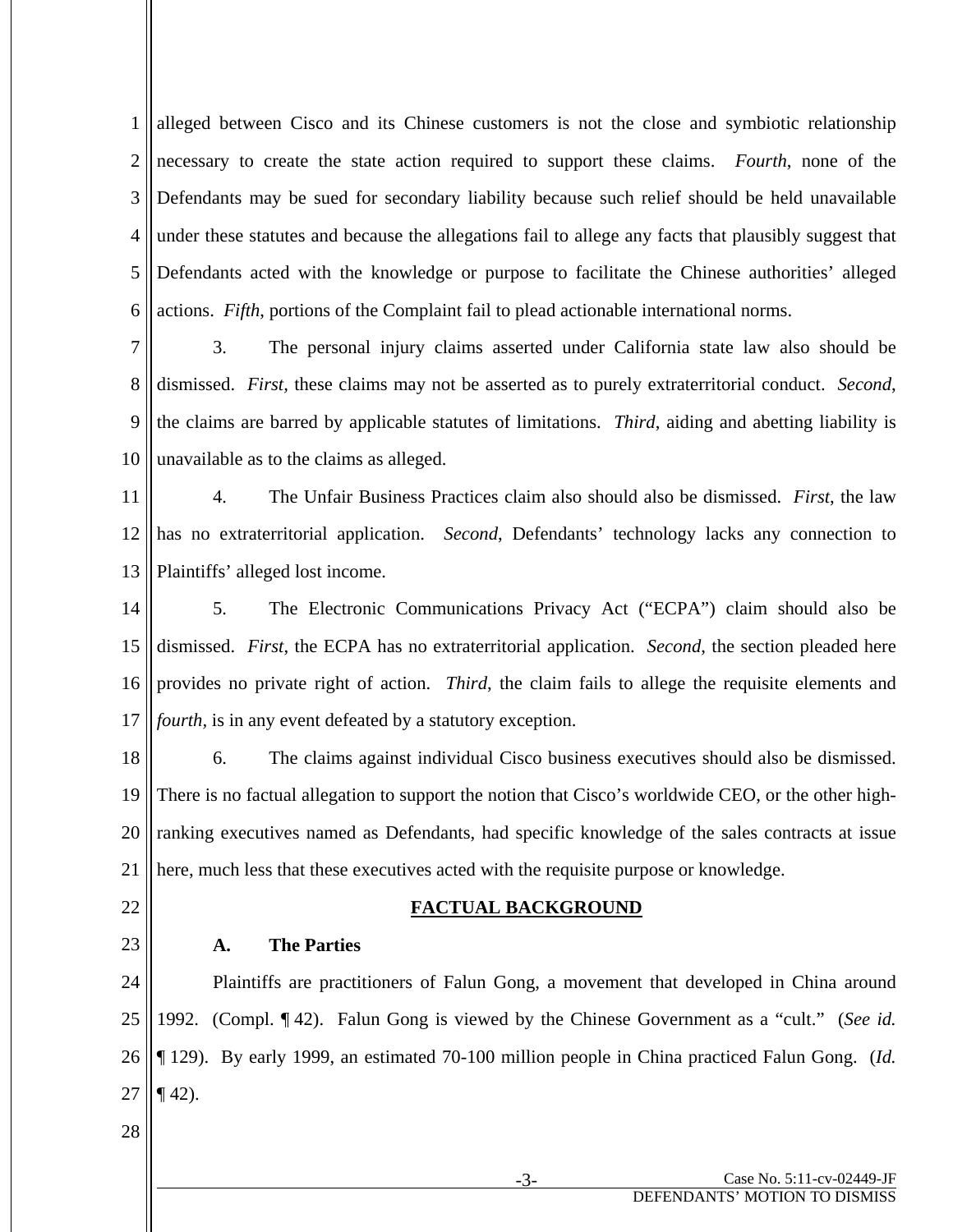1 2 3 Cisco is an American technology company that is in the business of manufacturing the routers, switches, and related hardware that make up the basic "plumbing" of the internet—the standard "tubes" and "pipes" through which data flows.

4

## **B. Chinese Law And Falun Gong**

5 6 7 8 9 10 11 12 13 14 15 16 The practice of Falun Gong is illegal under Chinese law. The PRC has determined that Falun Gong "is not a religious belief or spiritual movement" but instead a "cult that … has seriously disrupted the law and order  $\dots$  by inciting  $\dots$  sabotage and suicide bombings."<sup>3</sup> Chinese statutes duly promulgated by PRC legal authorities set forth specific Falun Gong activities that are prohibited. *See* Declaration of John (Hejun) Chu In Support Of Defendants' Motion To Dismiss, dated Aug. 4, 2011 ("Chu Declaration"),  $\P$  12-21. Individuals who violate these laws are subject to arrest and defined penalties, including imprisonment for up to specified terms and forced labor. (*Id.* ¶¶ 22-35). These types of penalties are not unique to Falun Gong but apply to other activities prohibited by Chinese law. (*Id.* ¶ 34). Chinese law expressly prohibits brutality or torture of individuals by state officials (*id.* ¶¶ 36-39), and the penalties applicable to Falun Gong do not include torture or other forms of police brutality by PRC government officials or law enforcers (*id.*   $\P$  7).

17 18 19 20 21 The Complaint alleges that, beginning in June 1999, leaders of the Chinese Communist Party ("CCP") created a plan to curtail Falun Gong through "reeducation," including brainwashing, interrogation, and torture (Compl. ¶¶ 43-44), and created a subdivision, "Office 610," to suppress Falun Gong. (*Id.* ¶ 47). Chinese Public Security officers allegedly collaborated with Office 610 to detect the internet activities of Falun Gong practitioners. (*Id.*  $\P\P$  49-50).

22

## **C. Plaintiffs' Alleged Injuries By Officials Of The Chinese Government**

23 24 25 Plaintiffs allege that they were arrested by the Chinese police, subjected to sham prosecutions at the hands of Chinese prosecutors and judges, and subjected to physical injury and

<sup>26</sup> 27 3 *Doe v. Qi*, 349 F. Supp. 2d 1258, 1300 (N.D. Cal. 2004) (quoting Statement of the government of the PRC advocating deference by U.S. courts to Chinese policy concerning Falun Gong).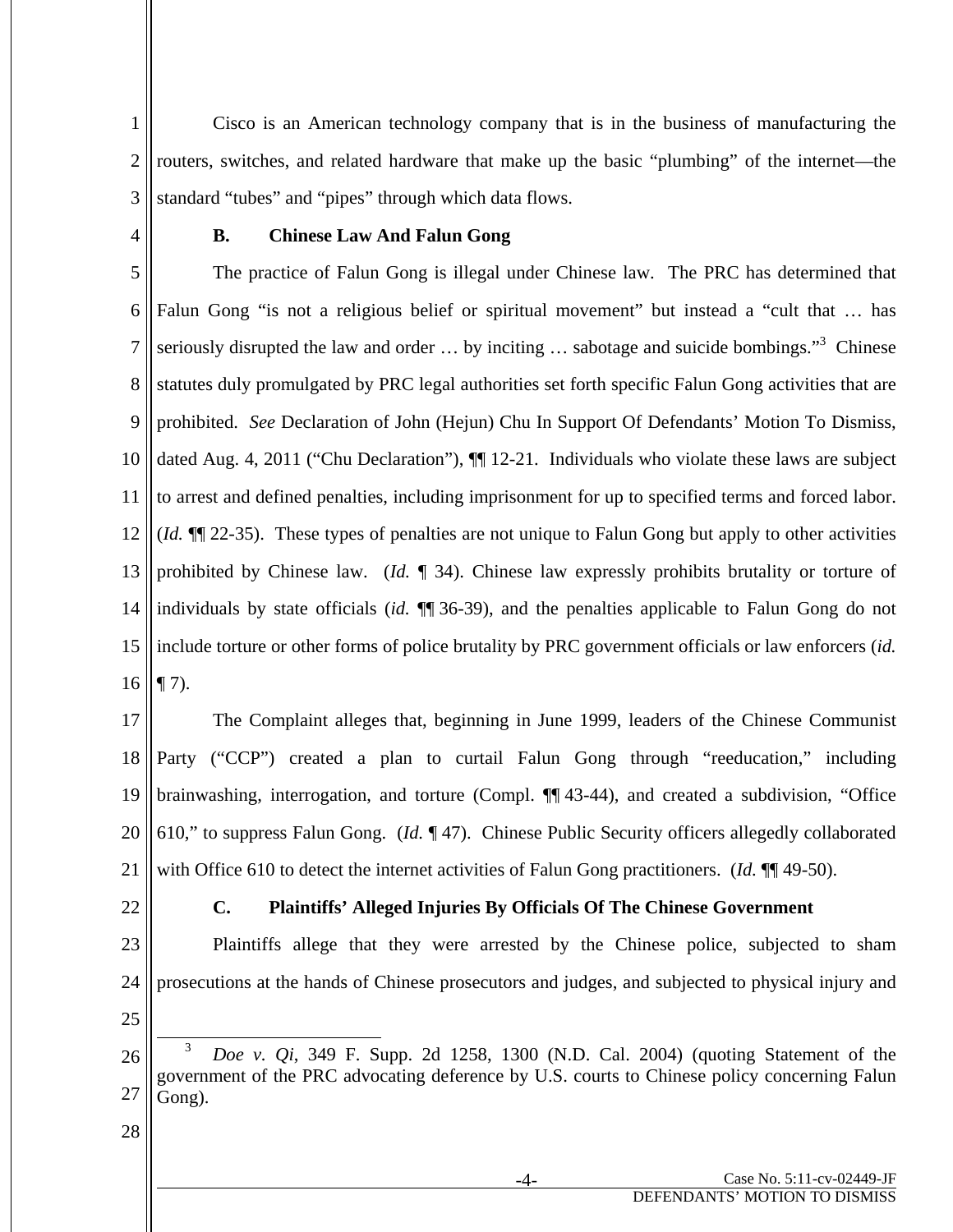1 2 3 4 5 6 7 8 9 10 11 other human rights violations while in the custody of Chinese government institutions as part of a national campaign to eradicate Falun Gong. Doe I, Doe II, and Ivy He allege that Chinese police, special Office 610 agents, and Public Security officers subjected them to various forms of police brutality, torture, forced labor and other wrongful acts. (*Id.* ¶¶ 115-142). Plaintiffs Doe III, Doe IV, Doe V, Doe VI, Doe VII, Charles Lee, and Doe VIII allege that they were detained between 2002 and 2007 and subjected to various forms of police brutality and other wrongful acts. (*Id*. ¶¶ 143-202). Doe VII's family has not had contact with her since summer 2006 and believes she may have died while in custody. (*Id*. ¶ 185). Doe VIII died in August 2002 while in custody at a detention center, allegedly due to beatings. (*Id*. ¶ 202). Plaintiff Liu Guifu allegedly was subject to multiple arrests, detentions and mistreatment. (*Id*. ¶¶ 203-214). Other Plaintiffs still detained allegedly suffer from physical assaults and deprivations. (*Id*. ¶ 218).

12 13 None of these actions—all of which took place at Chinese prisons, labor camps, or detention centers—is alleged to have been planned or perpetrated by the Defendants.

14

## **D. The Chinese Government's "Golden Shield" Project**

15 16 17 18 19 The "Golden Shield" project was an e-government project initiated by the Chinese government to increase central police efficiency, and is one of a series of e-government projects initiated by the Chinese government and known as "Golden Projects."<sup>4</sup> Each of these projects was conceived and implemented by Chinese government entities. There is no factual allegation in the Complaint, as distinct from summary conclusions, $<sup>5</sup>$  suggesting that Cisco was consulted during the</sup>

20

25 26 27 28 5 The Complaint alleges that Defendants helped design the Golden Shield to enable Chinese public security personnel and Office 610 special agents (Compl. ¶¶ 57-58) "to monitor and control all Internet activity in China, including especially the Internet activity of practitioners of Falun Gong" (*id.* ¶ 62). While the Complaint sets forth conclusory allegations that Cisco provided training to Chinese authorities concerning the Golden Shield (*see*, *e.g.*, Compl. ¶¶ 70, 89, 100), (footnote continued)

<sup>21</sup> 22 23 24  $\overline{4}$  These projects include the Golden Bridge Project, focused on commercial internet service; the Golden Card Project, focused on building a national credit card network; the Golden Custom or Golden Gate Project, linking customs points through a national electronic data interchange system; the Golden Finance Project, to build a clearing house system; the Golden Macro Project, focused on increasing sharing information between government bodies and helping decision making; and the Golden Tax Project, focused on using information technology to reduce tax evasion.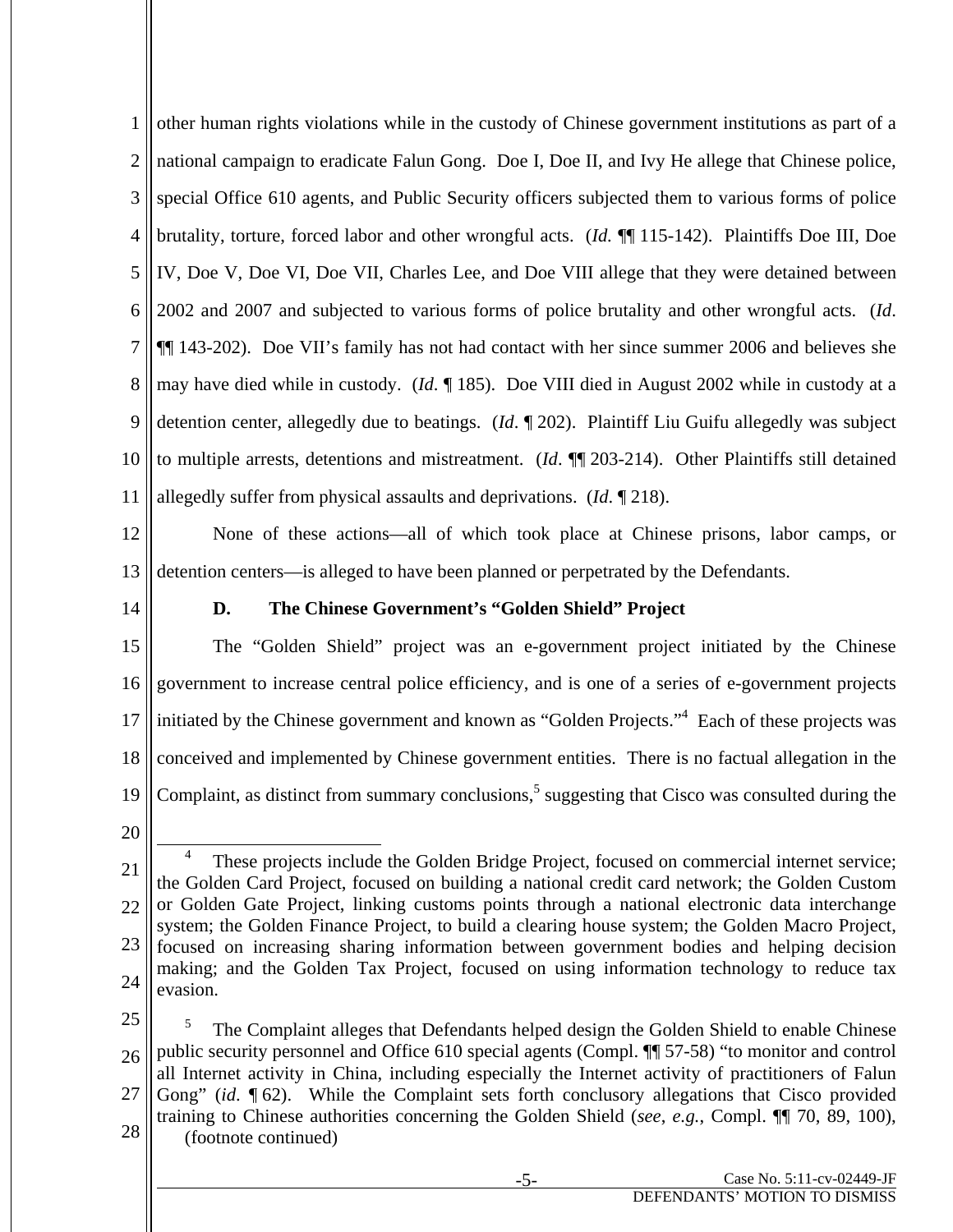1 2 development or design of the Golden Shield project or had any interaction with the Chinese government in connection with that design.

3

## **E. Alleged Use Of Golden Shield By The Chinese Government**

4 5 6 7 8 9 10 11 12 13 14 The Complaint alleges that, beginning in 2001, "Public Security officers, CCP officials, and Office 610 agents monitored and analyzed information on Falun Gong practitioners gained through the Golden Shield and shared this information with other state agents to facilitate their identification, tracking, detention, torture and suppression." (*Id*. ¶ 85). The Complaint does not allege any facts to suggest that Defendants knew or intended that the Golden Shield would be used for purposes other than the lawful apprehension of individuals suspected of violating Chinese law, or that Defendants knew or intended that Chinese government authorities would engage in any unlawful or brutal acts in the course of apprehending Falun Gong practitioners. Several of the abuses alleged by Plaintiffs occurred years after the Golden Shield was implemented—for example, Doe VI alleges he was taken into custody "more than five years after the Golden Shield was completed and fully operational in Shandong Province." (*Id*. ¶ 171).

15

### **F. Cisco's Internet Infrastructure Business**

16 17 18 19 20 21 22 23 The Complaint alleges that Defendants' contributions to the Golden Shield enabled authorities to "identify"; "locate"; "log"; "profile"; "track;"; "monitor"; "investigate"; and "surveil" individuals suspected of wrongdoing—standard police activities to help authorities "*fight [] against crime*." (*See*, *e.g*., Compl. ¶¶ 52, 56-58, 63, 65, 68, 74, 95-98, 100-02 (emphasis added)). At all times, however, the products Cisco has sold in China have been the same products that are in Cisco's standard product catalogue and that Cisco sells in the United States and elsewhere. These products by necessity include industry-standard network management capabilities that—whether manufactured by Cisco or any of its competitors—enable users to

<sup>24</sup> 25 26 27  $\overline{a}$ Cisco does not sell products to end users like the Chinese government agencies named in the Complaint, but rather provides products to intermediaries such as system integrators and resellers. As to services, Cisco provides only limited technical support, troubleshooting, and training to such intermediaries relating to the generic functioning and operation of Cisco products—for example, if a router will not power up, or is otherwise malfunctioning. Cisco did not sell consulting services directly to end users until at least 2005.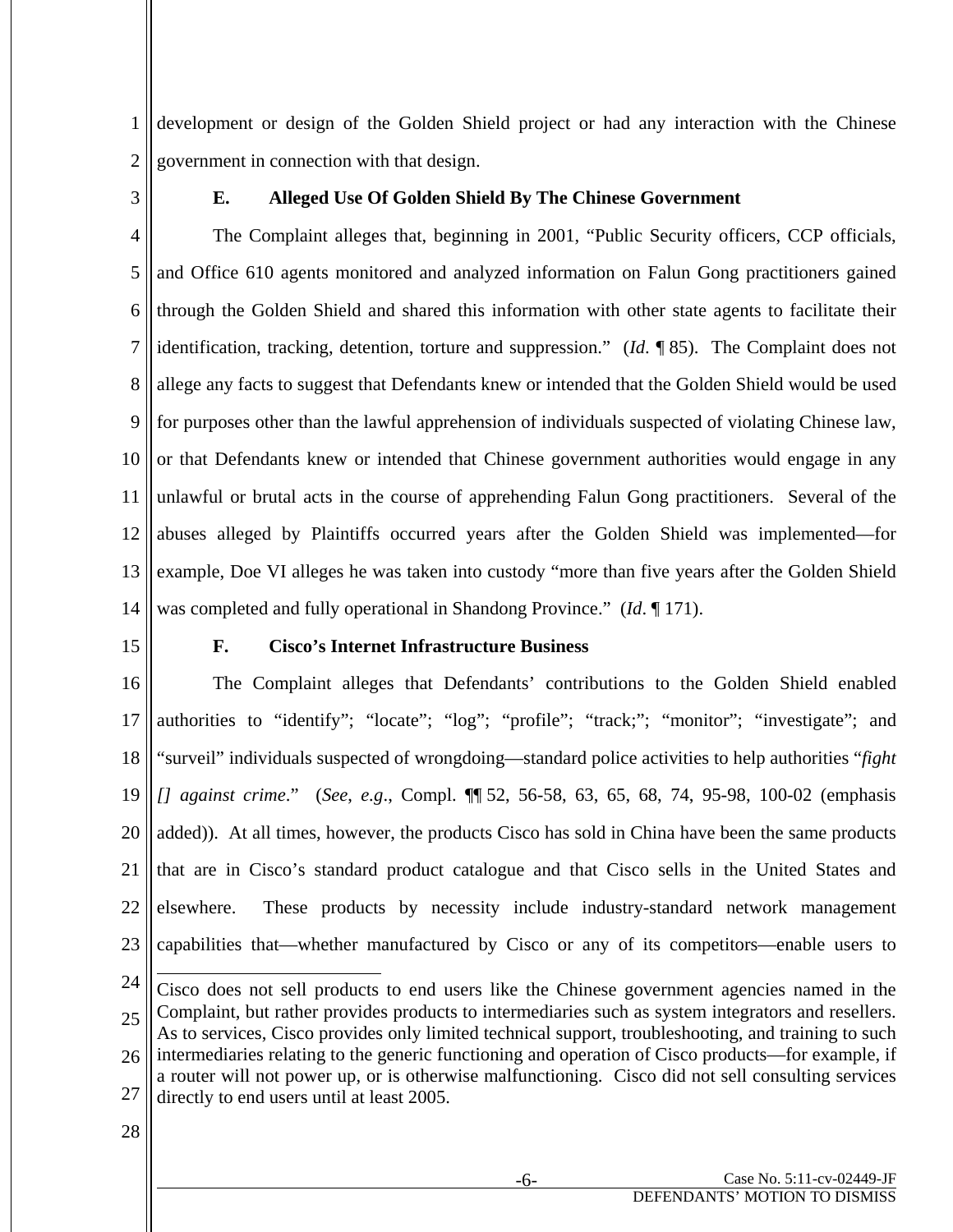1 2 3 identify the internet address from which data is transmitted and to which it is transmitted, together with certain related information that enables the internet to function and without which email and other networking systems could not exist.

4

## **G. U.S. Statutory And Regulatory Background Governing Trade With China**

5 6 7 8 Congress and the Executive Branch have developed and implemented policies explicitly designed to address human rights considerations in connection with supply of American-origin products to police agencies in China. These policies regulate the sale of technology products to the Government of China for use in crime control activities.

9 10 11 12 13 14 15 16 17 18 19 20 Following the Tiananmen Square protests of 1989, the U.S. Congress passed the Foreign Relations Authorization Act for Fiscal Years 1990-1991, commonly referred to as the "Tiananmen Square Sanctions Act." *See* Pub. L. No. 101-246, 104 Stat. 15 (1990). *First,* the Act recites a series of detailed Congressional "findings" condemning the acts of the Chinese Government and others in connection with the events at Tiananmen Square. *Id.* § 901(a) at 80. *Second,* the Act recites several "Statements of Policy," including that "it is essential that the United States speak in a bipartisan and unified voice in response to the events in the People's Republic of China," *id.*  § 901(b)(3) at 81, and that the President should "continue to emphasize" human rights in discussions with China. *Id.*  $\S 901(b)(4)$  at  $81<sup>6</sup>$  *Third*, the statute enacts a series of measures restricting trade with China, including—most relevant here—a ban on the export of specified crime control or detection instruments or equipment to the PRC in the absence of express authorization and licensure. *Id.*  $\S 902(a)(4)$  at  $83<sup>7</sup>$ 

21

22 The statute sets forth a series of even harsher trade restrictions that were not appropriate in Congress's view, but that would be considered if the PRC's acts of repression were to "deepen[]."

23 24 25  $\overline{\phantom{0}}$  Even this assurance of cooperation between the political branches was insufficient in the view of the President, who noted in a signing statement that the Act's "legislatively mandated sanctions represent an unwise constraint upon the President's ability to conduct foreign policy." 1990 U.S.C.C.A.N. 94-1, 94-3, *available at* 1990 WL 285749, at \*3.

26 27 7 These regulations are additional to a comprehensive U.S. regulatory regime governing the export of high technology products. *See* Export Administration Regulations, 15 C.F.R. Parts 730- 774 (2010); International Traffic in Arms Regulations, 22 C.F.R. Parts 120-130 (2010).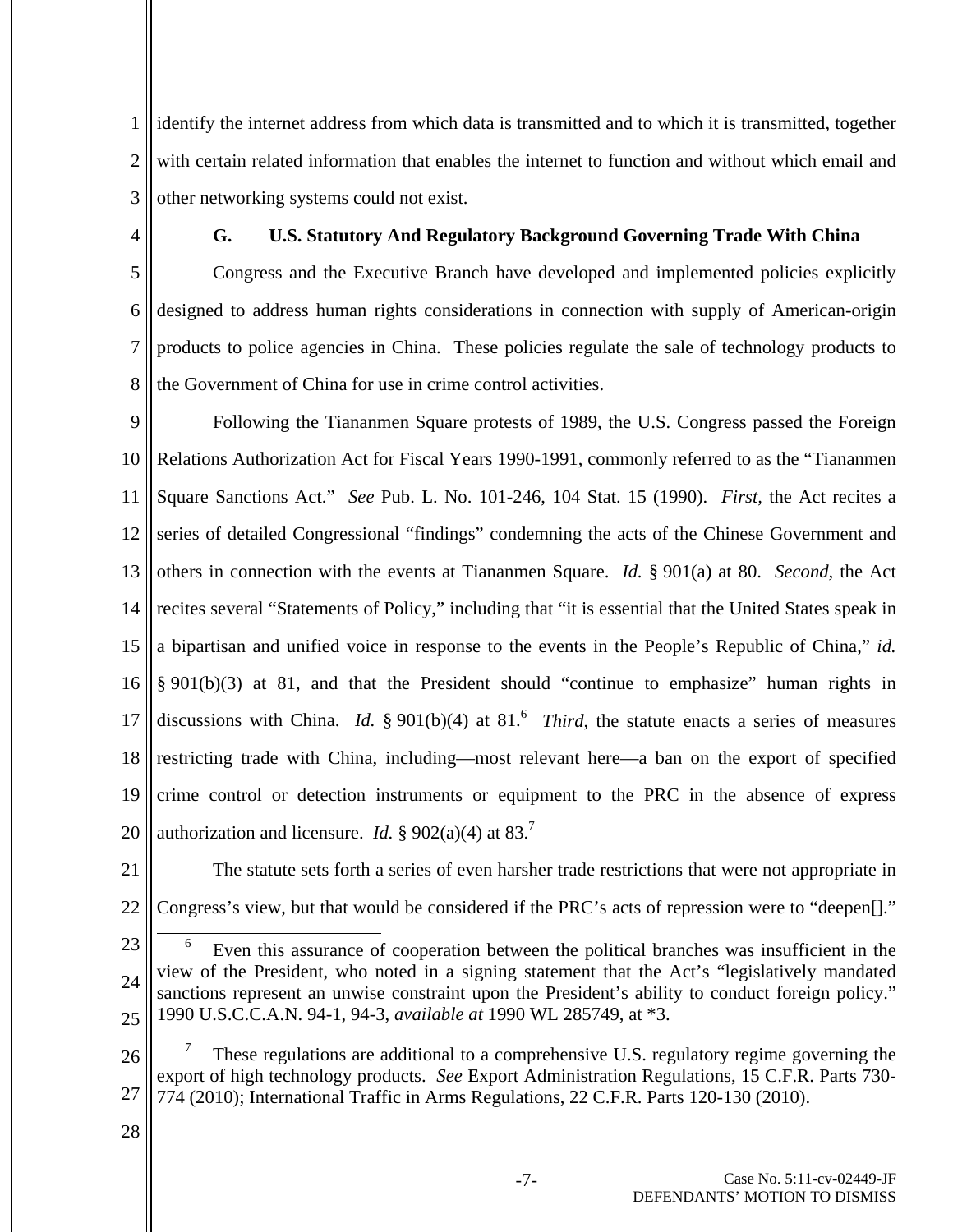1 2 3 4 5 6 7 *Id.* § 901(c)(3), (4) at 83. American policy recognizes, however, that it was not inconsistent with those targeted sanctions, applicable to designated products sold to police agencies, also to have a robust economic relationship with China. To that end, President George H. W. Bush reaffirmed China's MFN trade status just three months after passage of the Tiananmen Square Sanctions Act. *See* Presidential Determination No. 90-21, 55 Fed Reg. 23183 (1990). That status was made permanent in legislation that President Clinton signed into law in 2000. *See* Pub. L. No. 106-286, 114 Stat. 880 (2000).

8 9 10 11 12 13 14 15 16 17 The list of restricted crime control or detection equipment discussed in the Tiananmen Act is maintained by the Executive Branch acting through the U.S. Commerce Department. *See* 15 C.F.R. § 742.7 (2010). The purpose of the list is to "support … U.S. foreign policy to promote the observance of human rights throughout the world." *Id.* § 742.7(a). The list focuses on weapons and other instruments of physical crime control to the exclusion of software and technology. *See*, *e.g.*, *id.* §§ 742.7(a)(2) (shotguns); (a)(1) (police batons, whips, helmets, and shields, *inter alia*, by reference to Export Control Classification Numbers listed in 15 C.F.R. Pt. 774, Supp. 1). The Commerce Department remarked on this fact in a 2010 rule, which reiterates the list's relationship to human rights, but explicitly indicates that the Department would *not* add software and technology to the list, instead leaving for a

18 19 20 21 subsequent proposed rule… *potential expansion* of [the list, including consideration of] … *whether, and, if so, the extent to which* biometric measuring devices, *integrated data systems*, simulators, and *communications equipment should be added* …; [and] the degree to which *software and technology* related to [already listed devices] should [themselves] be listed and how such software and technology should be described….

22 23 Revisions to the Commerce Control List To Update and Clarify Crime Control License Requirements, 75 Fed. Reg. 41078-01, 41078 (July 15, 2010) (emphasis added).

24 25 26 27 28 In short, the Legislative branch has restricted trade with China in direct response to human rights concerns; has set those trade restrictions at a level that Congress believes will optimally advance United States policy; has explicitly determined *not* to adopt stricter trade limits; and in so doing has explicitly recognized the need for coordination with the Executive branch in effectuating the complex policy interests at issue. The Executive branch, for its part, has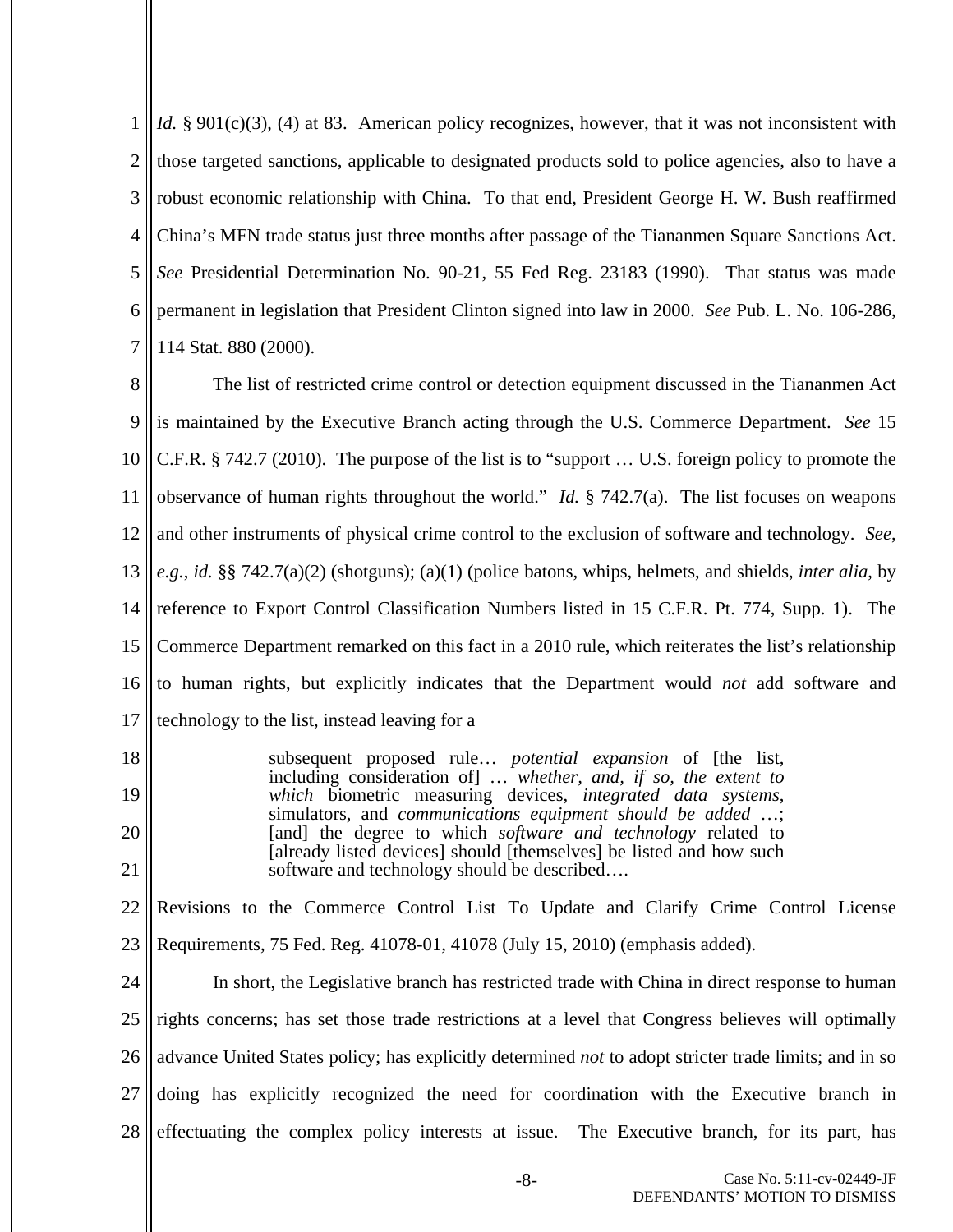1 2 3 4 implemented the legislation at issue in a manner that generally excludes technology products for use in crime control; and has at all relevant times with respect to the allegations of this litigation expressly determined *not* to include any products that were allegedly supplied by Cisco, making clear that, at present, sales of internet hardware and related items are entirely permissible.

5 6 7 8 9 The Complaint nowhere alleges that Cisco has ever acted in violation of the foregoing laws and regulations. Indeed, Cisco complies with the comprehensive legal and regulatory regime enacted by the political branches, and Cisco's export control team, repeatedly praised by the U.S. Department of Commerce, screens each of Cisco's two million transactions per quarter for compliance with these regulations. $8$ 

10

#### **ARGUMENT**

11 12 13 14 15 16 17 18 19 20 "To survive a motion to dismiss, a complaint must contain sufficient factual matter, accepted as true, to 'state a claim to relief that is plausible on its face.'" *Ashcroft v. Iqbal*, 129 S. Ct. 1937, 1949 (2009) (quoting *Bell Atl. Corp. v. Twombly*, 550 U.S. 544, 570 (2007)); *see also Shroyer v. New Cingular Wireless Servs., Inc*., 622 F.3d 1035, 1041 (9th Cir. 2010). "A claim has facial plausibility when the plaintiff pleads factual content that allows the court to draw the reasonable inference that the defendant is liable for the misconduct alleged." *Iqbal*, 129 S. Ct. at 1949. It requires "more than a sheer possibility that a defendant has acted unlawfully," and "[w]here a complaint pleads facts that are merely consistent with a defendant's liability, it stops short of the line between possibility and plausibility of entitlement to relief." *Id*. (quotation marks and citation omitted).

21 22 23 24 25 Further, "mere conclusory statements" or "legal conclusions" will not suffice—"they must be supported by factual allegations." *Id*. at 1949-50; *see also Lacey v. Maricopa County*, --- F.3d - --, 2011 WL 2276198, at \*14 (9th Cir. June 9, 2011) (dismissing complaint because allegations were "conclusory and devoid of 'sufficient factual matter,'" and plaintiffs did not provide enough "factual content" to allow court to draw a "reasonable inference" of defendant's alleged

28

<sup>27</sup> 8 It is the policy of Cisco not to sell security cameras or other possible tools of surveillance to Chinese governmental entities, even though it would be legal to do so.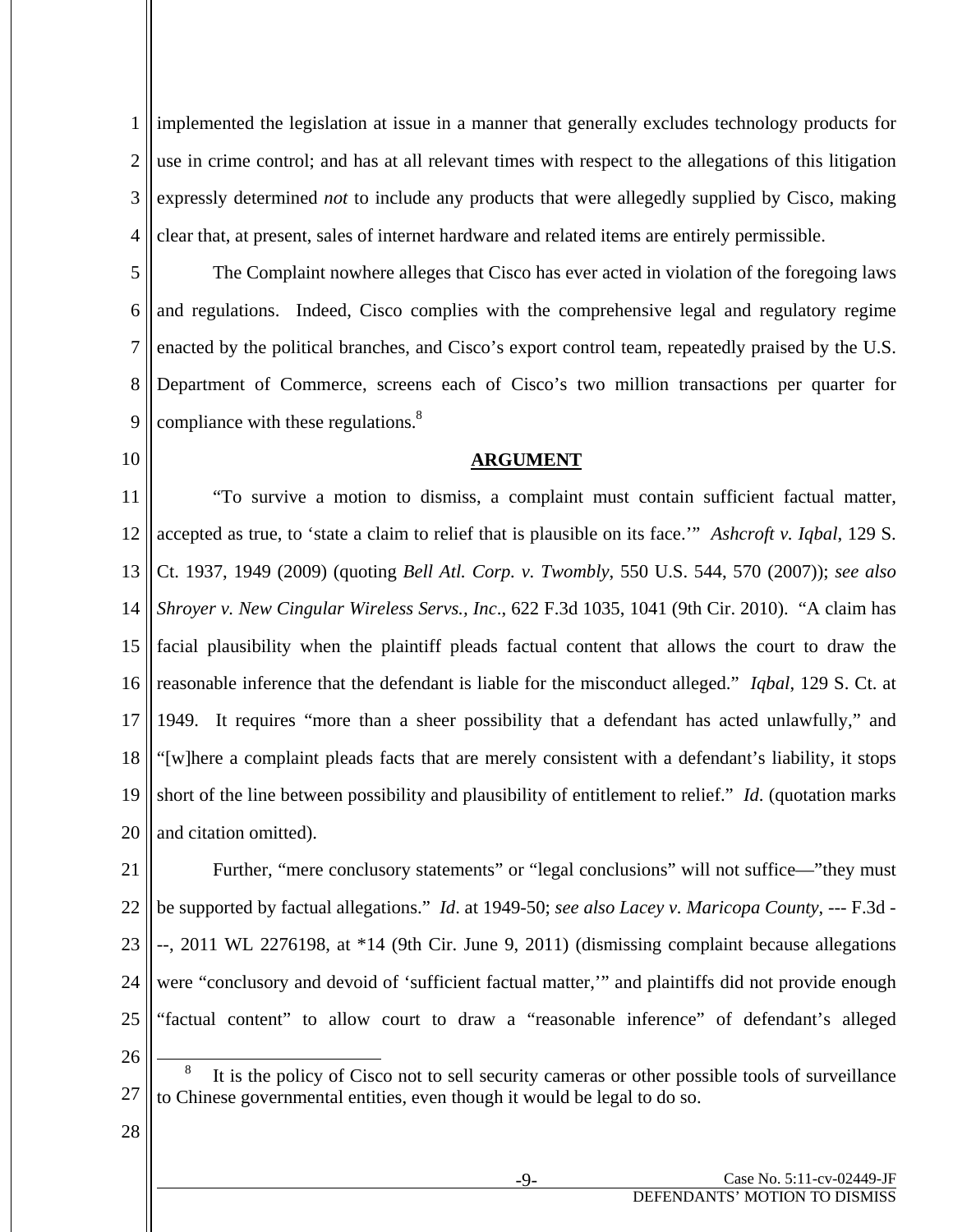1 2 3 4 knowledge). In other words, "a court need not accept as true conclusory allegations, unreasonable inferences, legal characterizations, or unwarranted deductions of fact contained in the complaint." *Murphy v. Wells Fargo Bank, N.A.*, No. 5:10-cv-05837, 2011 WL 2893069, at \*1 (N.D. Cal. July 19, 2011) (Fogel, J.).

5 6 7 8 9 10 11 12 13 14 "Dismissal for lack of subject matter jurisdiction is appropriate if the complaint, considered in its entirety, on its face fails to allege facts sufficient to establish subject matter jurisdiction." *In re Dynamic Random Access Memory Antitrust Litig*., 546 F.3d 981, 984-85 (9th Cir. 2008). The party asserting subject matter jurisdiction bears the burden of establishing jurisdiction on a motion to dismiss. *See Robinson v. United States*, 586 F.3d 683, 685 (9th Cir. 2009). Further, because a motion to dismiss on jurisdictional grounds is governed by the standard pleading rules of Fed. R. Civ. P. 8(a), "*Twombly* and *Iqbal* therefore state the proper standard for addressing the sufficiency of Plaintiffs' allegations with respect to the Court's subject matter jurisdiction." *Dichter-Mad Family Partners, LLP v. United States*, 707 F. Supp. 2d 1016, 1025 n.10 (C.D. Cal. 2010).

15

#### 16 **I. THE COMPLAINT SHOULD BE DISMISSED AS NONJUSTICIABLE**

17 18 19 20 21 22 23 24 25 26 While Defendants recognize and do not wish to minimize the gravity of the Plaintiffs' allegations, these allegations do not belong in a U.S. federal court. A lawsuit challenging internet equipment sales to Chinese entities, made in compliance with U.S. export laws and laws governing sales to China, implicate a political question on which the Legislative and Executive branches have directly spoken in legislation and regulations carefully calibrated to balance the Nation's policy of economic and political engagement with China against considerations regarding China's respect for civil and human rights. And a lawsuit challenging a set of sovereign acts taken by the Chinese government in response to Falun Gong also unavoidably impinges upon the respect for foreign nations that is essential to international comity. The Complaint should be dismissed in deference to both these interests.

- 27
- 28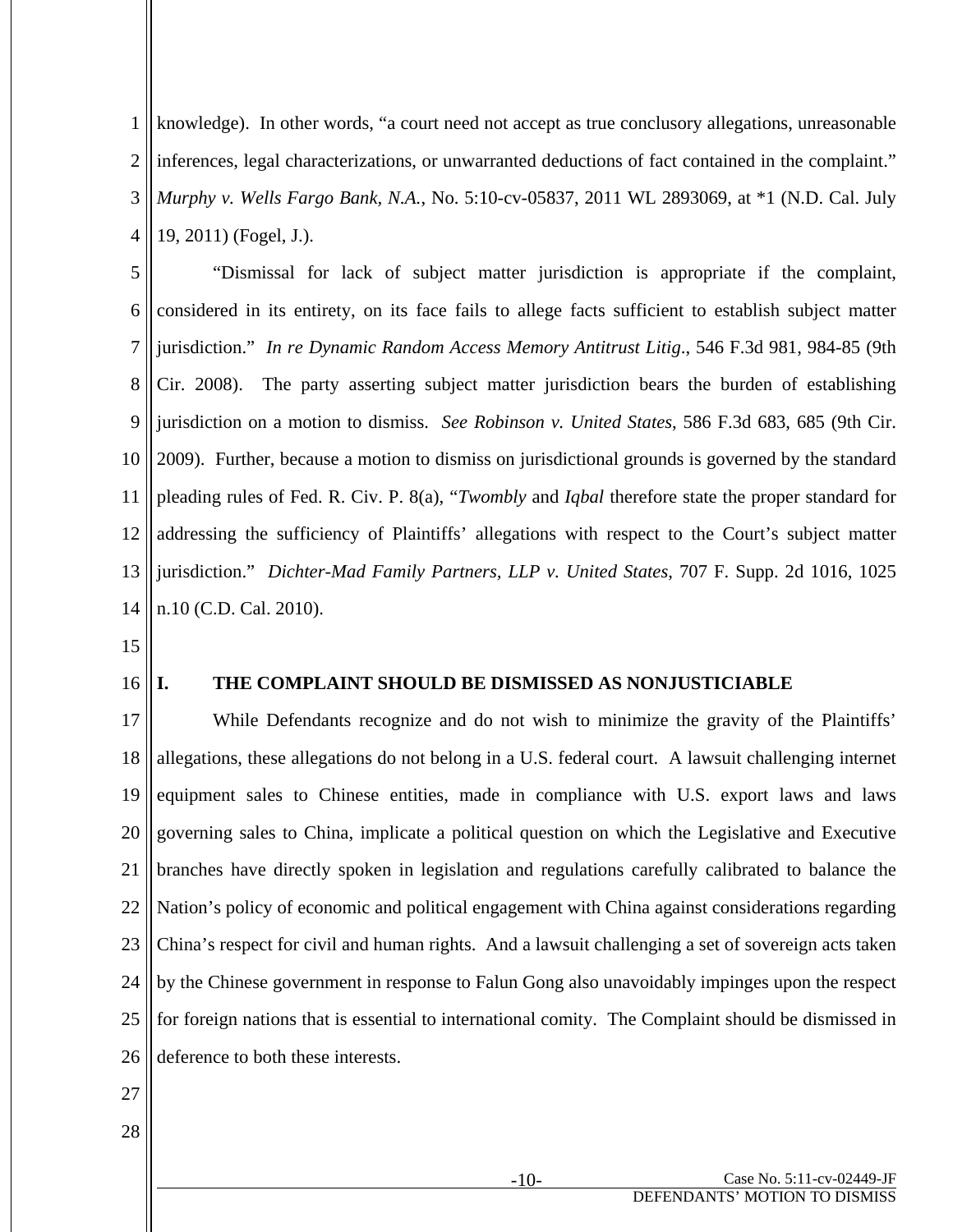1

### **A. The Complaint Raises Nonjusticiable Political Questions**

2 3 4 5 6 7 8 9 10 11 12 13 14 15 Article III and its prudential implications have long been construed to require dismissal as a nonjusticiable political question of any claim that impinges unduly upon the reserved authority of the political branches of the federal government. The political question doctrine has particular applicability to suits brought under the ATS and the TVPA. It was explicitly noted by the Supreme Court in *Sosa v. Alvarez-Machain*, which discussed it in the context of "a policy of casespecific deference to the political branches." 542 U.S. 692, 733 n.21 (2004). *See Alperin v. Vatican Bank*, 410 F.3d 532, 556 (9th Cir. 2005); *id*. at 541 & n.4, 561-62 (affirming dismissal on grounds of the political question doctrine, noting that the ATS was one of the bases for the suit); *see also Kadic v. Karadzic*, 70 F.3d 232, 249 (2d Cir. 1995) (with respect to the political question doctrine in ATS/TVPA cases, the "preferable approach is to weigh carefully the relevant considerations on a case-by-case basis"). Numerous other courts have dismissed ATS cases on political question grounds. *See Corrie v. Caterpillar, Inc.*, 503 F.3d 974, 984 (9th Cir. 2007); *Joo v. Japan*, 413 F.3d 45, 46 (D.C. Cir. 2005); *Doe v. State of Israel*, 400 F. Supp. 2d 86, 111-13 (D.D.C. 2005).

16 17 18 19 20 21 22 23 24 25 26 The Complaint here thus implicates several of the classic political question grounds for dismissal noted in *Baker v. Carr*, 369 U.S. 186, 217 (1962). *First*, the Complaint asks this Court to decide upon matters "touching foreign relations," *id.* at 211—an area ripe for political question dismissal because it poses "the impossibility of deci[ding] without an initial policy determination of a kind clearly for nonjudicial discretion" and "the impossibility of a court's undertaking independent resolution without expressing lack of the respect due coordinate branches of government," *id.* at 217. Here, as discussed above at pages 7-9, the U.S. Legislative and Executive branches have developed and implemented detailed laws and regulations that govern the circumstances in which, in view of human rights concerns, U.S. corporations may sell crime control technology to the Government of China. In so doing, the political branches have adopted a balanced approach to Chinese foreign policy by restricting the sale of certain crime control

- 27
- 28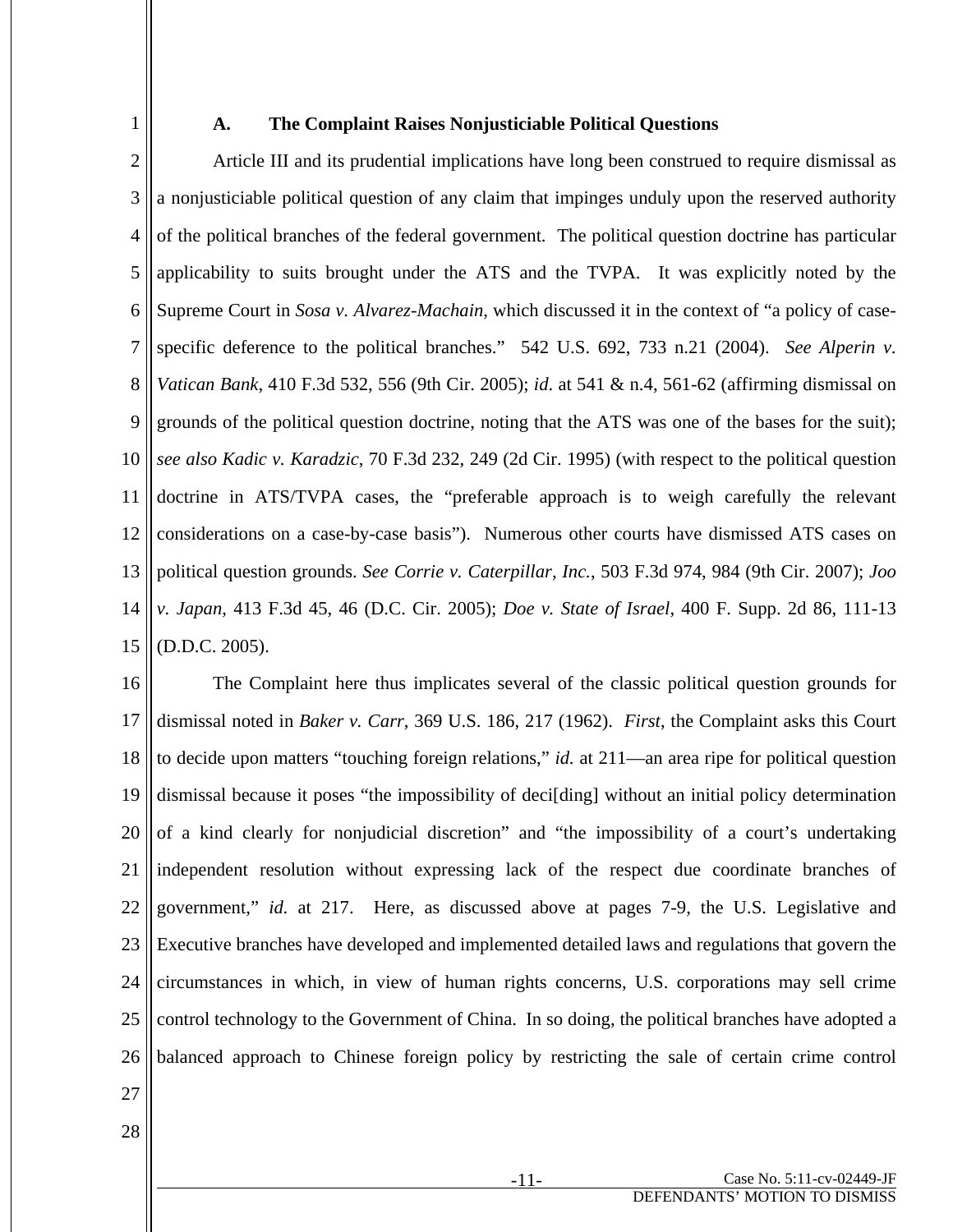1 2 3 4 technologies to China while permitting the sale of other goods to China without restriction.<sup>9</sup> American companies like Cisco are entitled to rely upon U.S. trade regulations expressly permitting sales to Chinese police agencies of goods like internet infrastructure that Congress and the Commerce Department have chosen not to regulate.

5

6 7 *Second*, in view of these decisions by the political branches, an "about-face" permitting this litigation to proceed would create the "potentiality of embarrassment from multifarious pronouncements by various departments on one question." *Id*.

8 9 10 11 12 13 *Third*, there are no "judicially discoverable and manageable standards" for resolving the issues in dispute. *Id.* This is particularly so because the Complaint alleges that the acts of wrongdoing are continuing on an ongoing basis and seeks relief not only on behalf of the ten named plaintiffs, but also on a classwide basis on behalf of every one of the allegedly "many thousands" of Falun Gong practitioners across China who has ever been "persecuted." (Compl. ¶ 225, 228).

14 15 16 Because any one of the *Baker* criteria is independently sufficient to warrant dismissal, *see United States v. Mandel*, 914 F.2d 1215, 1222 (9th Cir. 1990), this case abundantly merits dismissal in deference to the considered and explicit policy of the political branches.<sup>10</sup>

17

18

## **B. The Complaint Challenges Acts Of A Foreign Government In Violation Of The Act Of State And International Comity Doctrines**

19 20 The act of state doctrine "prevents U.S. courts from inquiring into the validity of the public acts of a recognized sovereign power committed within its own territory." *Sarei v. Rio Tinto,* 

21

26 27 <sup>10</sup> *See also Alperin*, 410 F.3d at 544 (noting that the Supreme Court had "recently described these criteria as 'six independent tests'" (quoting *Vieth v. Jubelirer*, 541 U.S. 267, 277 (2004) (plurality))).

<sup>22</sup> 23 24 25 9 *Cf. Mingtai Fire & Marine Ins. Co., Ltd. v. United Parcel Serv.*, 177 F.3d 1142, 1144 (9th Cir. 1999) ("It is axiomatic that 'the conduct of foreign relations is committed by the Constitution to the political departments of the Federal Government; [and] that the propriety of the exercise of that power is not open to judicial review.'" (citation omitted)); *Pasquantino v. United States*, 544 U.S. 349, 369 (2005) ("[i]n our system of government, the Executive is 'the sole organ of the federal government in the field of international relations'" (quoting *United States v. Curtiss-Wright Export Corp*., 299 U.S. 304, 320 (1936))).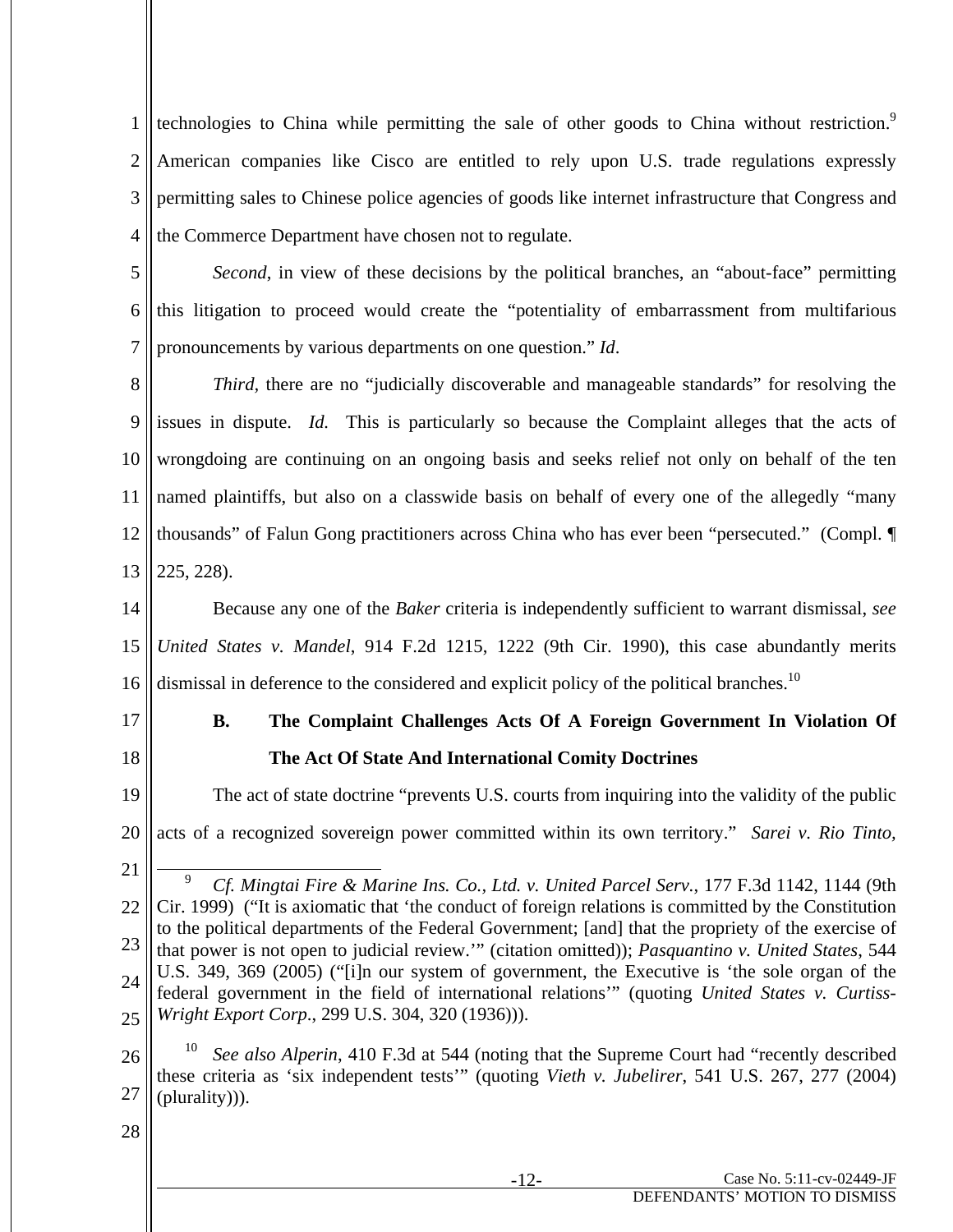1 2 3 4 5 6 7 8 *PLC*, 487 F.3d 1193, 1208 (9th Cir. 2007). It "reflects the concern that the judiciary, by questioning the validity of sovereign acts taken by foreign states, may interfere with the executive's conduct of American foreign policy." *Id.* (citing *W.S. Kirkpatrick & Co. v. Envtl. Tectonics Corp.*, 493 U.S. 400, 404 (1990)). Under the doctrine, "an action may be barred if (1) there is an official act of a foreign sovereign performed within its own territory; and (2) the relief sought or the defense interposed [in the action would require] a court in the United States to declare invalid the [foreign sovereign's] official act." *Id*. (quoting *W.S. Kirkpatrick*, 493 U.S. at 405).

9 10 11 12 13 14 15 16 17 18 Similarly, the international comity doctrine permits courts to "defer to the laws or interests of a foreign country and decline to exercise jurisdiction that is otherwise properly asserted." *Id.* at 1211 (citing *Societe Nationale Industrielle Aerospatiale v. United States Dist. Court for the S. Dist. of Iowa*, 482 U.S. 522, 544 n.27 (1987)). The doctrine asks whether "adjudication of [the] case by a United States court would offend amicable working relationships with [a foreign country]." *Bigio v. Coca-Cola Co*., 448 F.3d 176, 178 (2d Cir. 2006) (internal quotation marks omitted). As Justice Breyer noted in concurrence in the U.S. Supreme Court's seminal decision in *Sosa*, it is important for courts to ask "whether the exercise of jurisdiction under the ATS is consistent with those notions of comity that lead each nation to respect the sovereign rights of other nations by limiting the reach of its laws and their enforcement." 542 U.S. at 761.

19 20 21 22 23 24 25 26 Here, the Complaint at its core questions the validity of public acts taken by the sovereign state of China within its own territory in its legislative, executive, and judicial response to Falun Gong. The Complaint challenges the PRC's determination that Falun Gong "is not a religious belief or spiritual movement but an evil cult that seriously endangers the Chinese society and people, and that it has seriously disrupted the law and order, and endangered social stability by inciting lawless and disruptive acts including sabotage and suicide bombings." *Doe v. Qi*, 349 F. Supp. 2d 1258, 1300 (N.D. Cal. 2004) (quoting Statement of Government of PRC). Moreover, the

- 27
- 28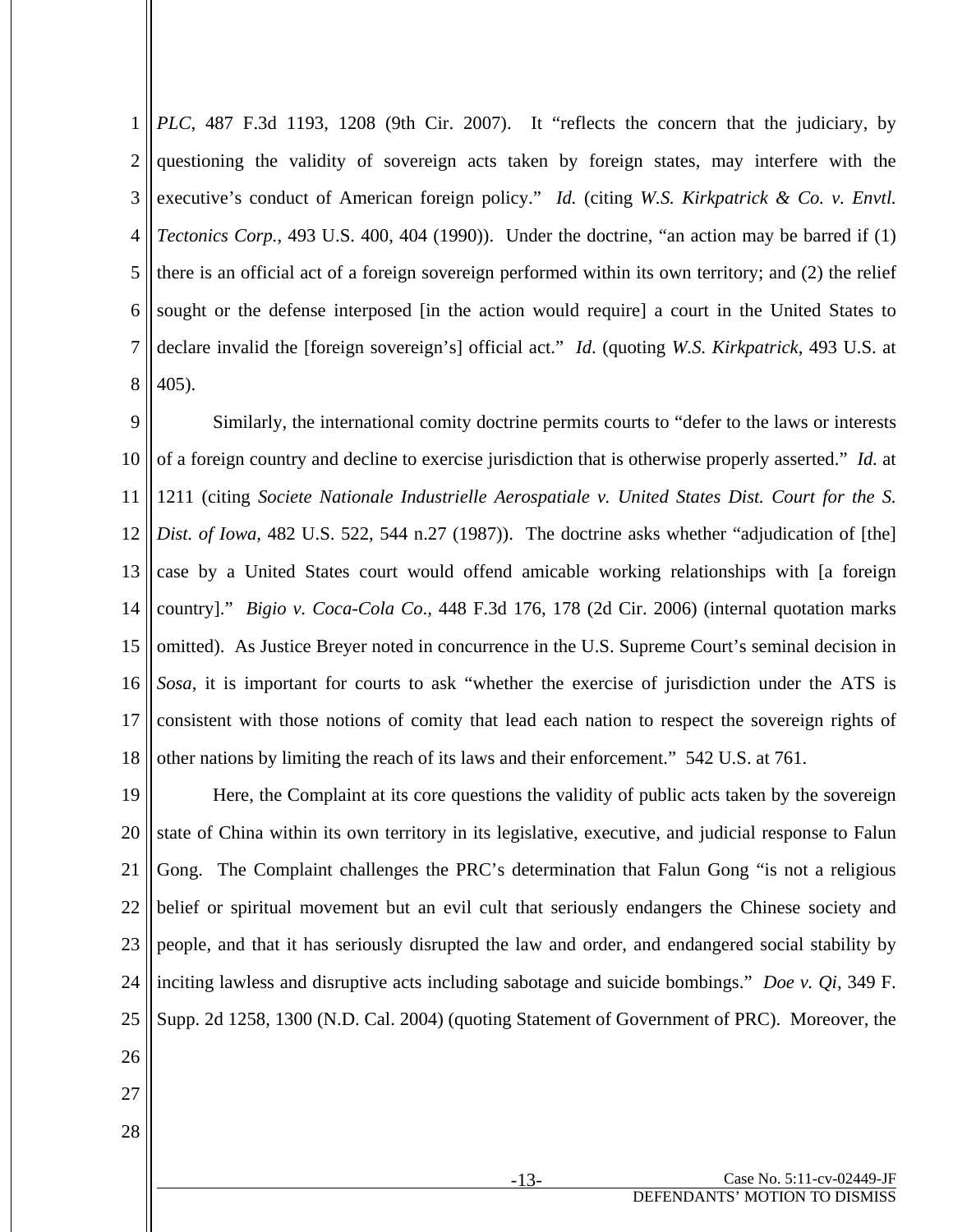1 2 3 4 5 6 7 8 Complaint challenges the PRC's decision to make the practice of Falun Gong illegal; $^{11}$  to augment the national internet infrastructure through the Golden Shield, which the Complaint alleges was taken and implemented at high levels of the Chinese government with the aim of facilitating its policy to outlaw Falun Gong; to prosecute Falun Gong practitioners; and to judicially impose penalties on Falun Gong practitioners for their illegal acts. This Court cannot adjudicate Plaintiffs' allegations without addressing such official state policies. The act of state doctrine exists to prevent precisely such judicial interference with a sovereign government's ongoing practices and policies as applied to its own citizens.

9 10 11 12 13 14 15 16 17 For just such reasons, this Court dismissed under the act of state doctrine an action brought by Falun Gong practitioners against Chinese government officials under the ATS and TVPA. In *Doe v. Qi*, this Court held that the acts of the defendant government officials in allegedly persecuting Falun Gong practitioners rose to the level of an act of the PRC as a sovereign state. 349 F. Supp. 2d at 1294. The Court then assessed the "implications for foreign relations" if the case were permitted to proceed. *Id.* at 1296-1303. The Court placed "serious weight," *id.* at 1298 (as suggested by *Sosa*, 542 U.S. at 733 n.21) on a statement of interest submitted by the U.S. Department of State explaining that adjudication of the action would present serious difficulties for the conduct of U.S. foreign policy:

18 19 [A]djudication of these multiple lawsuits [challenging the legality of the Chinese government's actions against the Falun Gong] … is not the best way for the United States to advance the cause of human rights in China....

20 21 ... The Executive Branch has many tools at its disposal to promote adherence to human rights in China, and it will continue to apply these tools within the context of our broader foreign policy interests.

22

<sup>23</sup> 24 25 26 27 <sup>11</sup> Although the criminalization of disfavored views is anathema to conceptions of liberty under the U.S. Constitution, it is not uncommon in other nations to regulate dangerous or hateful speech and conduct, such as in connection with Nazi sympathizers in Germany and France. *See Guinto v. Marcos*, 654 F. Supp. 276, 280 (S.D. Cal. 1986) ("However dearly our country holds First Amendment rights, I must conclude that a violation of the First Amendment right of free speech does not rise to the level of such universally recognized rights and so does not constitute a 'law of nations.'") (cited favorably by *In re Estate of Ferdinand Marcos*, 25 F.3d 1467, 1475 (9th Cir. 1994)).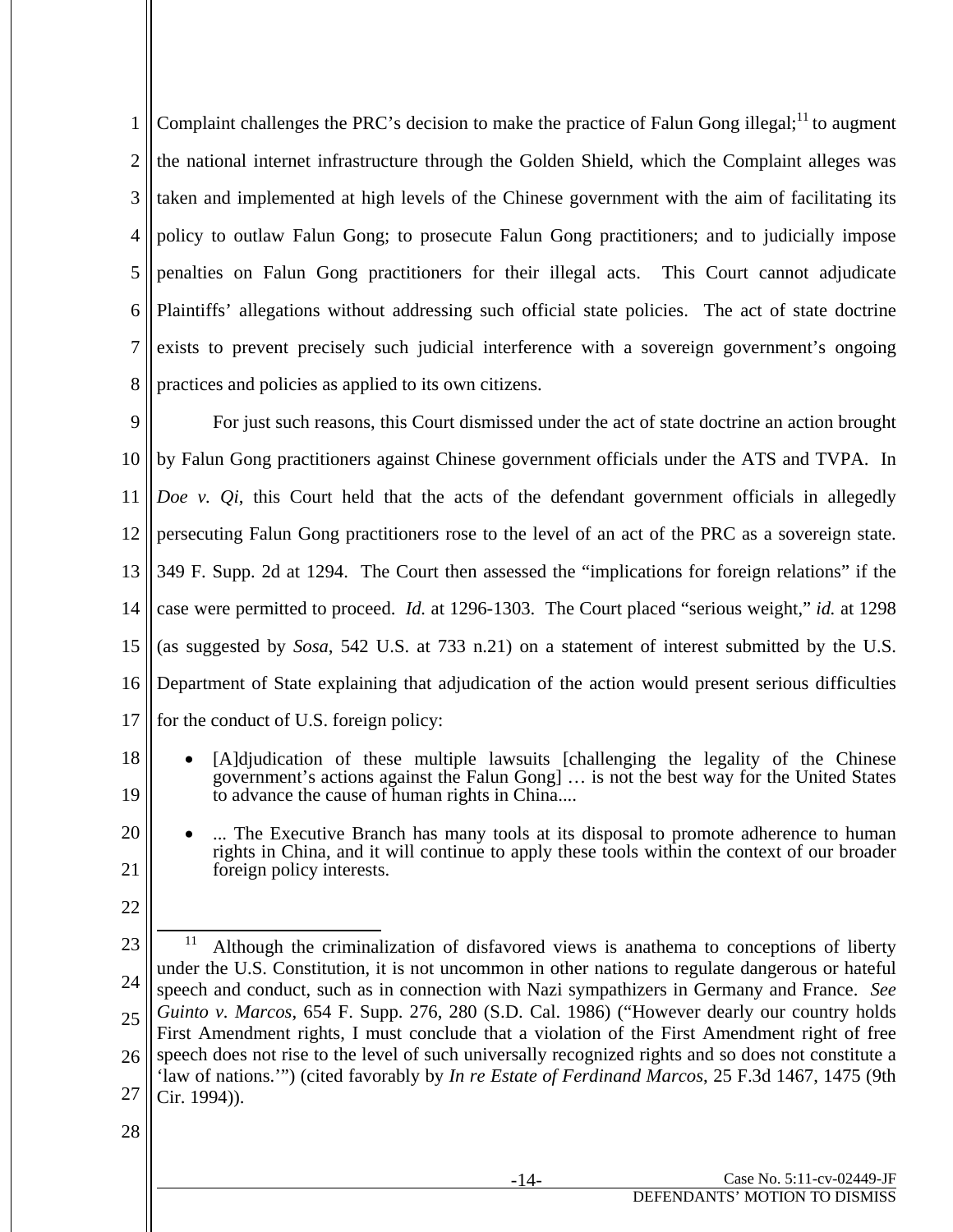| 28          |                                                                                                                                                                                                                            |
|-------------|----------------------------------------------------------------------------------------------------------------------------------------------------------------------------------------------------------------------------|
| 27          |                                                                                                                                                                                                                            |
| 26          |                                                                                                                                                                                                                            |
|             |                                                                                                                                                                                                                            |
| 25          |                                                                                                                                                                                                                            |
| 24          |                                                                                                                                                                                                                            |
| 23          | and the PRC are as relevant here as they were in $Q_i$ and similarly merit dismissal.                                                                                                                                      |
| 22          | to the threat it perceives from Falun Gong. The concerns expressed by the U.S. State Department                                                                                                                            |
| 21          | necessarily drag this court into assessing the merits of the sovereign acts of the PRC in responding                                                                                                                       |
| 20          | Although the Defendants in this case are not government actors, adjudication will                                                                                                                                          |
| 19          | longer in power").                                                                                                                                                                                                         |
| 18          | 1303-04 (noting that "[v]irtually every case permitting a suit to proceed over the act of state<br>objection advanced by an individual defendant involve [sic] former dictators, rulers or officials no                    |
| 16<br>17    | existence of the accused government" weighed in favor of application of an act of state bar. Id. at                                                                                                                        |
| 15          | <i>Id.</i> at 1300 (quoting PRC letter). As a final consideration, the court noted that the "continued"                                                                                                                    |
| 14          | common interests of the two countries.                                                                                                                                                                                     |
| 13          | interferences to the normal exchanges and cooperation between<br>China and the United States in all fields, and severely undermine the                                                                                     |
| 12          | organization and embolden it to initiate more such false,<br>unwarranted lawsuits. In that case, it would cause immeasurable                                                                                               |
| 11          | If the U.S. courts should entertain the "Falun Gong" trumped-up<br>lawsuits, they would send a wrong signal to the "Falun Gong" cult                                                                                       |
| 10          | opposed adjudication:                                                                                                                                                                                                      |
| 9           | letter that the PRC had submitted through the U.S. Department of State, in which the PRC                                                                                                                                   |
| 8           | McCallum of Sept. 25, 2002, at 7-8) (emphasis in original)). The Court similarly considered a                                                                                                                              |
| 7           | 349 F. Supp. 2d at 1296-97 (quoting Letter from William H. Taft, IV to Assistant Attorney Gen.                                                                                                                             |
| 6           |                                                                                                                                                                                                                            |
| 5           | [P] ractical considerations, when coupled with the potentially serious adverse foreign<br>policy consequences that such litigation can generate, would in our view argue in favor of<br>finding the suits non-justiciable. |
| 4           | conduct of foreign policy.                                                                                                                                                                                                 |
| 3           | Such litigation can serve to detract from, or interfere with, the Executive Branch's                                                                                                                                       |
| 2           | the acts of foreign officials taken within their own countries pursuant to their government's<br>policy                                                                                                                    |
| $\mathbf 1$ | We believe, however, that U.S. <i>courts</i> should be cautious when asked to sit in judgment on                                                                                                                           |

 $\mathsf{I}$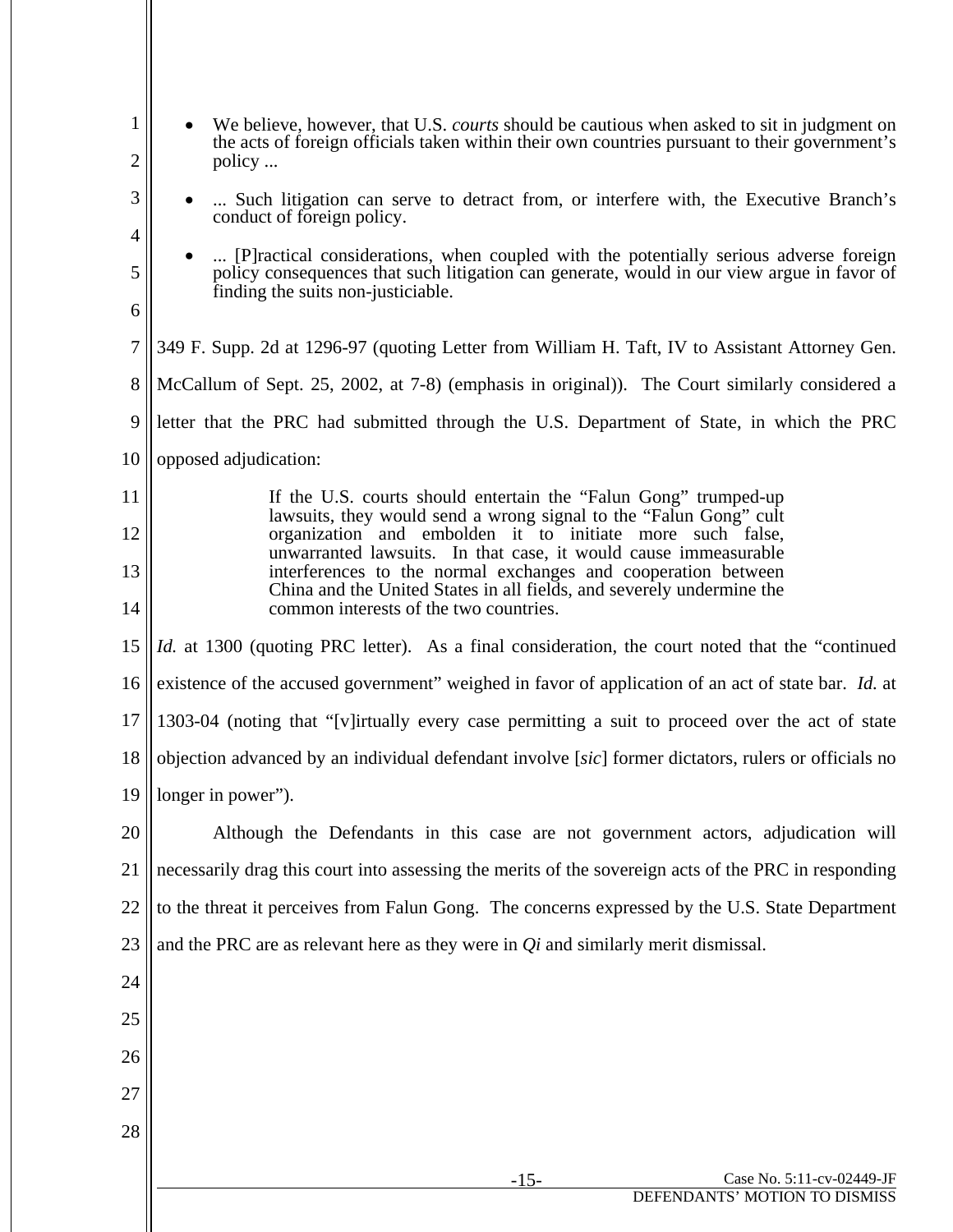1

2

3

# **II. THE ALIEN TORT STATUTE AND TORTURE VICTIM PROTECTION ACT CLAIMS SHOULD BE DISMISSED FOR FAILURE TO STATE A CLAIM OR ALLEGE SUBJECT MATTER JURISDICTION**

4 5 6 7 8 9 10 11 12 13 14 15 16 17 18 19 20 Even if justiciable, the claims under the Alien Tort Statute and Torture Victim Protection Act fail because they are alleged against (a) corporations; (b) extraterritorial conduct; (c) purely private conduct; (d) with no purpose to aid and abet; and (e) under several inapplicable international law norms. Each of these grounds is independently sufficient to warrant dismissal of the claims. The allegations in the Complaint are serious, and it is understandable that Plaintiffs have repeatedly sought recourse from the Chinese government and its officials—the *actual perpetrators* of the alleged violence—for the injuries at issue. But the allegations do not support liability against Cisco, which merely engaged in arm's length transactions in the ordinary course of business in China, selling internet routers, switches, and related equipment in compliance with this Nation's laws and regulations governing trade in technology products and, in particular, trade with China in the aftermath of Tiananmen Square. The equipment sold in China is the same equipment that Cisco sells in the United States and around the world. The Complaint alleges no facts suggesting that Cisco anticipated that the police officers who purchased such technology to assist in *lawfully* locating and apprehending citizens engaged in illegal Falun Gong practices, would then *unlawfully* subject those same individuals to false charges, false convictions, false imprisonment and heinous physical injuries. The ATS/TVPA allegations should be dismissed for failure to state a claim or grounds for subject matter jurisdiction.

21

## **A. The ATS Does Not Provide Jurisdiction Against Corporations**

22 23

## **1. Corporate Liability Is Not Universally Accepted Under International Law**

24 25 26 27 28 The ATS claims against Cisco should be dismissed because the ATS requires as a jurisdictional prerequisite that the alleged conduct be "committed in violation of the law of nations," 28 U.S.C. § 1350, and there is no "binding customary rule," "accepted by the civilized world," *Sosa*, 542 U.S. at 738, 725, that corporations can be held liable under customary international law. While there is now a split in the circuits on this question, the correct argument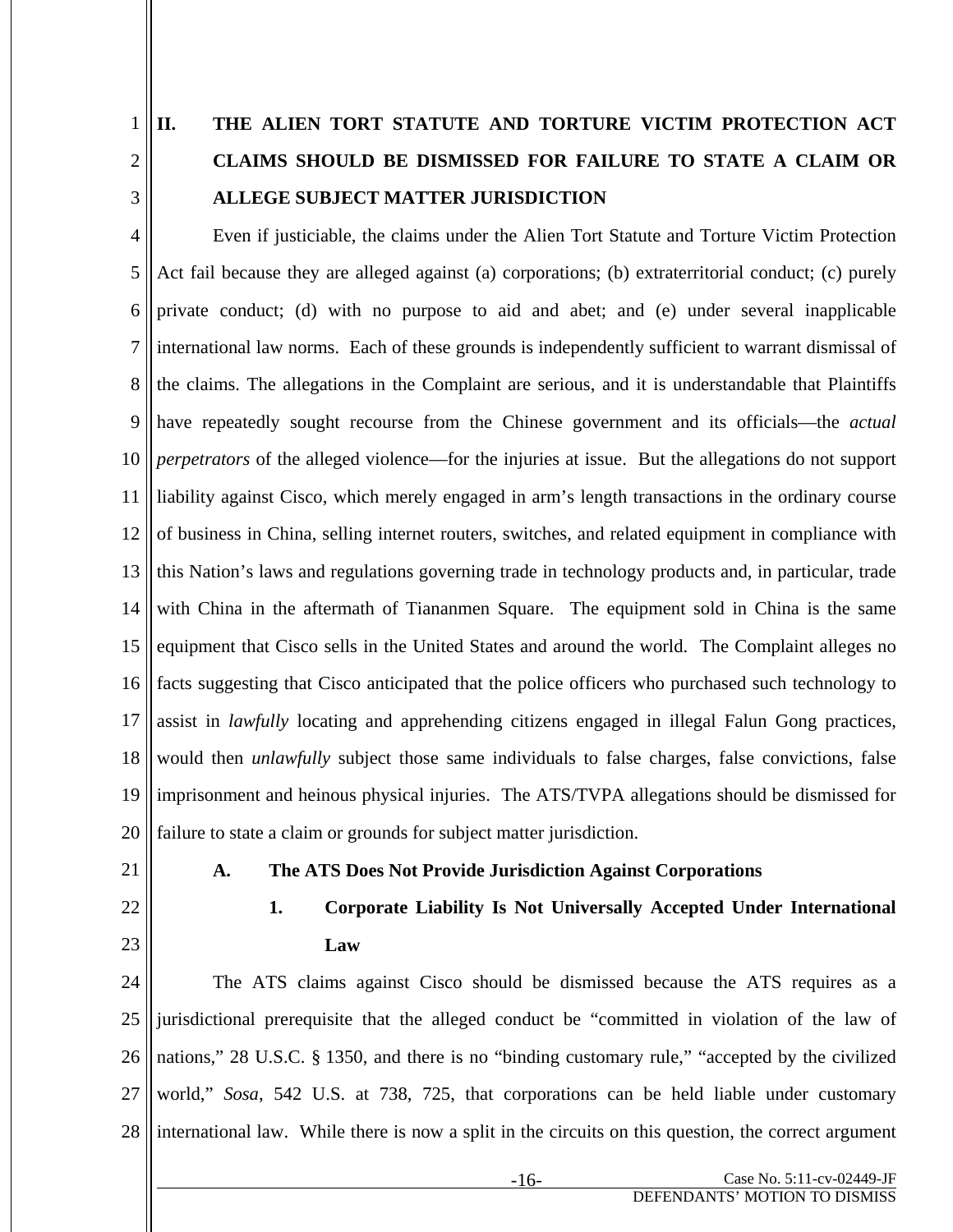1 2 3 4 5 6 7 8 9 10 11 12 13 14 15 16 17 18 19 20 21 22 23 24 25 26 27 28 -17- Case No. 5:11-cv-02449-JF (and the one the Ninth Circuit should adopt) precludes ATS liability against corporations because only individuals and states are properly subject to international law norms actionable in U.S. courts. As the Second Circuit recently explained in holding that the ATS "does not provide subject matter jurisdiction over claims against corporations," the principle of individual liability for violations of international law "has been limited to natural persons—not 'juridical' persons such as corporations—because the moral responsibility for a crime so heinous and unbounded as to rise to the level of an 'international crime' has rested solely with the individual men and women who have perpetrated it." *Kiobel v. Royal Dutch Petroleum Co*., 621 F.3d 111, 149, 119 (2d Cir. 2010). Indeed, "[c]ustomary international law has steadfastly rejected the notion of corporate liability for international crimes, and *no international tribunal has ever held a corporation liable for a violation of the law of nations*." *Id.* at 120 (emphasis added). A district court in this Circuit reached the same conclusion in *Doe v. Nestle, S.A.*, 748 F. Supp. 2d 1057 (C.D. Cal. 2010). *Nestle*, now pending on appeal to the Ninth Circuit, held that corporations as such may not presently be sued under *Sosa* and the [ATS]. There is no support in the relevant sources of international law for the proposition that corporations are legally responsible for international law violations. International law is silent on this question: no relevant treaties, international practice, or international caselaw provide for corporate liability. Instead, all of the available international law materials apply only to states or natural persons. *Sosa'*s minimum standards of definiteness and consensus have not been satisfied. *Id.* at 1143-44. Moreover, as *Nestle* made clear, whether corporations should be potentially liable for violating international law is a matter best left for Congress to decide, and "to the extent that Congress has ever addressed the question of corporate liability for violating international law, it has explicitly refrained from extending liability beyond natural persons under the Torture Victim Protection Act." *Id.* at 1144. Contrary to the holdings in *Kiobel* and *Nestle*, two circuits have recently held that corporations may be sued under the ATS. These decisions are incorrect and unpersuasive. *See Doe v. Exxon Mobil Corp*., --- F.3d ---, 2011 WL 2652384 (D.C. Cir. July 8, 2011); *Flomo v. Firestone Natural Rubber Co.,* --- F.3d ---, 2011 WL 2675924 (7th Cir. July 11, 2011). *Exxon*  concedes that U.S. courts are bound by international law materials defining the *substance* of ATS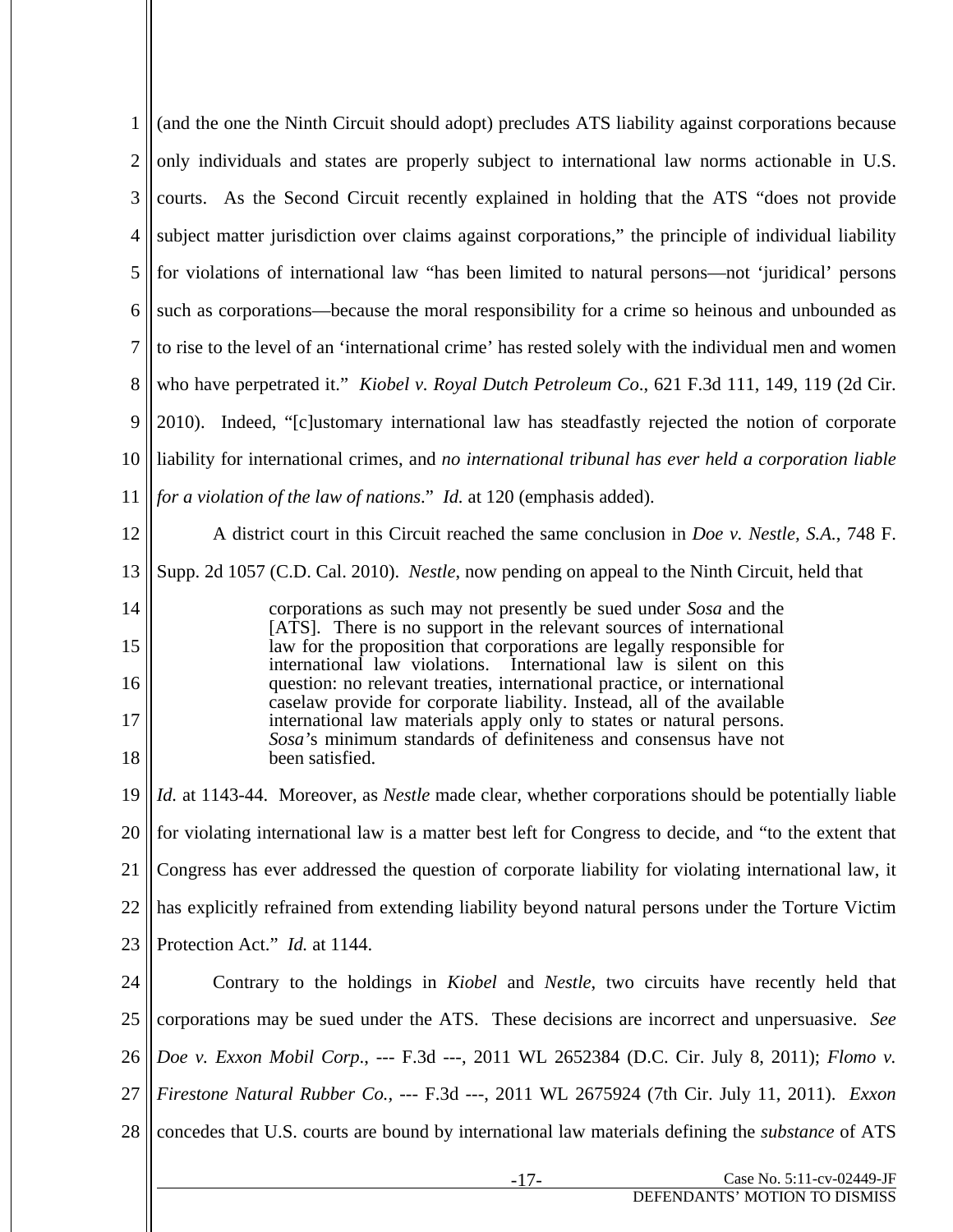1 2 3 4 5 6 claims, but wrongly contends that they may ignore international law materials defining the permissible *targets* of such claims. As *Kiobel* correctly noted, international law specifies not only the elements of wrongdoing that comprise an ATS claim, but also who may be sued for such a claim. *See Kiobel*, 621 F.3d at 118-19. It is inappropriate to utilize "federal law … to fill the gaps [in] international law [where] international law provides sufficiently well-established norms." *Nestle*, 748 F. Supp. 2d at 1079.

7 8 9 10 11 12 13 14 15 The Seventh Circuit's decision in *Flomo* is likewise incorrect to conclude that corporate ATS liability is available. *Flomo* never undertakes the analysis required by *Sosa*—namely, whether corporate liability for international law violations "rest[s] on a norm of international character accepted by the civilized world and defined with a specificity comparable to the features of the 18th-century paradigms [the Supreme Court has] recognized" such as piracy, safe-conduct violations, and infringements of the rights of ambassadors, 542 U.S. at 725. It rests instead on ahistorical economic policy reasoning. Accordingly, *Exxon* and *Flomo* should be rejected in favor of the far better reasoning in *Kiobel* and *Nestle*, which correctly concluded that ATS liability is unavailable against corporations. The ATS claims should be dismissed as against Cisco.

16

#### **2. Corporate Liability Is Displaced By The TVPA**

17 18 19 20 21 22 23 24 25 26 Even if corporate liability were otherwise permissible under the ATS, the Complaint should be dismissed as against Cisco insofar as it alleges extrajudicial killing, torture, and cruel, inhuman, and degrading treatment ("CIDT") because any such claims under ATS jurisdiction are displaced by the TVPA. "The test for whether congressional legislation excludes the declaration of federal common law is simply whether the statute speaks directly to the question at issue." *Am. Elec. Power Co. v. Connecticut,* 131 S. Ct. 2527, 2537 (2011) (quotation marks omitted). The TVPA speaks directly to the question of whether and when extrajudicial killing and torture claims may be asserted, thereby displacing federal common law otherwise applicable under *Sosa*  concerning the availability of such claims. The TVPA by its terms permits suits only against "individual[s]" who commit torture or extrajudicial killing. 28 U.S.C. § 1350, note.

27 28 The Ninth Circuit has held that corporate liability is barred under the TVPA . *See Bowoto v. Chevron Corp*., 621 F.3d 1116, 1128 (9th Cir. 2010) ("the [TVPA] does not apply to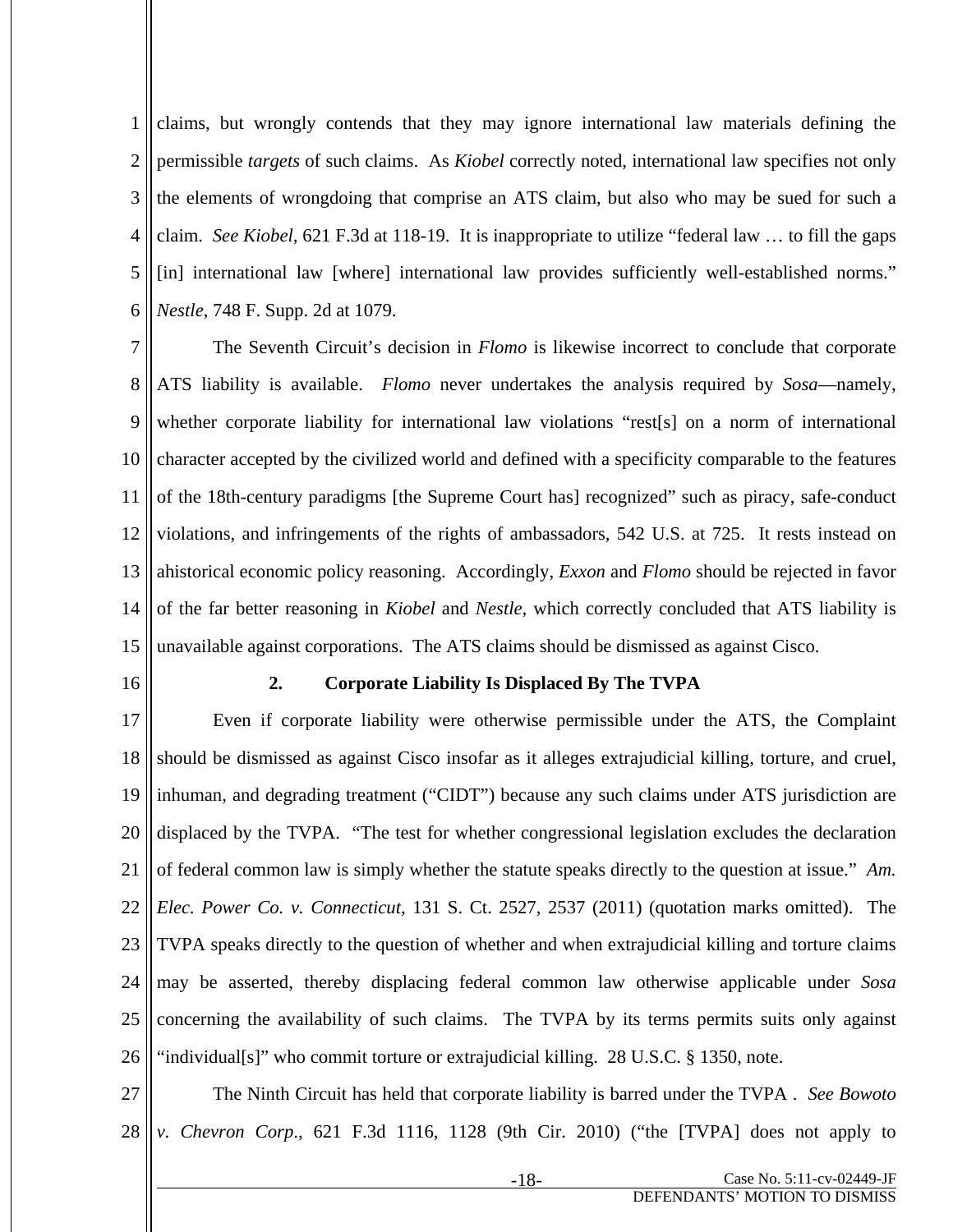1 2 3 4 5 6 7 8 9 10 11 12 corporations"). Congress's decision to exclude corporations from liability under the TVPA must similarly operate as a bar against such liability under the ATS. *See Enahoro v. Abubakar*, 408 F.3d 877, 884-85 (7th Cir. 2005) (noting that TVPA "occup[ies] the field" and thereby precludes ATS claims for torture and extrajudicial killing unless those claims satisfy the TVPA's requirements); *Corrie v. Caterpillar, Inc*., 403 F. Supp. 2d 1019, 1025 (W.D. Wash. 2005), *aff'd on other grounds*, 503 F.3d at 977 (relying on *Enahoro* and holding that "[t]he [TVPA] provides the exclusive remedy for plaintiffs who allege extrajudicial killing under color of foreign law").<sup>12</sup> This holding as to torture is equally applicable CIDT claims. *See Nestle,* 748 F. Supp. 2d at 1077 (CIDT "is defined as acts … *which fall short of torture*.… The principal difference between torture and [CIDT] is the *intensity* of the suffering…" (quotation marks omitted, emphasis added). Because corporate liability for extrajudicial killing, torture, and CIDT is unavailable under the TVPA, it must also be unavailable under the ATS.

13

#### **B. The ATS Does Not Provide Jurisdiction For Extraterritorial Claims**

14 15 16 17 18 19 20 21 22 The ATS claims should be dismissed for the independent reason that they concern purely extraterritorial conduct and effects. The Complaint alleges injuries suffered in China, at the hands of the Chinese police and justice system, using routers and other internet hardware located in China, which were allegedly sourced by Cisco employees operating in China. As the Executive Branch of the United States has urged, the ATS should not be applied to such purely extraterritorial conduct. *See* Brief of the United States as Respondent Supporting Petitioner, *Sosa v. Alvarez-Machain*, No. 03-339 (U.S. January 23, 2004), *available at* 2004 WL 182581, at 8, 46-50 ("No cause of action may be inferred from [the ATS] based on the alleged conduct of aliens in foreign countries."); *id.* at 47 ("Nothing in [the ATS], or

<sup>23</sup> 24 25 26 27 <sup>12</sup> Moreover, the U.S. Senate's ratification of the United Nations Convention Against Torture and Other Cruel, Inhuman or Degrading Treatment or Punishment ("CAT") was made subject to numerous qualifications that are incompatible with the maintenance of claims for torture and CIDT under the ATS. These qualifications are reflected in the TVPA, which implements the CAT. Congress has therefore spoken concerning the reach of international law as to torture, wrongful death, and CIDT, and the extent to which those claims are actionable in U.S. courts. That determination displaces any federal common law remedy that courts have made available through the ATS.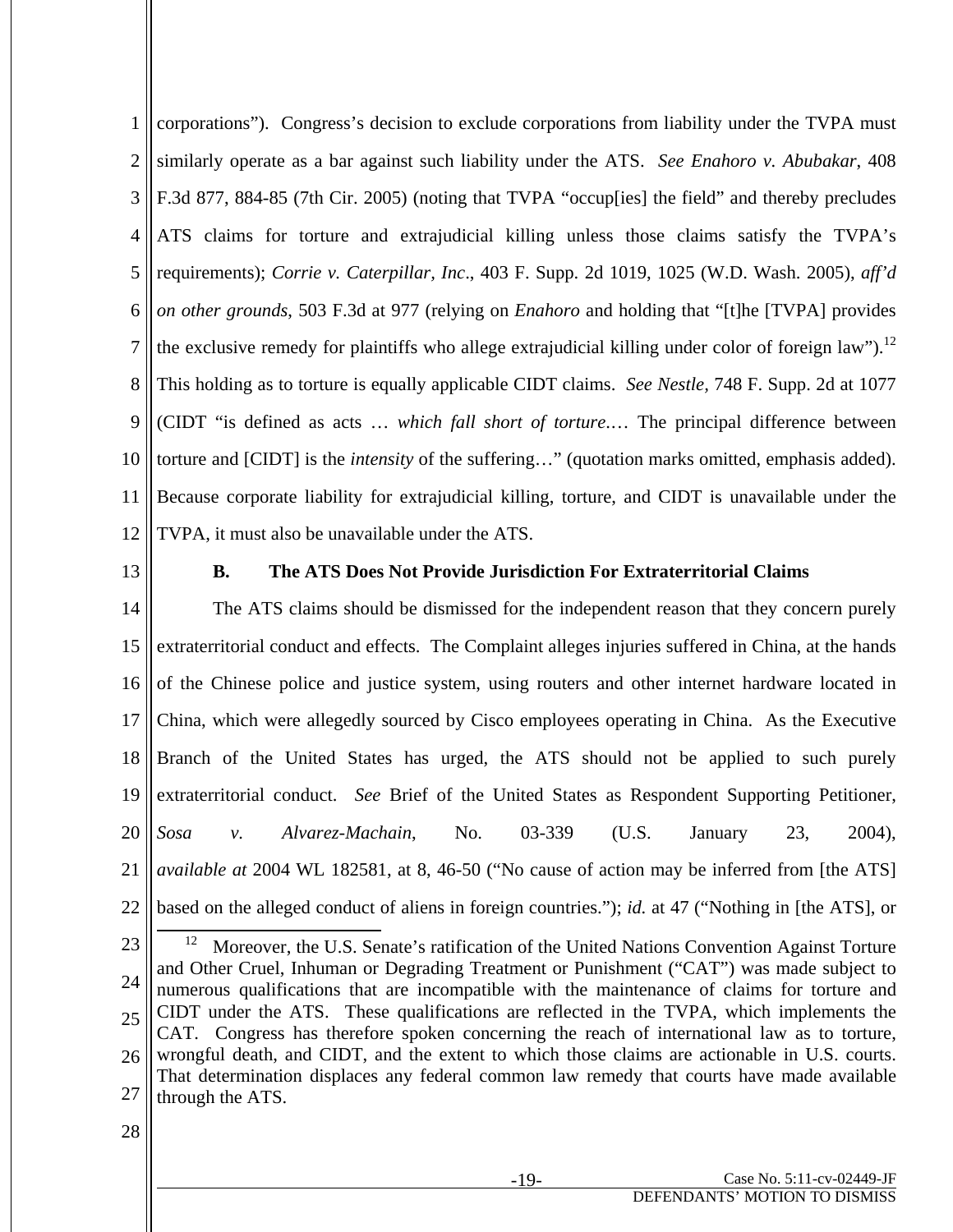1 2 3 4 5 6 7 8 9 in its contemporary history, suggests that Congress contemplated that suits would be brought based on conduct against aliens in foreign lands."); Brief of the United States as Amicus Curiae, *Presbyterian Church of Sudan v. Talisman Energy, Inc*., No. 07-0016, at 5-12 (2d Cir. May 15, 2007) ("U.S. Talisman Br."), *available at* 2007 WL 7073754; *id.* at 7-8 ("There is no indication whatsoever that Congress intended the ATS to apply—or to authorize U.S. courts to apply U.S. law—to purely extraterritorial claims, especially to disputes that center on a foreign government's treatment of its own citizens in its own territory. Indeed, the recognition of such claims would directly conflict with Congress' purpose in enacting the ATS, which was to *reduce* diplomatic conflicts.").

10 11 12 13 14 15 16 17 18 19 20 21 22 23 24 Two judges of the Ninth Circuit have agreed: In *Sarei v. Rio Tinto, PLC*, 550 F.3d 822, 840 (9th Cir. 2008), Judges Ikuta and Kleinfeld argued that, "in the absence of direction from Congress, we cannot read the ATS as authorizing an extension of jurisdiction to disputes lacking any nexus to United States territory, citizens, or interests." *Id.* (dissenting from panel's failure to consider this issue). Likewise, Judge Kleinfeld has argued that "[i]t is risible to think that the first Congress wrote the Alien Tort Statute intending to enable federal courts to adjudicate claims of war crimes committed abroad. Were it otherwise, a French aristocrat who had escaped the guillotine and fled to Philadelphia could have sued French defendants in our newly organized federal courts, perhaps even Robespierre himself, and obtained an injunction commanding the bloody French revolutionaries to stop immediately." *Sarei v. Rio Tinto, PLC,* 625 F.3d 561, 564 (9th Cir. 2010) (dissenting from panel's failure to consider this issue). *See also Exxon*, 2011 WL 2652384, at \*49 (Kavanaugh, J., dissenting) (text, purpose, history, and policy demonstrate that "ATS does not extend to conduct that occurred in foreign lands"); *Kiobel*, 621 F.3d at 142 n.44 (leaving question open, but holding that "we very well could conclude that the ATS does *not* apply extraterritorially").

25 26 27 28 The strong presumption against extraterritorial application of U.S. statutes was recently reinforced in *Morrison v. National Australia Bank Ltd*., 130 S. Ct. 2869, 2878 (2010), which held that, "[w]hen a statute gives no clear indication of an extraterritorial application, it has none." Because the text of the ATS "give[s] no clear indication of an extraterritorial application," *id.*; *see*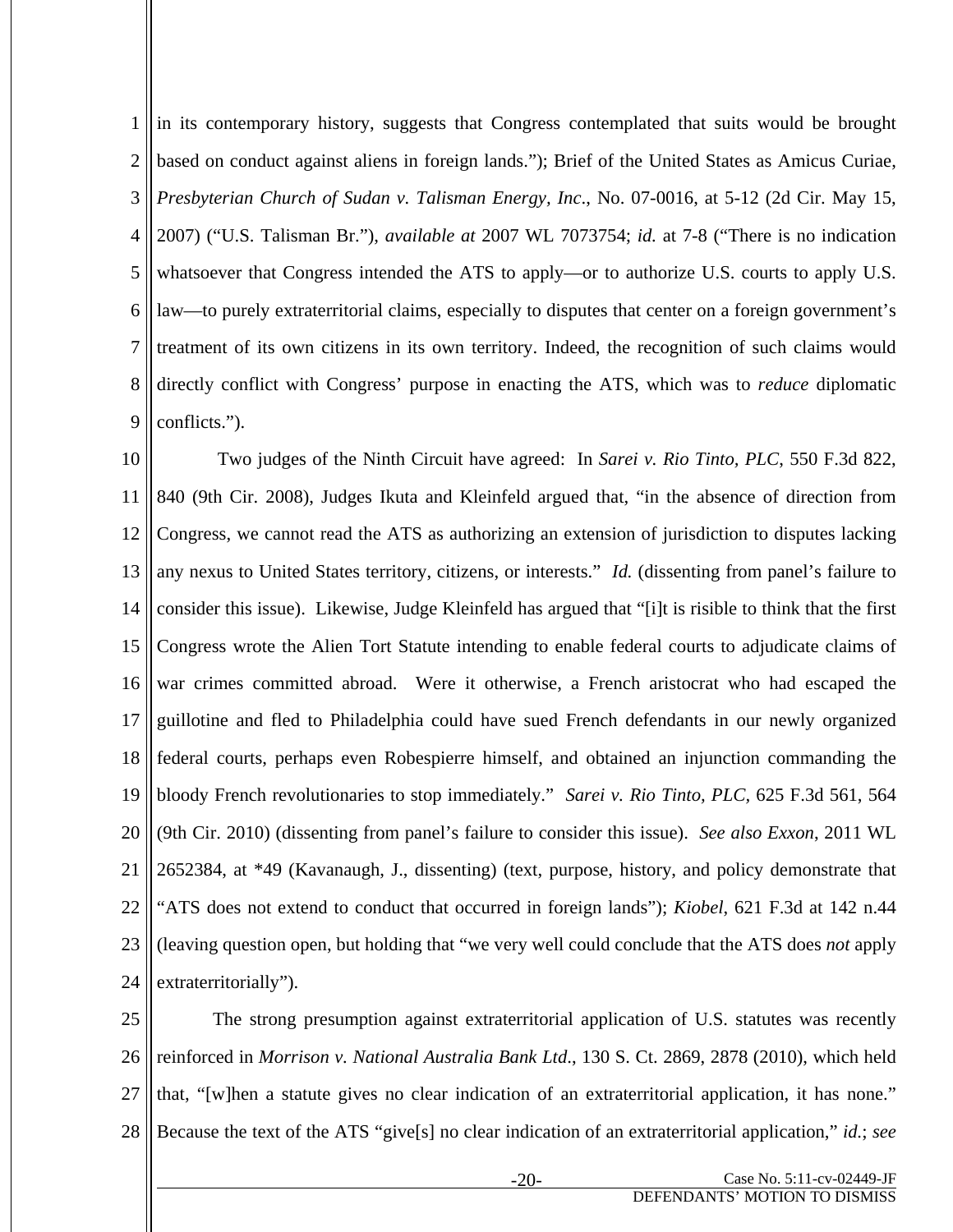1 2 3 4 28 U.S.C. § 1350 ("The district courts shall have original jurisdiction of any civil action by an alien for a tort only, committed in violation of the law of nations or a treaty of the United States."), *Morrison* compels the result that the ATS has no extraterritorial application to events like those alleged here, all of which took place in China.<sup>13</sup>

5 6 7 8 9 10 11 Application of this textual presumption is especially warranted here given the statute's necessary impact on foreign affairs and international comity. *See Sale v. Haitian Ctrs. Council, Inc.*, 509 U.S. 155, 188 (1993) (presumption "has special force when we are construing ... statutory provisions that may involve foreign and military affairs for which the President has unique responsibility"); *EEOC v. Arabian Am. Oil Co.*, 499 U.S. 244, 248 (1991) (presumption "serves to protect against unintended clashes between our laws and those of other nations which could result in international discord").

12 13 The Ninth Circuit should rule that the ATS does not apply to purely extraterritorial conduct.<sup>14</sup> The ATS claims should be dismissed.

14

15

# **C. The ATS And TVPA Claims Do Not Allege Acts By Defendants Acting Under Color Of State Law**

16 17 18 19 The TVPA provides relief only for wrongful acts committed "under actual or apparent authority, or color of law, of [a] foreign nation." 28 U.S.C. § 1350 note § 2(a). Likewise the customary international law norms actionable under the ATS are available only for wrongful acts

20

25

<sup>21</sup> 22 23 24 13 Tag-along allegations concerning attenuated connections to Cisco's U.S. offices do not affect the extraterritoriality analysis. *See Morrison*, 130 S. Ct. at 2884 ("[I]t is a rare case of prohibited extraterritorial application that lacks *all* contact with the territory of the United States. But the presumption against extraterritorial application would be a craven watchdog indeed if it retreated to its kennel whenever *some* domestic activity is involved in the case.").

<sup>26</sup> 27 14 The Ninth Circuit's decision in *Trajano v. Marcos*, 978 F.2d 493, 500 (9th Cir. 1992), is not to the contrary, for it is based on an incorrect pre-*Sosa* understanding of the basis for ATS claims, and pre-dates the Supreme Court's decision in *Morrison*. To the extent *Trajano* is construed as having ruled on extraterritoriality, it gets the analysis exactly backward—presuming extraterritoriality from the statute's silence, contrary to the instruction in *Morrison.*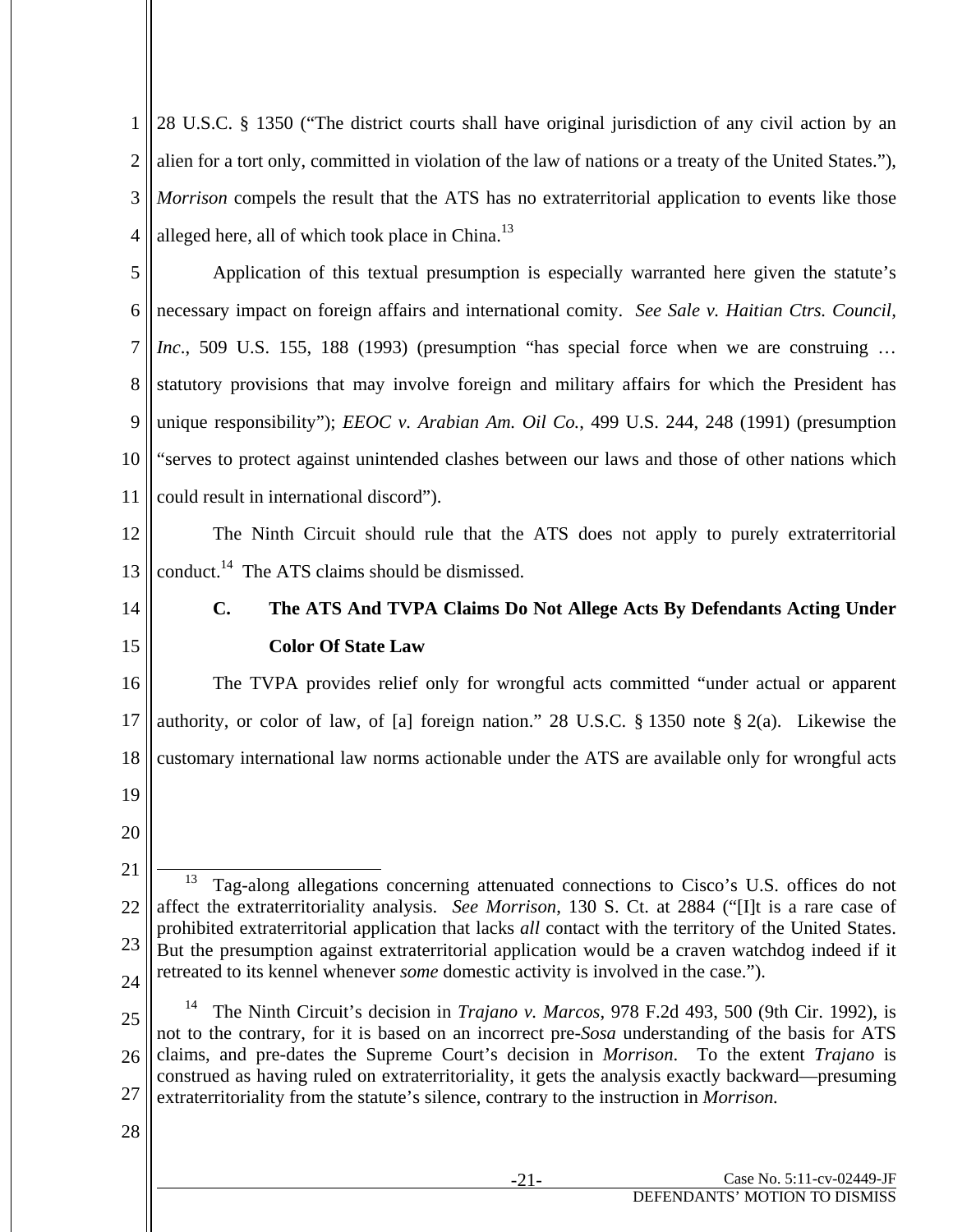1 2 committed with state action (unless one of several narrow exceptions for "war crimes" and the like applies, allowing application to private action). *See Kadic*, 70 F.3d at 238-41.15

- 3 4 5 6 7 8 9 10 11 12 13 14 15 16 17 18 19 20 21 22 23 24 "In construing the term 'color of law' [in the TVPA context,] courts are instructed to look to jurisprudence under 42 U.S.C. § 1983." *Arar v. Ashcroft*, 585 F.3d 559, 568 (2d Cir. 2009) (en banc) (cited in *Nestle*, 748 F. Supp. 2d at 1118). "Courts have also looked to [§ 1983] cases to analogize from the 'color of law' requirement under [the ATS]." *Corrie*, 403 F. Supp. 2d at 1026 (citing *Arnold v. IBM*, 637 F.2d 1350, 1355-56 (9th Cir. 1981)). "Color of law" requires a relationship between the defendant and a state actor that is so close that the defendants' acts can fairly be characterized as being taken jointly with the state, or are so intertwined with the state that the acts of the state can be imputed to the defendant or vice versa. *See*, *e.g., Brentwood Acad. v. Tenn. Secondary Sch. Athletic Ass'n*, 531 U.S. 288, 295 (2001) ("[S]tate action may be found if, though only if, there is such a close nexus between the State and the challenged action that seemingly private behavior may be fairly treated as that of the State itself." (quotation marks omitted)); *Abdullahi v. Pfizer, Inc*., 562 F.3d 163, 188 (2d Cir. 2009) ("A private individual will be held liable under the ATS if he 'acted in concert with' the state, i.e., 'under color of law.'" (quoting *Kadic*, 70 F.3d at 245)); *Romero v. Drummond Co., Inc.,* 552 F.3d 1303, 1317 (11th Cir. 2008) (private actor and the state must be in a "symbiotic relationship" "that involves the torture or killing alleged in the complaint"); *Rayburn ex rel. Rayburn v. Hogue,* 241 F.3d 1341, 1348 (11th Cir. 2001) (A "symbiotic relationship" between a private actor and the government may establish state action, but it must involve the "specific conduct of which the plaintiff complains." (quoting *Am. Mfrs. Mut. Ins. Co. v. Sullivan*, 526 U.S. 40, 51 (1999)). Merely contracting with a state does not in itself create the requisite symbiotic relationship to qualify as state action. *See Bigio v. Coca-Cola Co*., 239 F.3d 440, 448-449 (2d Cir. 2000) ("Section 1983 … does not impose civil liability on persons who merely stand to benefit from an assertion of authority under color of
- 25

<sup>26</sup> 27 <sup>15</sup> Absent acts "committed during war or an armed conflict," even a claim for crimes against humanity requires an allegation of state action. *Khulumani v. Barclay Nat'l Bank Ltd*., 504 F.3d 254 (2d Cir. 2007) (citing *Kadic*, 70 F.3d at 244).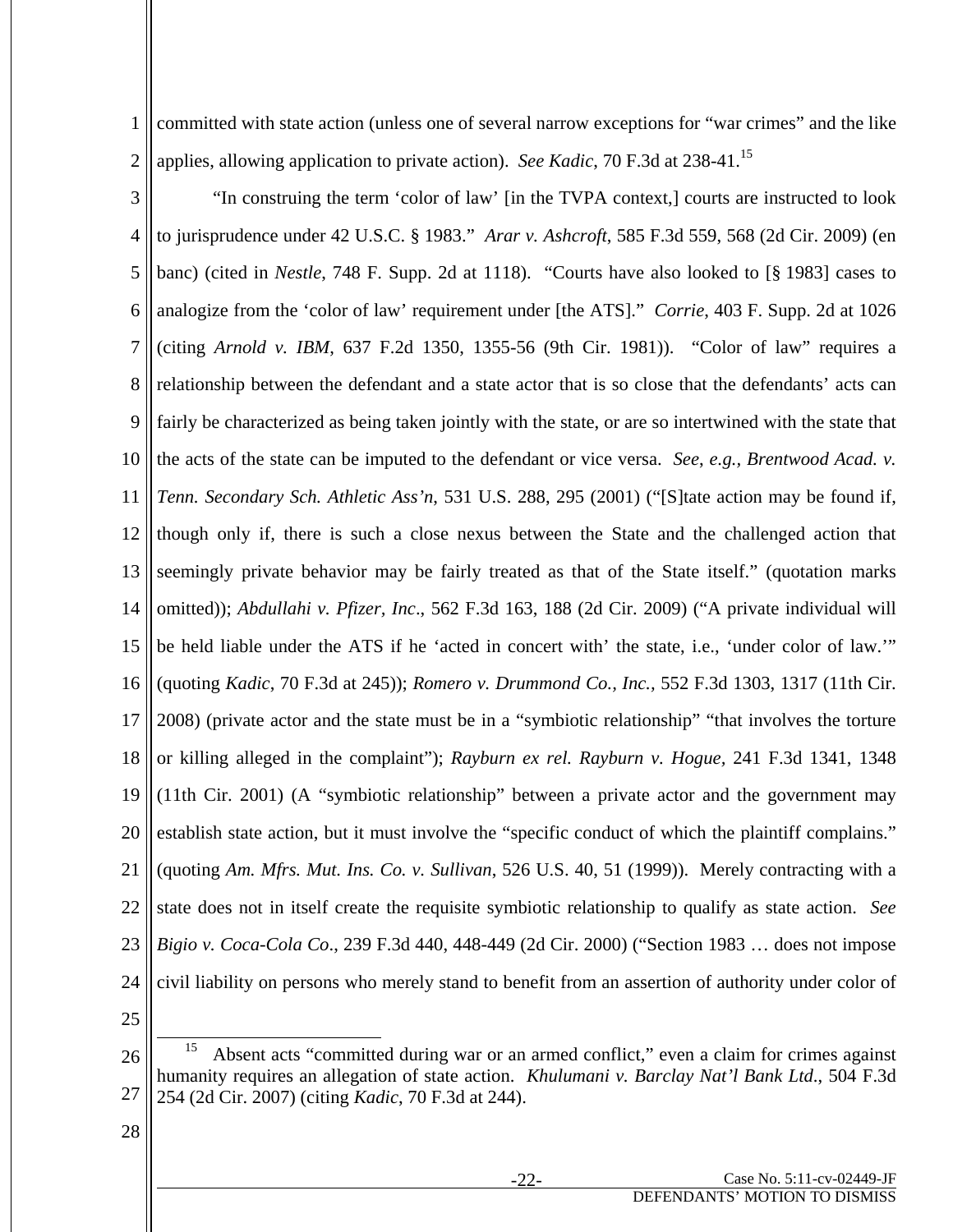1 2 law, but only on those who act under color of law." (quoting *Ginsburg v. Healey Car & Truck Leasing, Inc*., 189 F.3d 268, 273 (2d Cir. 1999))).

3 4 5 6 7 8 9 10 Here, the Complaint fails to allege any "close nexus" or "symbiotic relationship" between Defendants and the Chinese governmental actors who allegedly injured the Plaintiffs, nor any acts by the Defendants "in concert" with or "intertwined with" those of the state. The most that is (or could be) alleged is a commercial relationship whereby certain Cisco products were sold (through intermediaries) to governmental entities,  $16$  which then allegedly used those products during the commission of separate acts of wrongdoing some number of months or years later. None of the Defendants can be said to have acted under color of state law, or as state actors. The ATS and TVPA claims should therefore be dismissed.

## 11

- 12
- 13

# **D. The ATS And TVPA Claims Do Not Allege Acts By Defendants Warranting Secondary Liability**

## **1. Aiding And Abetting Liability Is Unavailable Under The TVPA**

14 15 16 17 18 19 In the Ninth Circuit, aiding and abetting claims may not be asserted under the TVPA: "Plaintiffs [argue] that they may sue … under the TVPA upon a theory of aiding and abetting. Plaintiffs contend that corporations can be found vicariously liable for torture they direct individuals to commit. The TVPA, however, does not contemplate such liability." *Bowoto v. Chevron Corp.*, 621 F.3d at 1128 (quotations omitted).<sup>17</sup> Plaintiffs can offer no reason to depart

- 25 26 27 <sup>17</sup> *Exxon* reached the same conclusion. *See Exxon*, 2011 WL 2652384, at \*36 ("The authorities that appellants cite, indicating that Congress can provide for aiding and abetting liability absent direct liability, do not support the inference that Congress so provided in the TVPA. Appellants point to no other provision in the TVPA that colorably provides for such liability.").
- 28

<sup>20</sup> 21 22 23 24 <sup>16</sup> Cisco has never sold products directly to end users in China. Rather, Cisco sells to independently owned resellers and system integrators, who in turn transact with end users. In many cases, Cisco transacts with a distributor, which in turn transacts with a reseller, which in turn transacts with an end user. In those cases, Cisco is three steps removed from the end user. It is ordinarily the role of resellers, systems integrators, and distributors, rather than Cisco, to design, develop, and implement hardware and software architectures and applications suited to the end user's needs.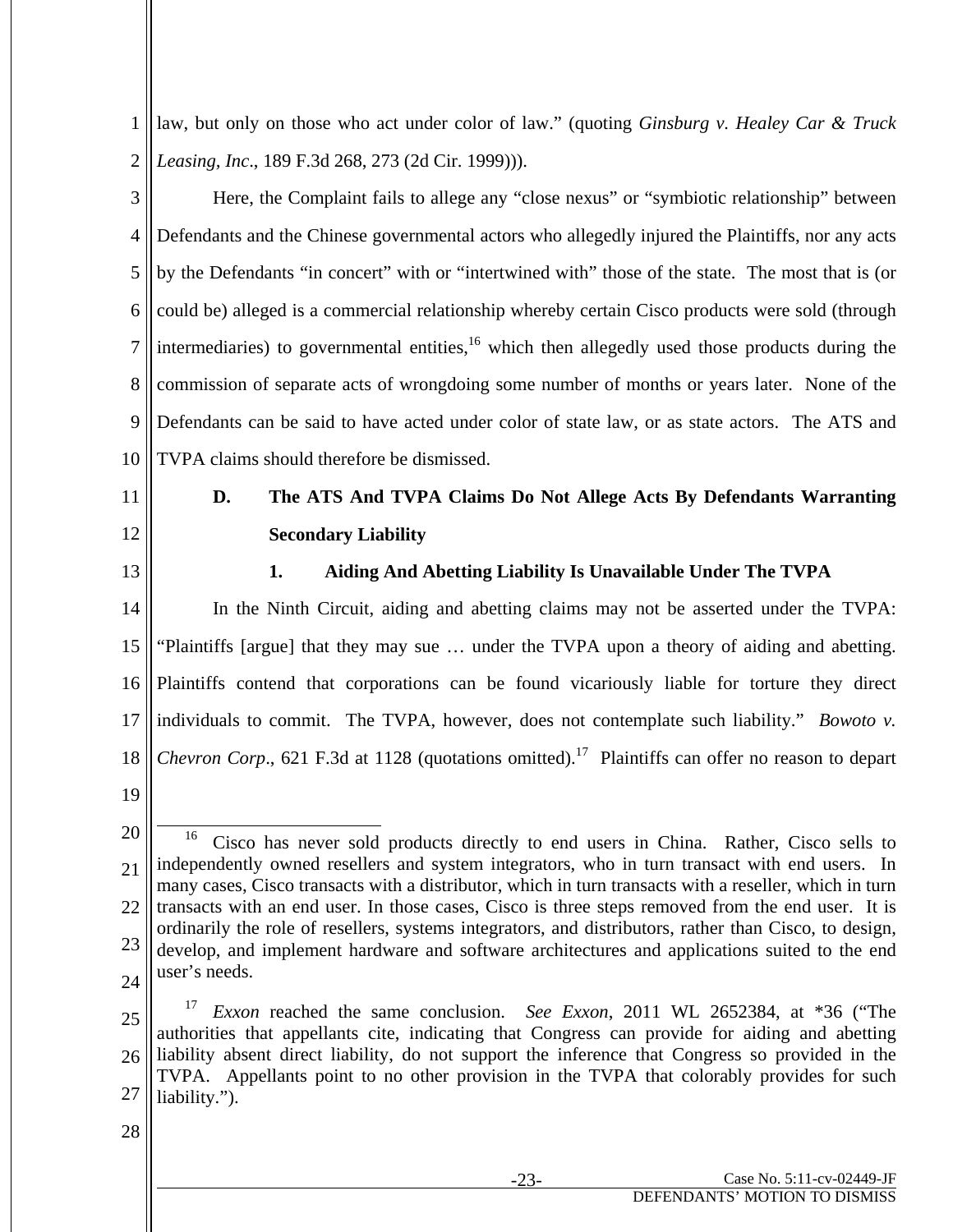1 2 from that authority. The Complaint's aiding and abetting claims under the TVPA must be dismissed.

3

## **2. Aiding And Abetting Liability Is Unavailable Under The ATS**

4 5 6 7 8 9 10 11 12 13 14 While some courts have held that aiding and abetting liability is available under the ATS, *see*, *e.g.*, *Khulumani v. Barclay Nat'l Bank Ltd*., 504 F.3d 254, 260 (2d Cir. 2007); *Exxon*, 2011 WL 2652384, at \*5, this Court should dismiss the Complaint's aiding and abetting claims under the ATS in anticipation that the Ninth Circuit will correctly resolve the issue in favor of the contrary view.<sup>18</sup> The ATS, like the TVPA, does not by its terms provide for aiding and abetting liability. *See* 28 U.S.C. § 1350. In *Central Bank of Denver, N.A. v. First Interstate Bank of Denver, N.A.*, 511 U.S. 164 (1994), the Court reasoned that private rights of action for aiding and abetting securities violations were impermissible absent express congressional authorization. *See id*. at 182-83 (noting that, in passing a general criminal aiding and abetting statute, 18 U.S.C. § 2, Congress "ha[d] not enacted a general civil aiding and abetting statute"). The reasoning of *Central Bank* bars aiding and abetting claims here.

15 16 17 18 19 20 21 22 23 Indeed, *Central Bank* has added force in the ATS context, in light of *Sosa'*s admonition that only a "modest number" of claims could be brought under the ATS without legislative authorization, and that any "innovative" interpretations of the Act must be left to the legislative process. *See Sosa*, 542 U.S. at 720-21. The Executive Branch has consistently argued that aiding and abetting claims should be precluded on this view. *See* U.S. Talisman Br. at 12-28 (arguing aiding and abetting liability is unavailable under the ATS); Brief of the United States as Amicus Curiae in Support of Petitioners, *Am. Isuzu Motors, Inc. v. Lungisile Ntsebeza*, No. 07-919, at 10- 11 (U.S. Feb. 11, 2008), available at 2008 WL 408389 (same). That is the correct position under *Sosa* and *Central Bank*. The aiding and abetting allegations under the ATS should be dismissed.

- 24
- 25

<sup>26</sup> 27 18 A panel of the Ninth Circuit has held that aiding and abetting claims are available under the ATS, but that decision was vacated by the Ninth Circuit sitting en banc. *Sarei v. Rio Tinto, PLC*, 456 F.3d 1069, 1078 (9th Cir. 2006), *vacated by* 499 F.3d 923 (9th Cir. 2007).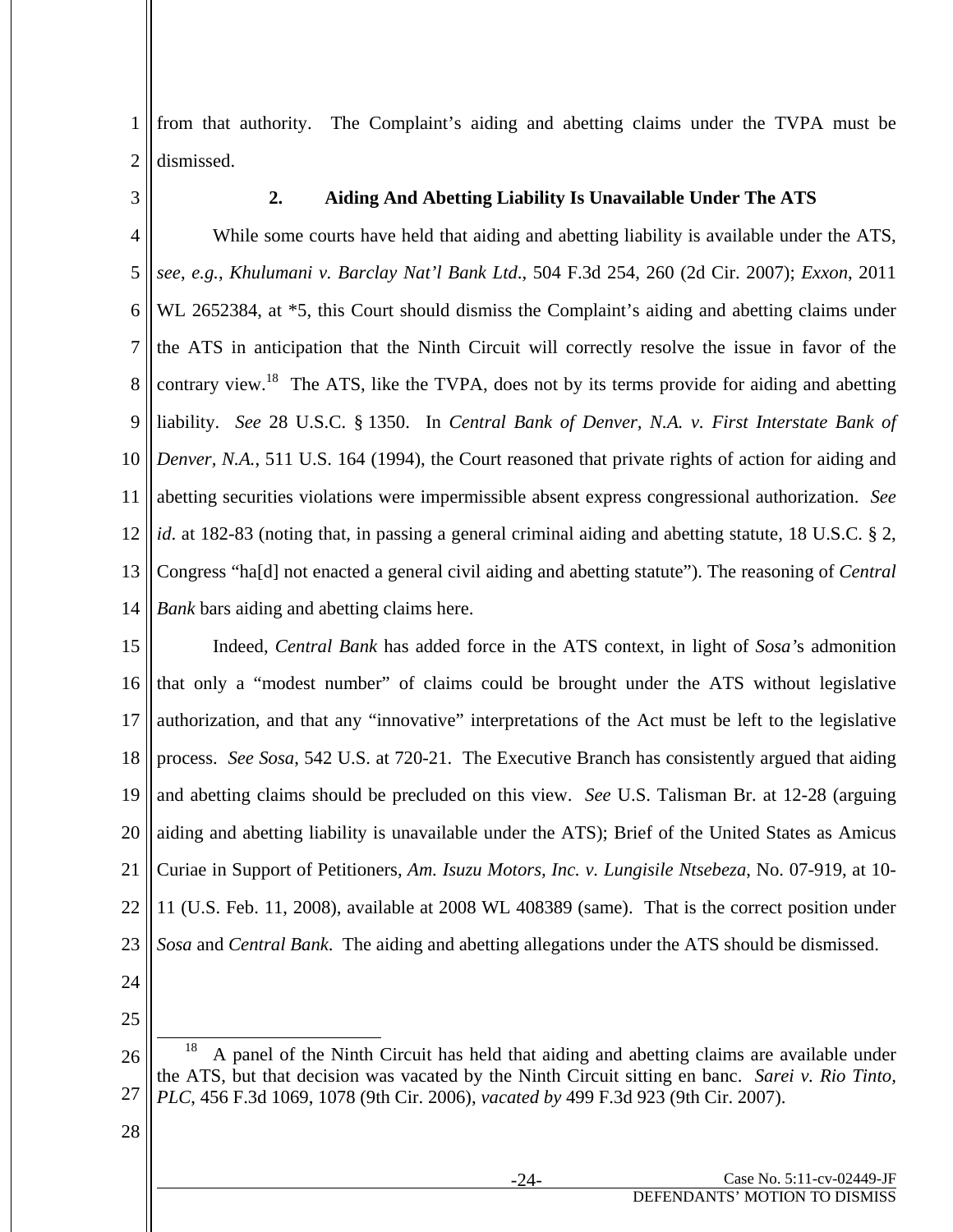1

## **3. The Allegations Do Not Support Aiding And Abetting Liability**

2 3 4 Even if aiding and abetting liability were generally available under the ATS or TVPA, the Complaint's secondary liability claims would still fail as a matter of law because the factual allegations are insufficient to support such liability here.

5 6 7 8 9 10 11 12 13 14 15 16 17 18 19 20 The prevailing view among courts to have considered the issue is that, to support a claim for aiding and abetting under international law, a plaintiff must allege that "a person is legally responsible for aiding and abetting a principal's wrongful act when the aider and abettor (1) carries out acts that have a *substantial effect* on the perpetration of a *specific crime* [actus reus], and (2) acts with the *specific intent* (i.e., *for the purpose*) of substantially assisting the commission of *that crime* [mens rea]." *Nestle*, 748 F. Supp. 2d at 1087-88 (emphasis added). *See Presbyterian Church of Sudan v. Talisman Energy, Inc*., 582 F.3d 244, 259 (2d Cir. 2009) (liability when defendant "(1) provides practical assistance to the principal which has a substantial effect on the perpetration of the crime, and (2) does so with the purpose of facilitating the commission of that crime"); *Khulumani*, 504 F.3d at 277 (Katzman, J., concurring) (same); *Abecassis v. Wyatt*, 704 F. Supp. 2d 623, 654 (S.D. Tex. 2010) (same); *Krishanthi v. Rajaratnam*, No. 09-CV-5395, 2010 WL 3429529, at \*7 (D.N.J. Aug. 26, 2010) (same). The Ninth Circuit has already adopted a "purpose"—i.e., "specific intent"—standard in the context of genocide claims. *Abagninin v. AMVAC Chem. Corp*., 545 F.3d 733, 738-40 (9th Cir. 2008) (customary international law imposes that standard despite an alternative "knowledge" standard established by one particular treaty).

21 22 23 24 25 26 27 28 The actus reus element requires a defendant to "do something more than aiding a criminal generally—the defendant must aid the commission of a specific crime." *Nestle*, 748 F. Supp. 2d at 1080-81 (quotations omitted). That is, "the aider and abettor must do something more than commit acts that 'in some way' tenuously 'further[] … the common design' of a criminal organization…. [Such] generalized assistance is not enough: the assistance must be 'specifically directed'—i.e., bear a direct causative relationship—to a specific wrongful act, and the assistance must have a substantial effect on that wrongful act." *Id.* Relying on this standard, *Nestle* dismissed allegations against an international corporation allegedly complicit in human rights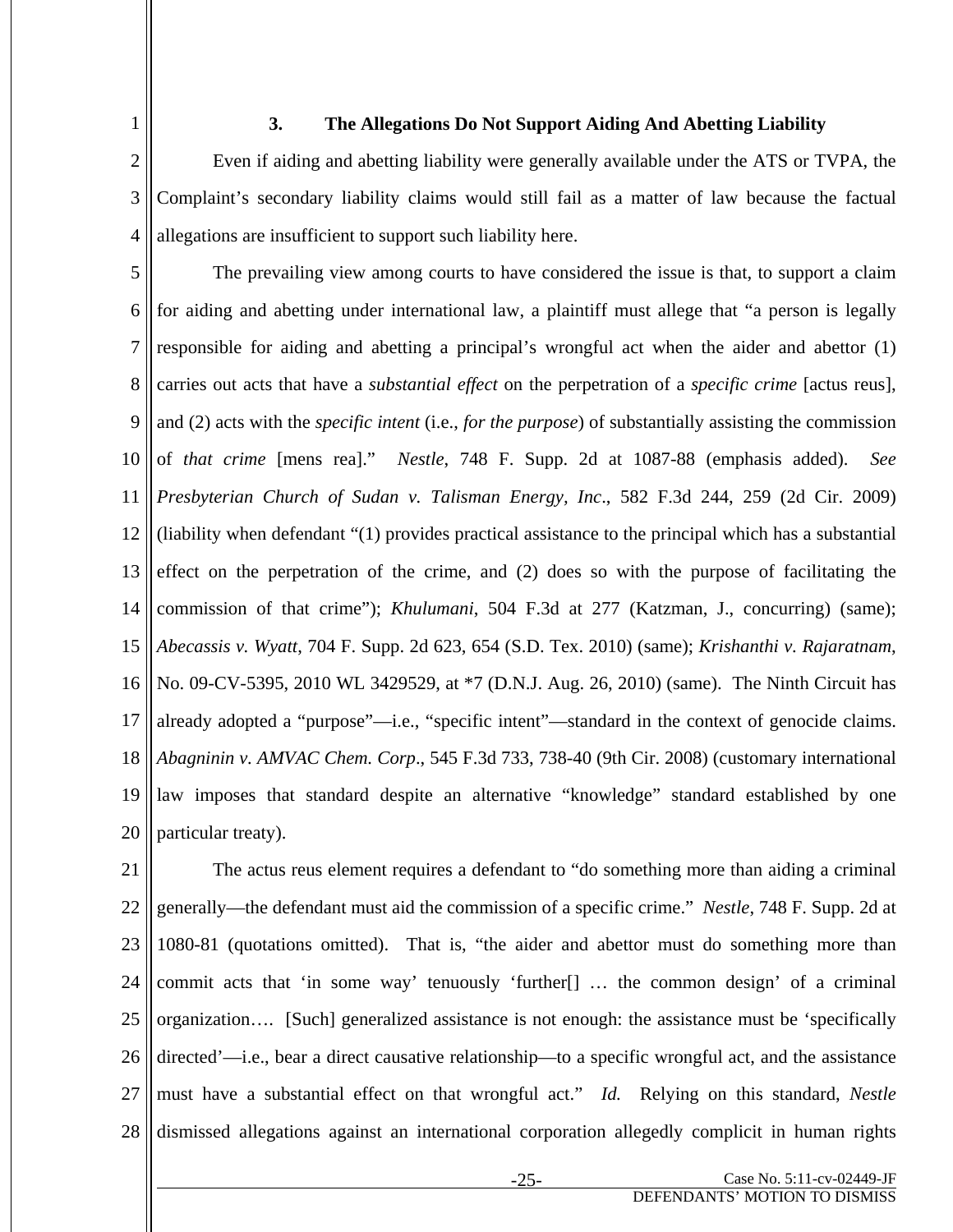1 2 3 4 5 violations in the Ivory Coast, reasoning that only such actions as "provid[ing] the guns and whips that were used to threaten and intimidate the Plaintiffs," or "provid[ing] training to the Ivorian farmers about how to use guns and whips," rises to the level of "*conduct that gives rise to aiding and abetting liability under international law*—conduct that has a substantial effect on a particular criminal act." *Id.* at 1101.

6 7 8 9 10 11 12 13 14 15 The mens rea element erects a similarly high bar, requiring that the defendant act with the "*purpose* of facilitating" wrongdoing. *Id.* at 1082. A defendant's *knowledge* that his or her conduct might assist in the perpetration of wrongdoing is insufficient: "something more than mere knowledge and assistance are required to hold commercial actors liable for third parties' violations of international law." *Id.* at 1094 (discussing *Talisman*). This conclusion rests on sound policy principles. For "if ATS liability could be established by knowledge of … abuses coupled only with such commercial activities as resource development, the statute would act as a vehicle for private parties to impose embargos or international sanctions through civil actions in United States courts. Such measures are not the province of private parties but are, instead, properly reserved to governments and multinational organizations." *Talisman*, 582 F.3d at 264.

16 17 18 19 20 21 22 23 Thus, in *Corrie v. Caterpillar*, 403 F. Supp. 2d 1019 (W.D. Wash. 2005), *aff'd on other grounds*, 503 F.3d 974, 977 (9th Cir. 2007), the district court held that a bulldozer manufacturer could not be sued for aiding and abetting the Israeli military in demolishing residences and causing deaths and injuries to the residents. Even if the defendant knew that the bulldozers would be used to commit illegal acts, "[o]ne who merely sells goods to a buyer is not an aider and abettor of crimes that the buyer might commit, even if the seller knows that the buyer is likely to use the goods unlawfully, because the seller does not share the specific intent to further the buyer's venture." *Id.* at 1027.<sup>19</sup>

<sup>25</sup> 26 27 28 <sup>19</sup> The D.C. Circuit's recent departure from the "purpose" standard as to aiding and abetting under the ATS, and holding that "knowledge" is sufficient, is incorrect. *Exxon*, 2011 WL 2652384 at \*18-19. *Exxon* criticizes *Talisman* for failing to consider certain international law sources that arguably reflect a knowledge standard. *Id.* at \*18. But *Talisman*, *Nestle*, and other decisions do acknowledge that some international law sources support a knowledge standard while *other* international law sources adopt a purpose standard; they simply conclude that, under *Sosa,*  (footnote continued)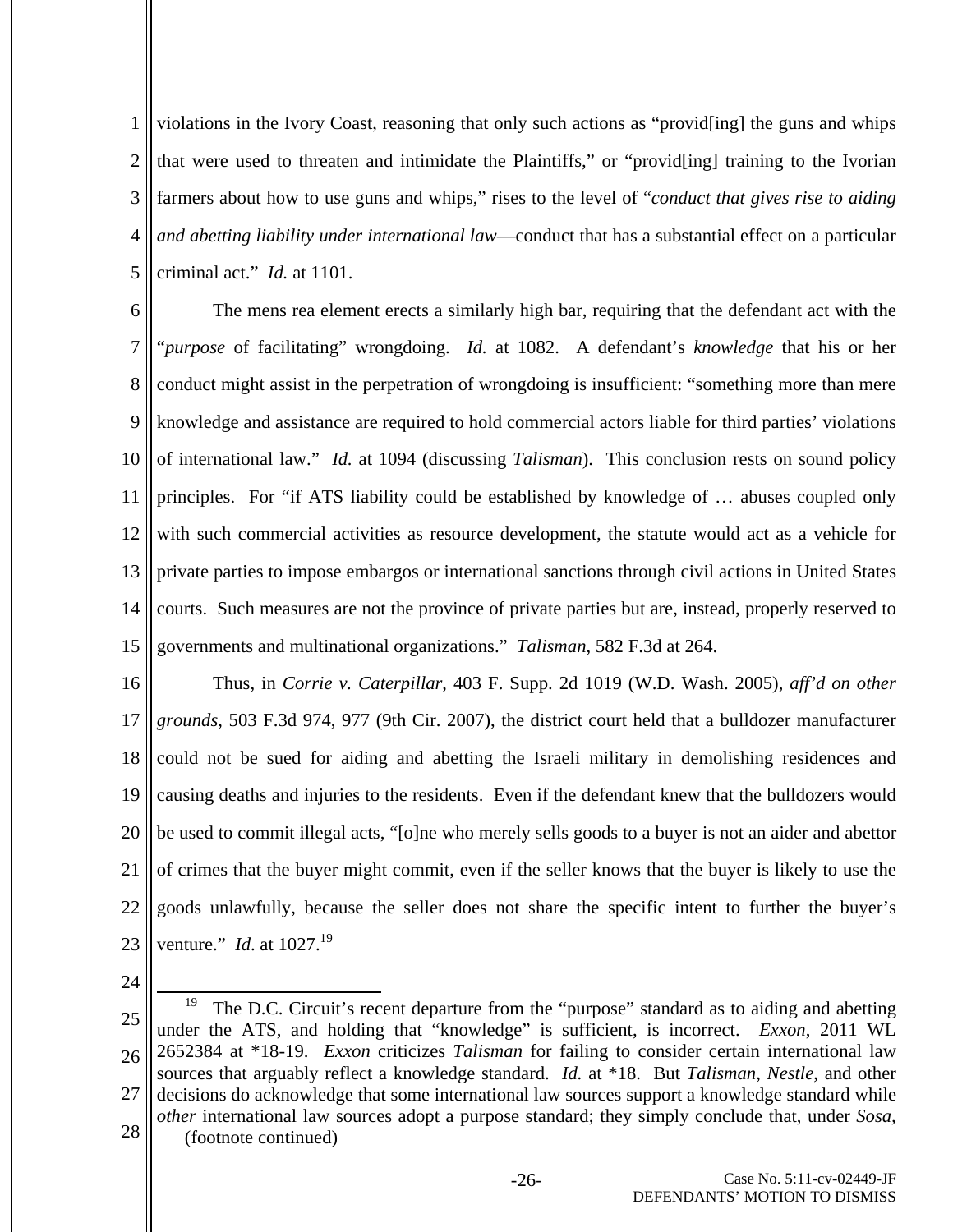1 2 3 4 5 6 7 8 9 Here, the Complaint fails to allege facts sufficient to suggest that Defendants acted with the purpose to facilitate a specific act of wrongdoing. At most, the Complaint alleges that Defendants had the purpose of assisting Chinese authorities in locating, apprehending, and even prosecuting Falun Gong practitioners. (*See*, *e.g.*, Compl. ¶¶ 74, 100). Yet the mere act of assisting the police in apprehending a subject is insufficient to satisfy the requirement of purpose to aid and abet a human rights violation. *Liu Bo Shan v. China Constr. Bank Corp*., 2011 WL 1681995, at \*4 (2d Cir. 2011) (summary order) (Plaintiffs "fail[ed] plausibly to allege that [Defendant China Construction] Bank acted with the purpose that [Plaintiff] Liu be subjected to torture, cruel treatment, or prolonged arbitrary detention by the police.").

10 11 12 13 14 15 16 17 18 19 20 21 Here, the Plaintiffs allege no conduct manifesting the Defendants' supposed "purpose" to subject Falun Gong practitioners to alleged human rights violations, or even facts supporting an inference of "knowledge." As alleged in the Complaint, the Plaintiffs suffered physical injuries perpetrated by CCP officials, Office 610 officials, Chinese Public Security officers, workers at detention centers or prisons, or other Chinese governmental authorities. (*See*, *e.g.*, Compl. ¶¶ 37, 112-214). The Complaint does not contain any allegation that Defendants engaged in any of this conduct. Further, aside from conclusory allegations that Defendants' gave "substantial assistance and encouragement" to Chinese authorities, that Defendants' conduct was a "substantial factor" in causing harm to Plaintiffs, and that Defendants "knew" the Golden Shield would be used to torture, persecute, and otherwise case injury to Plaintiffs, the Complaint does not contain a single, particularized *factual* allegation in support of aiding and abetting liability. *See Iqbal*, 129 S. Ct. at 1949 (a complaint does not suffice "if it tenders naked assertions devoid of further factual

22

 $\overline{a}$ 

23 24 25 26 27 "where there are a variety of formulations, the court should look to the formulation that is agreed upon by all—a lowest common denominator or a common 'core definition' of the norm." *Nestle*, 748 F. Supp. 2d at 1080 (citing *Khulumani*, 504 F.3d at 277 n.12); *see id.* at 1082 ("The lessstringent 'knowledge' standard, although it has often been invoked, has not obtained universal recognition and acceptance."); *Khulumani,* 504 F.3d at 277 n.12 (so holding); *Talisman*, 582 F.3d at 259 (same). There is no basis to conclude that international law would *universally* adopt the knowledge standard. Notably, the *Nestle* decision explicitly addresses each of the international law sources that *Exxon* contends went unacknowledged in *Talisman*. *See Nestle*, 748 F. Supp. 2d at 1081-90 (discussing the *Ohlendorf, Flick,* and *Tesch* decisions).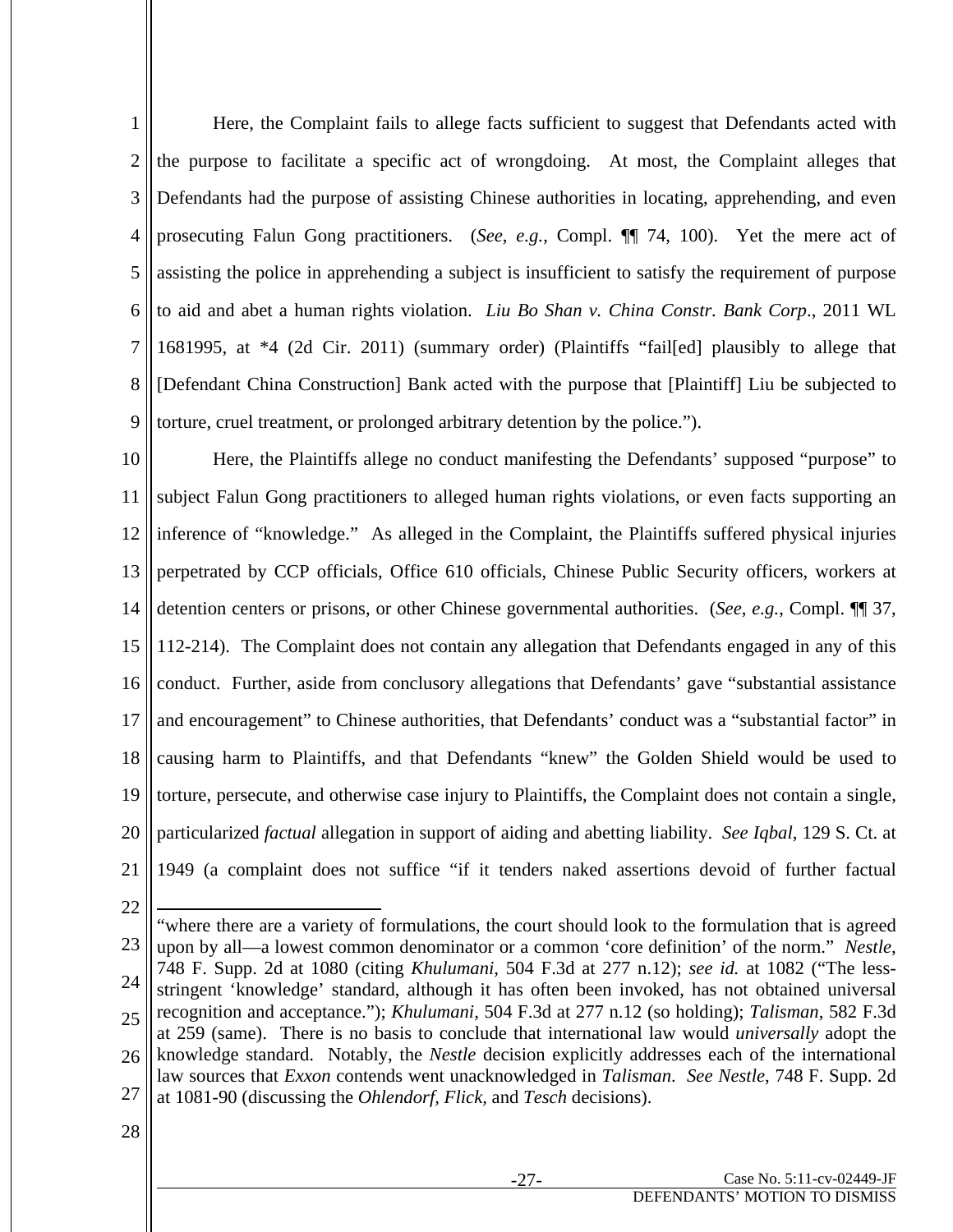1 2 3 4 5 6 7 8 9 10 enhancements. To survive a motion to dismiss, a complaint must contain sufficient factual matter, accepted as true, to state a claim to relief that is plausible on its face" (quoting *Twombly*, 550 U.S. at 557, 570) (quotation marks omitted)). The allegation that Defendants assisted in the development and manufacture of components utilized by the Chinese in building the Golden Shield network—which is nothing more than network infrastructure—cannot support a plausible inference under *Iqbal* and *Twombly* that Defendants had the "purpose" or the "knowledge" to assist torture of Falun Gong practitioners in Chinese prisons years later. Plaintiffs rely upon the "sheer possibility" of some connection between Defendants' conduct and Plaintiffs' injury, but "facts that are 'merely consistent with' a defendant's liability … stop[] short of the line between possibility and plausibility of entitlement to relief." *Id.* (quoting *Twombly*, 550 U.S. at 557).<sup>20</sup>

11 12 13 14 15 16 17 To the extent there are any specific factual allegations in the Complaint, those allegations at most suggest that Defendants acted with knowledge that the Golden Shield could be useful in facilitating the *lawful* activities of the Chinese police in suppressing crime of all varieties. The Complaint alleges that the Golden Shield was a surveillance system—a set of technologies that enabled Chinese law enforcement authorities to lawfully locate individuals engaged in illegal  $\arct{activity}$  Specifically, the Complaint variously alleges that the Golden Shield enabled authorities to "identify"; "locate"; "log"; "profile"; "track;"; "monitor"; "investigate"; "surveil";

18

23

<sup>19</sup> 20 21 22 20 Indeed, in *Iqbal*, the plaintiff alleged that the defendants "knew of, condoned, and willfully and maliciously agreed to subject [him]" to harsh conditions of confinement "as a matter of policy," that Ashcroft was the "principal architect" of this invidious policy and that Mueller was "instrumental" in adopting and executing it. 129 S. Ct. at 1951. The Supreme Court held that these allegations "amount to nothing more than a formulaic recitation of the elements of a constitutional discrimination claim" and ruled that "the allegations are conclusory and not entitled to be assumed true." *Id*. Plaintiffs' allegations here fare no better.

<sup>24</sup> 25 26 27 21 Such efforts are not unique to China; even in the United States, federal officials have expressed concern "that their ability to wiretap criminal and terrorism suspects is 'going dark' as people increasingly communicate online instead of by telephone," and have asked Congress "to require all services that enable communications—including encrypted e-mail transmitters… —to be technically capable of complying if served with a wiretap order." Charlie Savage, *U.S. Tries to Make It Easier to Wiretap the Internet*, N.Y. Times, Sept. 27, 2010, *available at* http://www.nytimes.com/2010/09/27/us/27wiretap.html (noting that such a "mandate would include being able to intercept and unscramble encrypted messages").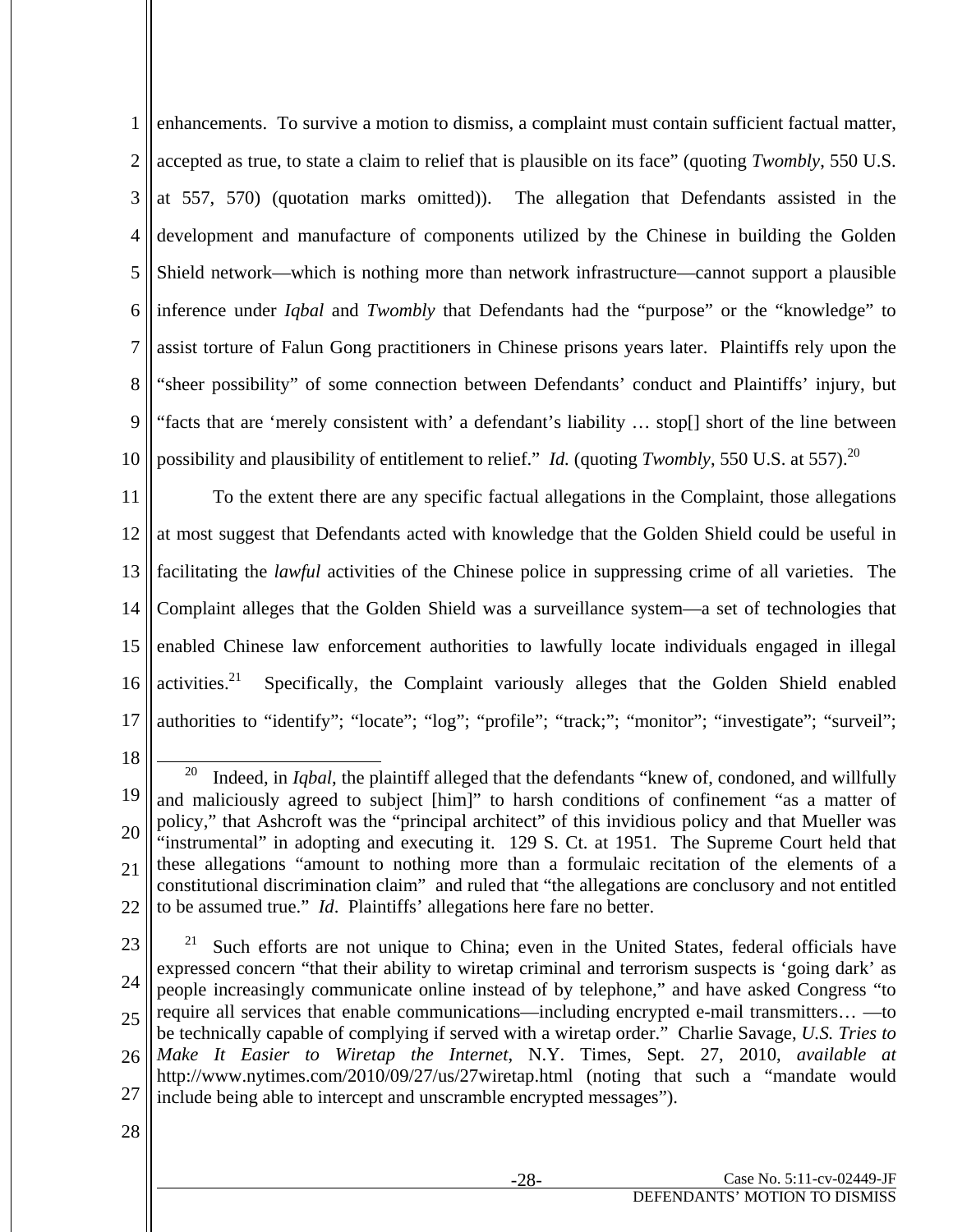1 2 3 4 5 6 7 8 and thereby "apprehend"; "detain"; and "interrogate" individuals that the police suspect of wrongdoing—all standard police activities that would assist the authorities to legitimately "*fight [] against crime*" and "maintain social stability," including by way of "the suppression of [illegal] dissident activity." (*See*, *e.g*., Compl. ¶¶ 52, 56-58, 63, 65, 68, 74, 95-98, 100-02 (emphasis added)). Nothing in any of these allegations, and no factual allegation anywhere else in the Complaint, supports the factual leap that Plaintiffs urge—from an allegation that Defendants' technology assisted the police in their *lawful* duties, to an allegation that Defendants acted with the knowledge or purpose that Chinese authorities would use this technology for *unlawful* purposes.

9 10 11 12 13 14 15 16 17 18 19 20 Indeed, the Complaint comes close to conceding that the Golden Shield played no role at all in the Plaintiffs' injuries, with its repeated formulaic allegation that authorities used the Golden Shield to "monitor, identify, track, and *eventually* detain and torture" suspects. (*See*, *e.g.*, *id*. ¶ 63 (emphasis added); ¶ 32 (discussing "CCP's purpose to identify, track, *and thereby* abuse and eliminate … practitioners") (emphasis added)). This is insufficient to support an allegation that Defendants had knowledge or the purpose to facilitate alleged secondary and tertiary downstream effects of the identification and tracking enabled by the Golden Shield. Nor are allegations concerning the "suppression," "elimination," and "eradication" of the Falun Gong (*see id. ¶¶* 32, 56, 100) enough to overcome this deficiency, for the suppression, elimination, and eradication of Falun Gong activity was the express policy of the Chinese Government. The Complaint fails to allege that the Defendants knew that Chinese authorities intended to enforce this policy through unlawful means.

21

#### **4. The Conspiracy Claims Fail**

22 23 24 25 26 27 The Complaint's conclusory allegation that Defendants are liable as co-conspirators must also be rejected, and such claims dismissed. *First*, conspiracy liability is unavailable under the ATS and TVPA for the reasons discussed above with regard to aiding and abetting. *Second*, Plaintiffs' conspiracy claims would require the same proof of mens rea as their claims for aiding and abetting (*Talisman*, 582 F.3d at 260) and consequently must be dismissed for the same reason. Third, even "assuming that the conspiracy claims are cognizable, they require proof of an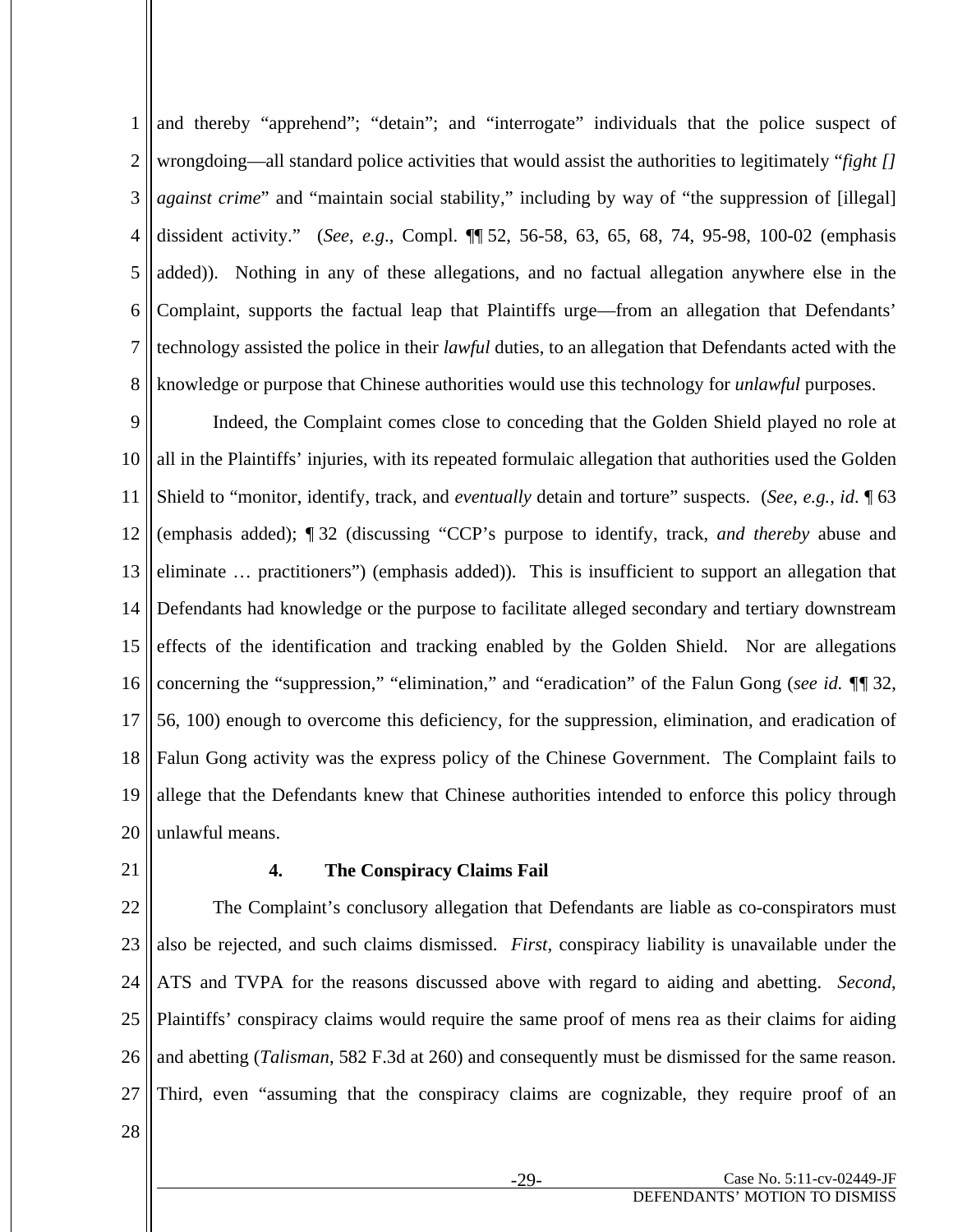1 2 3 4 agreement." *Mohamed v. Jeppesen Dataplan, Inc.*, 614 F.3d 1070 (9th Cir. 2010).<sup>22</sup> Here, as in *Jeppesen*, there are no factual allegations of such an agreement (setting aside conclusory assertions). Rather, "Plaintiffs' allegations confirm that their conspiracy claims depend on proof of a covert relationship."<sup>23</sup>

5

## **E. Several Of The ATS Claims Are Otherwise Defective**

6 7 8 9 In addition to the defects discussed above, the Complaint fails to state a claim or establish jurisdiction for its claims under the ATS for cruel, inhuman, and degrading treatment; forced labor; and crimes against humanity.<sup>24</sup> Plaintiffs' alleged injuries are serious, and Defendants well understand Plaintiffs' desire to seek redress. But the Supreme Court in *Sosa*, like Congress in the

10

11 12 13 22 The Ninth Circuit cited *Talisman*, 582 F.3d at 260 (holding that, under either international law or domestic law, conspiracy liability under the ATS would require either an agreement or a criminal intention to participate in a common criminal design) and *Cabello v. Fernandez-Larios*, 402 F.3d 1148, 1159 (11th Cir. 2005) (conspiracy liability under the ATS requires proof that "two or more persons agreed to commit a wrongful act").

14

15 16 17 18 19 20 To the extent the Complaint asserts a conspiracy theory in support of its state law or other claims, such claims must be dismissed for the same reasons identified above—the absence of an agreement to engage in a conspiracy. Moreover, to the extent the Complaint asserts a direct liability theory in support of any claim, such claims must be dismissed because there is no "factual allegation demonstrating [Defendants'] personal participation or willful direction" in the physical acts of harm allegedly committed by Chinese authorities against the Plaintiffs. *See Liu Bo Shan*, 2011 WL 1681995, at \*2 (2d Cir. 2011) (summary order) ("[T]he mere assertion that the Bank acted 'jointly' with the Chinese police is insufficient to establish direct liability for the alleged abuses."); *Talisman*, 582 F.3d at 257 (construing allegation that defendant was "complicit in Government's abuses," but not "personally engaged in human rights abuses," as an aiding and abetting claim).

21

22 23 24 25 26 <sup>24</sup> In addition, the Complaint's allegation that Roe VIII is a "surviving family member" of Doe VIII (Compl. ¶ 198) is insufficient to demonstrate that Roe VIII has standing to assert ATS or TVPA claims for extrajudicial killing. Defendants reserve the right to seek dismissal on this basis, if necessary, following resolution of Roe VIII and Doe VIII's request to proceed anonymously. *See* TVPA § 2(a)(2) (extrajudicial killing claim may only be asserted by "legal representative, or … person who may be a claimant in an action for wrongful death."); *Bowoto v. Chevron Corp*., No C 99-02506, 2006 WL 2455761, at \*11 n.15 (N.D. Cal. Aug. 22, 2006) (inferring ATS standing requirement from TVPA, and dismissing ATS/TVPA claims brought by siblings); *A.D. v. Cal. Highway Patrol*, No. C 07-05483, 2009 WL 733872, at \*4 (N.D. Cal. Mar. 17, 2009) ("Only persons enumerated in California Code of Civil Procedure section 377.60 have standing to bring a

- 27 wrongful death claim.").
- 28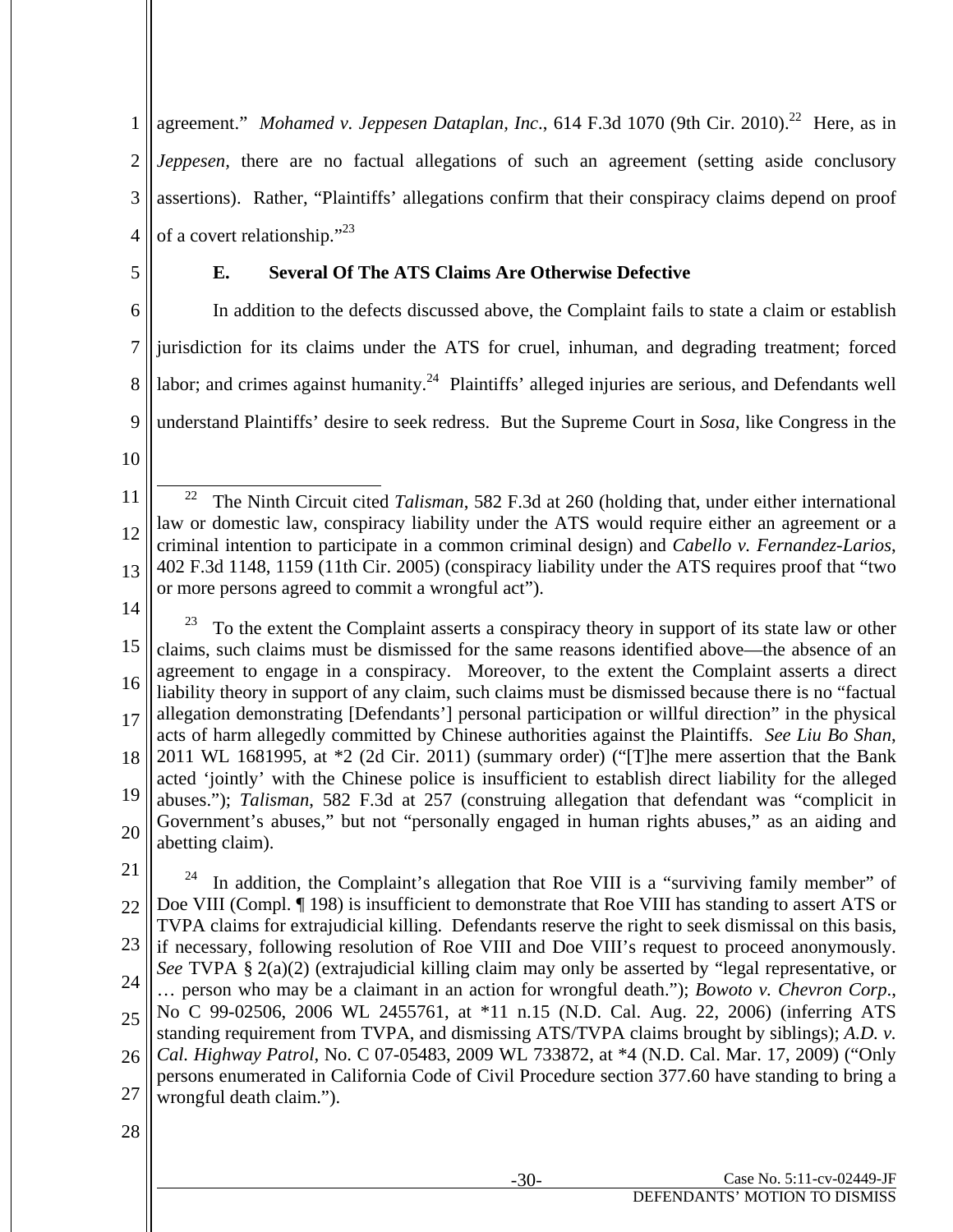1 2 TVPA, expressed the need to maintain a high bar against recognition of international law norms enforceable by private litigation in U.S. courts.

3 4 5 6 7 8 9 10 11 12 13 14 15 16 17 18 19 20 21 22 23 *Cruel, Inhuman, and Degrading Treatment.* To be actionable, ATS claims must "rest on a norm of international character accepted by the civilized world and defined with a specificity comparable to the features of the 18th-century paradigms [against violation of safe conducts, infringement of the rights of ambassadors, and piracy]." *Sosa*, 542 U.S. at 725. Plaintiffs' claim for cruel, inhuman, and degrading treatment ("CIDT") does not satisfy this demanding standard. Since *Sosa*, the lone federal appellate court to have addressed the issue concluded that CIDT are not actionable under *Sosa*'s "vigilant doorkeeping" standard. *Aldana v. Del Monte Fresh Produce, N.A., Inc.*, 416 F.3d 1242, 1247 (11th Cir. 2005) (affirming dismissal of claims for cruel, inhuman, and degrading treatment). Even before *Sosa* limited the availability of ATS actions, at least three district courts in the Ninth Circuit had held that CITD claims were not actionable. *See Hilao v. Estate of Marcos*, 103 F.3d 789, 794 (9th Cir. 1996) ("The district court refused to instruct the jury on … claims for [CIDT] … because it said that [the] standard for such a claim was 'too vague' [i.e.,] … not sufficiently specific such that violations of that norm are actionable under the [ATS]."); *Sarei v. Rio Tinto, PLC*, 221 F. Supp. 2d 1116, 1163 n.190 (C.D. Cal. 2003) ("[P]laintiffs have not demonstrated that prohibitions against [CIDT] … constitute established norms of customary international law"), *reversed in part on other grounds*, 487 F.3d 1193 (9th Cir. 2007); *Forti v. Suarez-Mason*, 672 F. Supp. 1531, 1543 (N.D. Cal. 1987) (CIDT "cannot qualify as a violation of the law of nations" because there is no "universal consensus regarding" its availability and it is "unclear what behavior falls within the proscription"), *motion for reconsideration aff'd in part and rev'd in part*, 694 F. Supp. 707 (N.D. Cal. 1988). Those decisions correctly state the rule.<sup>25</sup> And even if CIDT were universally accepted or capable of

<sup>25</sup> 26 27 28 <sup>25</sup> Although some courts have held that CIDT is actionable under the ATS, many of these decisions recognize that there is no clear definition of any such norm. *See*, *e.g.*, *Bowoto v. Chevron Corp*., 557 F. Supp. 2d 1080, 1093 (N.D. Cal. 2008) ("There is no widespread consensus regarding the elements of cruel, inhuman and degrading treatment."); *Qi*, 349 F. Supp. 2d at 1321 ("There does not appear to be a specific standard."). These cases erroneously failed to recognize (footnote continued)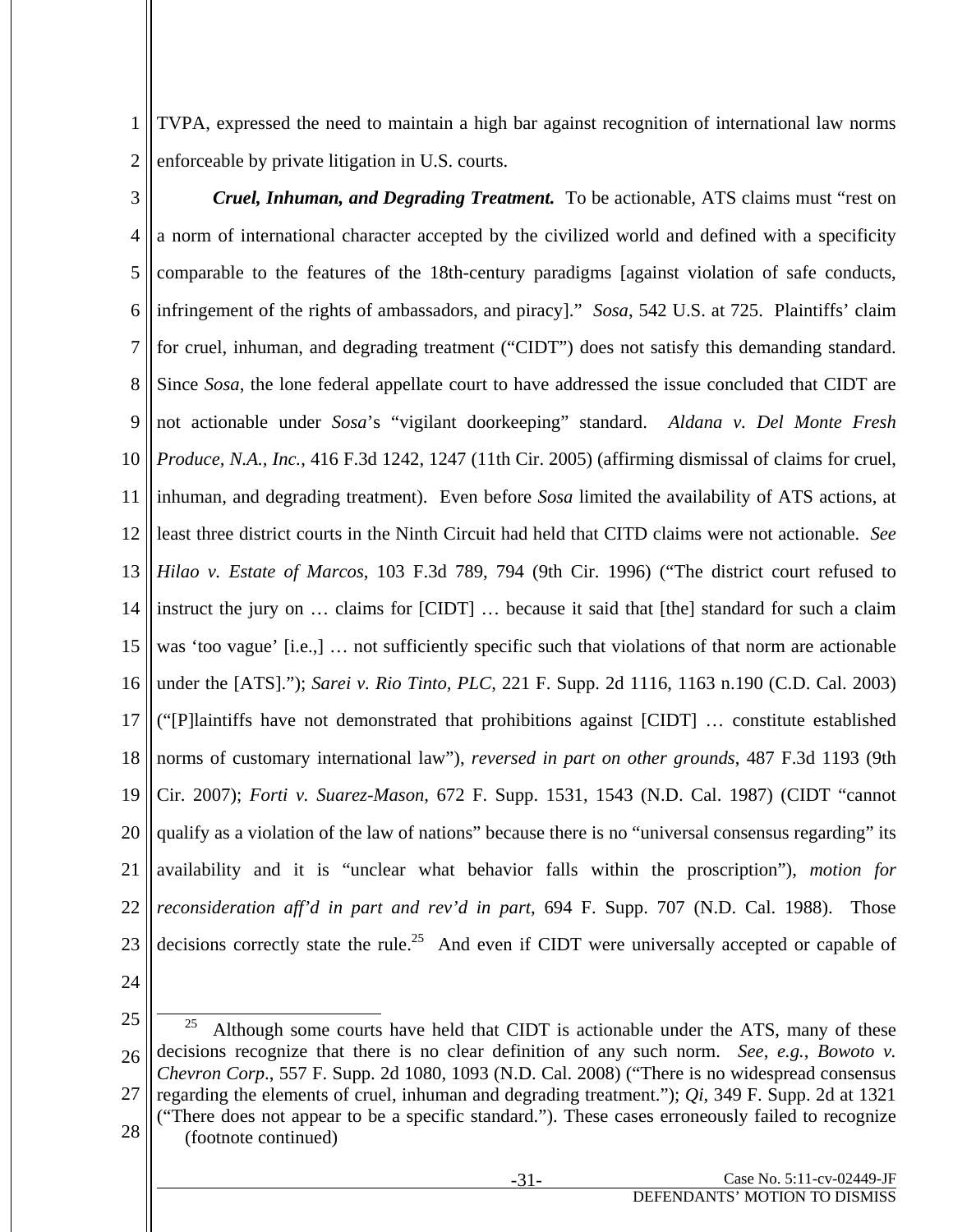1 2 specific definition, such claims would still not be actionable under the ATS because they are displaced by the TVPA. See Part II.A.2 above.

3 4 5 6 7 8 9 10 11 12 13 14 *Forced Labor.* The ATS claim for forced labor is also defective, because forced labor while in prison—the crux of Plaintiffs' allegations—is not an international law violation. A Government does not commit an international law violation every time it forces an inmate to work while in prison: "Although forced prison labor ... may be condemnable in its own right, it is ... not a state practice proscribed by international law." *Bao Ge v. Li Peng*, 201 F. Supp. 2d 14, 22 (D.D.C. 2000), *aff'd* 35 Fed. App'x 1 (D.C. Cir. 2002) (unpublished) (citing Restatement (Third) of Foreign Relations Law § 702 (1986)); *see* 1930 Forced Labor Convention of the International Labor Organization, art. 2 (excluding from definition of forced labor "[a]ny work or service exacted from any person as a consequence of a conviction …."). Forced prison labor is also permitted under the Thirteenth Amendment to the U.S. Constitution. *See Piatt v. MacDougall,* 773 F.2d 1032, 1035 (9th Cir. 1985) ("The Thirteenth Amendment does not prohibit involuntary servitude as part of imprisonment for a crime.").

15 16 17 18 19 20 21 22 23 Here, of the eight Plaintiffs who allege forced labor claims, five (Does I-V), concede that their labor was performed during service of a sentence of imprisonment. (Compl. ¶ 251). Although the remaining three (Plaintiffs He, Guifu, and Doe VI) allege that they were sentenced to reeducation in labor camps without charge (*Id.* ¶ 250), *Bao* makes clear that reeducation terms of this nature are permissible administrative decisions governed by specific procedural requirements under Chinese law, none of which is disclaimed by the Complaint. (Compl. ¶ 1). *See also* Chu Declaration, ¶¶ 33-35. Indeed, the Complaint notes that in at least one case the reeducation term was implemented in view of evidence presented by the prosecutors and police. (Compl. ¶ 119). Forced labor of this sort is not actionable under international law.

24 25 26 *Crimes Against Humanity.* The Complaint fails to establish subject matter jurisdiction under the ATS for the claimed crimes against humanity. Crimes against humanity are ordinarily  $\overline{a}$ 

<sup>27</sup> that this lack of clear definition is fatal under *Sosa*. *Abagninin v. AMVAC Chem. Corp*., 545 F.3d 733, 737-38 (9th Cir. 2008) (courts may not seek to "extend and redefine" norms).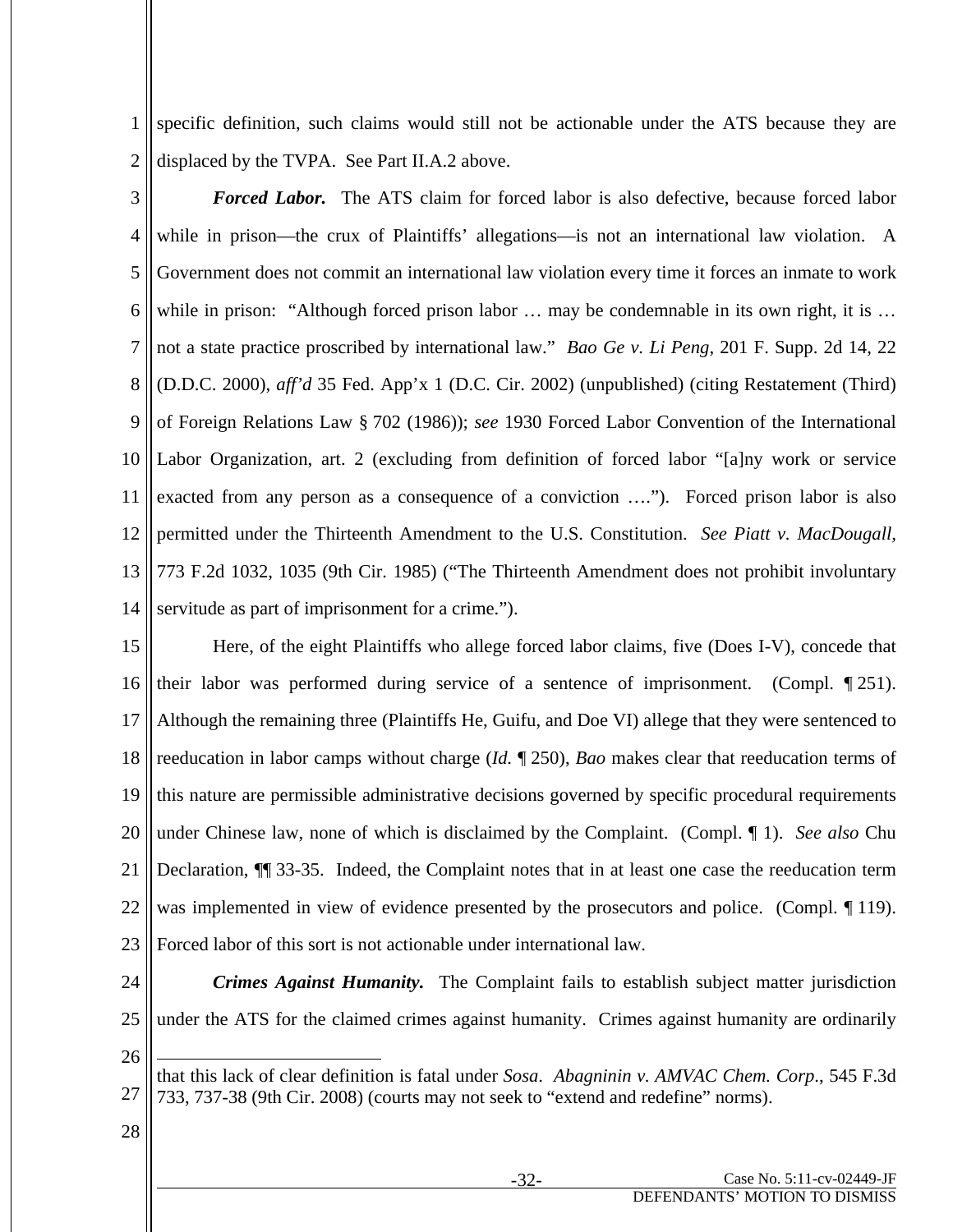1 2 3 4 5 6 7 8 reserved "only for the most heinous of crimes, such as murder and extermination, slavery, ethnic cleansing, and torture." *Aldana v. Fresh Del Monte Produce, Inc*., 305 F. Supp. 2d 1285, 1300 (S.D. Fla. 2003), *aff'd in relevant part*, 416 F.3d 1242 (11th Cir. 2005); *see*, *e.g.*, *Cabello*, 402 F.3d at 1148 ("Caravan of Death," in which a Chilean military unit "traveled to many cities in northern Chile where the military officers engaged in acts of extrajudicial killing, torture, and abuse); *Sarei*, 221 F. Supp. 2d at 1126-51 (government blockade of medicine, clothing, and other essential supplies, resulting in more than 10,000 deaths over seven years); *Doe v. Rafael Saravia*, 348 F. Supp. 2d 1112, 1157 (E.D. Cal. 2004) (atrocities by military "death squads").

9 10 11 12 13 14 15 16 The Ninth Circuit has "assum[ed], without deciding" that a crime against humanity claim requires an allegation of murder, extermination, or other predicate acts, "when committed as part of a widespread or systematic attack" directed against any civilian population, with knowledge of the attack. *See Abagninin*, 545 F.3d at 741 & n.5. The Second Circuit recently assumed that a similar standard applies. *See Talisman*, 582 F.3d at 257 (accepting the following definition as "serviceable": "[c]rimes against humanity include murder, enslavement, deportation or forcible transfer, torture, rape or other inhumane acts, committed as part of a widespread [or] systematic attack directed against a civilian population"). $^{26}$ 

17 18 19 20 21 22 As this Court explained in *Bowoto v. Chevron Corp*., No. C 99-02506, 2007 WL 2349343, at \*10 (N.D. Cal. Aug. 14, 2007), which granted summary judgment on claims for crimes against humanity even though they involved "hundreds of deaths and thousands of injuries" to villagers in retribution for protests, *id.* at \*10, "widespread" and "systematic" are demanding standards: "The concept of 'widespread' may be defined as massive, frequent, large-scale action, carried out collectively with considerable seriousness and directed against a multiplicity of victims." *Id.* at \*3

23

<sup>24</sup> 25 26 27  $26$  Some courts have noted a more demanding standard, which requires an allegation of wrongdoing in the course of armed conflict. *See, e.g., Presbyterian Church of Sudan v. Talisman Energy, Inc.*, 226 F.R.D. 456, 480 (S.D.N.Y. 2005) (citing Charter of the International Military Tribunal at Nuremberg); *Bowoto*, 2006 WL 2455752, at \*3-5 (citing Statute of the International Criminal Tribunal for the Former Yugoslavia). Because the Complaint fails even under the less demanding "widespread or systematic," standard, Defendants address that standard above, *arguendo*. Defendants reserve the right to assert that the "armed conflict" standard applies.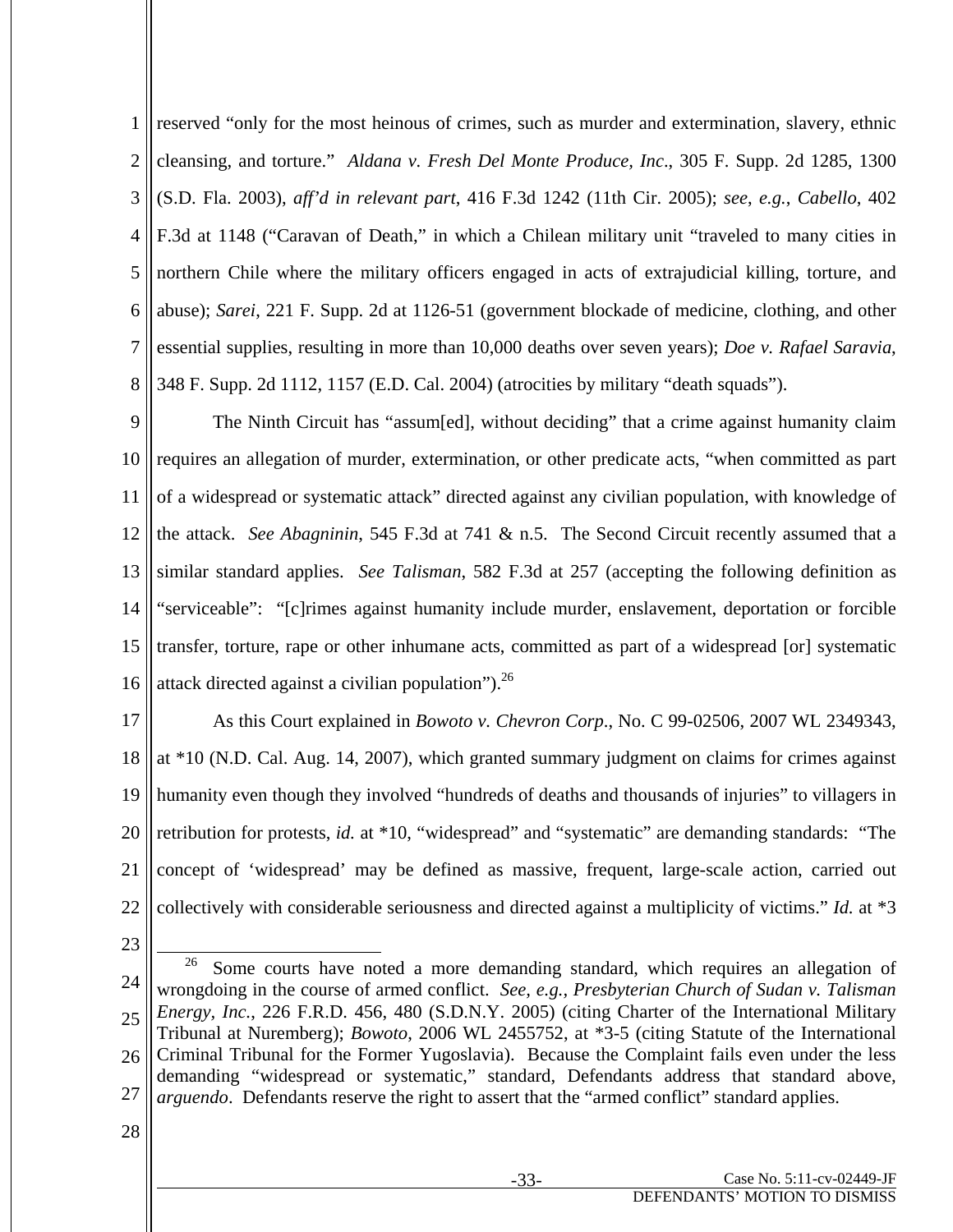1 2 3 4 5 6 7 8 9 10 (quotation omitted); *see Presbyterian Church of Sudan v. Talisman Energy, Inc*., 226 F.R.D. 456, at 479-80 (S.D.N.Y. 2005) (a widespread attack is one conducted on a large scale against many people). Likewise, "the term 'systematic' requires a high degree of orchestration and methodical planning." *Bowoto*, 2007 WL 2349343, at \*4 (quoting Darryl Robinson, *Defining 'Crimes against Humanity' at the Rome Conference*, 93 Am J. Int'l L. 43, 47 (1999)); *see also id.* ("The concept of 'systematic' may be defined as thoroughly organized and *following a regular pattern* on the basis of a common policy involving substantial public or private resources" (quotation omitted, emphasis added)); *see also Talisman*¸ 226 F.R.D. at 479-80 (systematic defined as thoroughly organized action, following a regular pattern of the basis of a common policy; there must be some preconceived policy or plan).

11 12 13 14 15 16 17 18 19 20 The crimes against humanity claim here fails to meet this standard. *First*, even granting the Complaint's speculative and unsubstantiated allegation of "many thousands" of class members (Compl. ¶ 225), the Complaint fails to allege "massive," "large scale action." Rather it alleges only that a small number of Falun Gong leaders were arrested and subjected to brutality while in police custody and in jail. As compared to the 70 to 100 *million* people who were allegedly practicing Falun Gong across all of China in 1999 (*id.* ¶ 42), the Complaint alleges that 60 to 70 people were injured as part of the so-called "103 cases" (*id.* ¶ 112), and that one to five thousand people were "arrested and charged" in connection with the so-called "Internet Cases" (*id.* ¶ 143) together with an unspecified number of people in connection with the so-called "General Surveillance Cases" (*id.* ¶ 203).

21 22 23 24 25 26 27 28 *Second*, the Complaint also fails to allege "systematic" attacks against a civilian population. The Complaint makes no effort to allege individual or class claims on behalf of the 70 to 100 million Falun Gong practitioners purportedly practicing in China in 1999. (*See id.* ¶ 225 (alleging "thousands" of class members)). Rather, the Complaint alleges that certain leaders were apprehended based on their leadership roles—the same type of targeting based on particularized and "individualized suspicion of engaging in certain behavior" held insufficient in *Bowoto.* Moreover, contrary to the requirement of a "regular pattern," the Plaintiffs allege a variety of disparate injuries, some of which were allegedly suffered while in police custody, some while in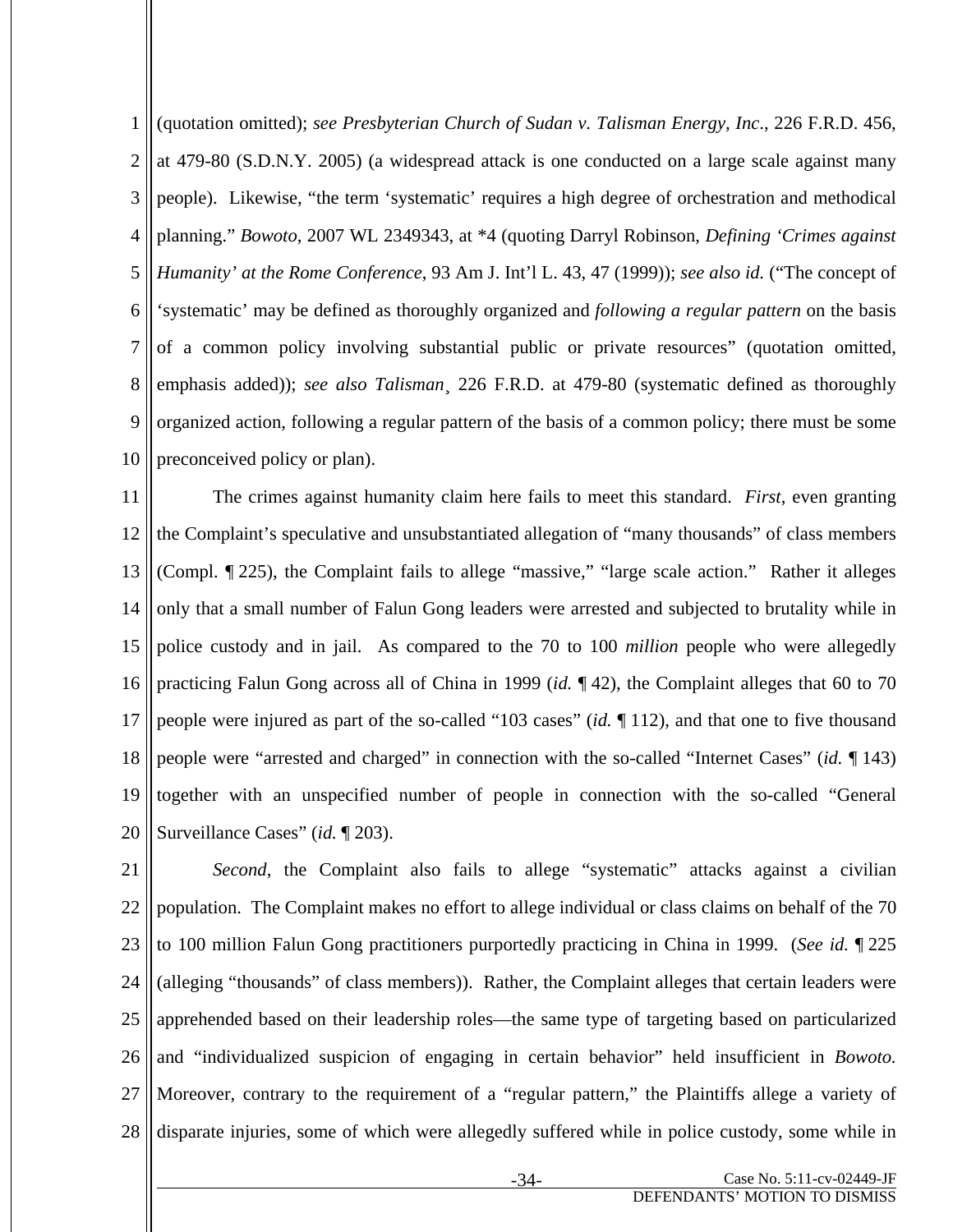1 2 3 4 5 penal institutions, and some due to due process violations. While any instance of such police misconduct is profoundly disturbing and should not be condoned, it devalues human rights law to make such allegations against Cisco and its employees, who did nothing but sell internet routers to technology companies in China as permitted by this nation's carefully considered export regulations.

- 6
- 7

## **III. THE STATE LAW PERSONAL INJURY CLAIMS SHOULD BE DISMISSED**

8 9 10 11 12 13 The Complaint alleges four state law personal injury torts: battery (Count 11); assault (Count 12); false imprisonment (Count 13); and wrongful death (Count 14) (collectively, the "State Law Claims"). Each of these claims should be dismissed with prejudice. *First*, the State Law Claims are all extraterritorial in nature. *Second*, the State Law Claims were not brought within the requisite statute of limitations periods. *Third*, Plaintiffs' allegations do not sufficiently allege aider and abettor liability.

14

## **A. California Tort Law Does Not Apply Extraterritorially**

15 16 17 18 19 20 21 22 The State Law Claims allege harms committed in China, not California. It is up to China, not California, to define whether that conduct is actionable as a matter of domestic law. *See* Restatement (Third) of Foreign Relations Law § 402 (1987) (a nation state "has jurisdiction to prescribe law with respect to ... conduct that, wholly or in substantial part, takes place within its territory; [or] … conduct outside its territory that has or is intended to have substantial effect within its territory").<sup>27</sup> For this reason, courts routinely dismiss state law claims against conduct committed entirely abroad. For example, in *In re Chiquita Bananas*, No. 08-01916-MD, 2011 WL 2163973 (S.D. Fla. June 3, 2011), the court dismissed state law claims for assault, battery,

23

<sup>24</sup> 25 26 <sup>27</sup> The Court need not determine whether Chinese law would apply to the State-Law Claims. The Complaint does not indicate that Plaintiffs are pursuing their tort claims under Chinese law, nor have Plaintiffs filed a notice of reliance upon foreign law pursuant to Fed. R. Civ. P. 44.1. *See Viera v. Eli Lilly & Co.*, No. 1:09-cv-0495-RLY-DML, 2011 WL 2144413, at \*1 (S.D. Ind. May 31, 2011) ("constru[ing] [the Complaint] to present only Indiana common law claims" because the complaint did not indicate plaintiffs were pursuing their tort claims under foreign law and had not

<sup>27</sup> filed a Rule 44.1 notice).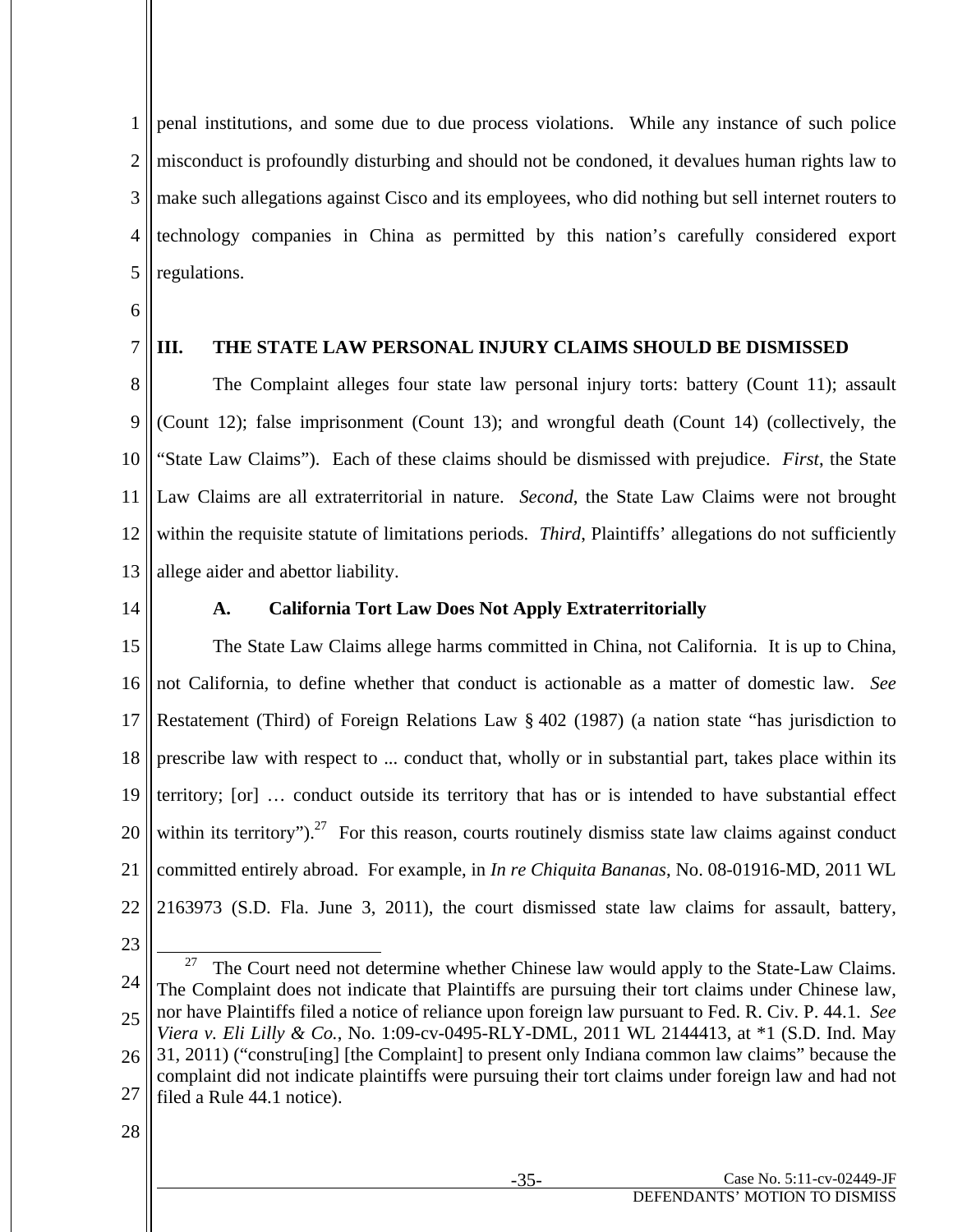1 2 3 4 5 6 7 negligence and wrongful death against a U.S. corporation for injuries in Colombia by Colombian victims at the hands of Colombian paramilitaries, reasoning that "the civil tort laws of Florida, New Jersey, Ohio, and the District of Columbia do not apply to the extraterritorial conduct," *id.* at \*45, and that such state law claims are not "matters of universal concern recognized by the community of nations," *id.* (citing *Roe I v. Bridgestone Corp.*, 492 F. Supp. 2d 988, 1024 (S.D. Ind. 2007); *Romero v. Drummond Co.*, No. 03-0575, DE 329, Slip op. at 2 (N.D. Ala. Mar. 5, 2007)).

8 9 10 11 12 13 14 15 16 Because the State Law Claims assert torts<sup>28</sup> based on extraterritorial acts that have no connection to California, this Court should summarily dismiss them. *See Maez v. Chevron Texaco Corp.*, No. C 04-00790 JSW, 2005 WL 1656908, at \*3 (N.D. Cal. July 13, 2005) ("Under California law, there is a presumption against applying state laws extraterritorially to encompass conduct occurring in a foreign jurisdiction." (citing *N. Alaska Salmon Co. v. Pillsbury Council, Inc.*, 162 P. 93, 94 (1914); *Diamond Multimedia Sys. v. Superior Court*, 80 Cal. Rptr. 2d 828, 843 n.20 (1999)); *cf. Blazevska v. Raytheon Aircraft Co.*, 522 F.3d 948, 954 (9th Cir. 2008) ("Uniformly, the cases invoke the presumption [against extraterritoriality] when applying a statute would have the effect of regulating specific conduct occurring abroad.").<sup>29</sup>

17

## **B. The State Law Claims Are Untimely**

18 19 Even if this Court were to consider them, it should dismiss the State Law Claims as barred by the applicable statutes of limitations. Under California law, the statute of limitations for the

20

23

24 25 26 27  $29$  That Cisco is located in California is not sufficient to defeat the extraterritorial nature of Plaintiffs' claims, as Plaintiffs do not allege that a single act occurred in or had an effect on California in connection with these particular torts. *See Diaz-Barba v. Kismet Acquisition, LLC*, Nos. 08-cv-1446 et al., 2010 WL 2079738, at \*7 (S.D. Cal. May 20, 2010) ("[A]cts inside the United States that are merely preparatory or incidental to the conduct at issue are, by themselves, insufficient to confer federal jurisdiction." (citing *Gushi Bros. Co. v. Bank of Guam*, 28 F.3d 1535, 1538 (9th Cir. 1994))).

<sup>21</sup> 22  $28$  Assault, battery, and false imprisonment are common law torts, but California has a wrongful death statute. *See* Cal. Civ. Proc. Code § 377.60. California courts have definitively established that this statute does not apply extraterritorially. *See*, *e.g.*, *Beckett v. MasterCraft Boat Co.*, 24 Cal. Rptr. 3d 490, 492-93 (Cal. Ct. App. 2005).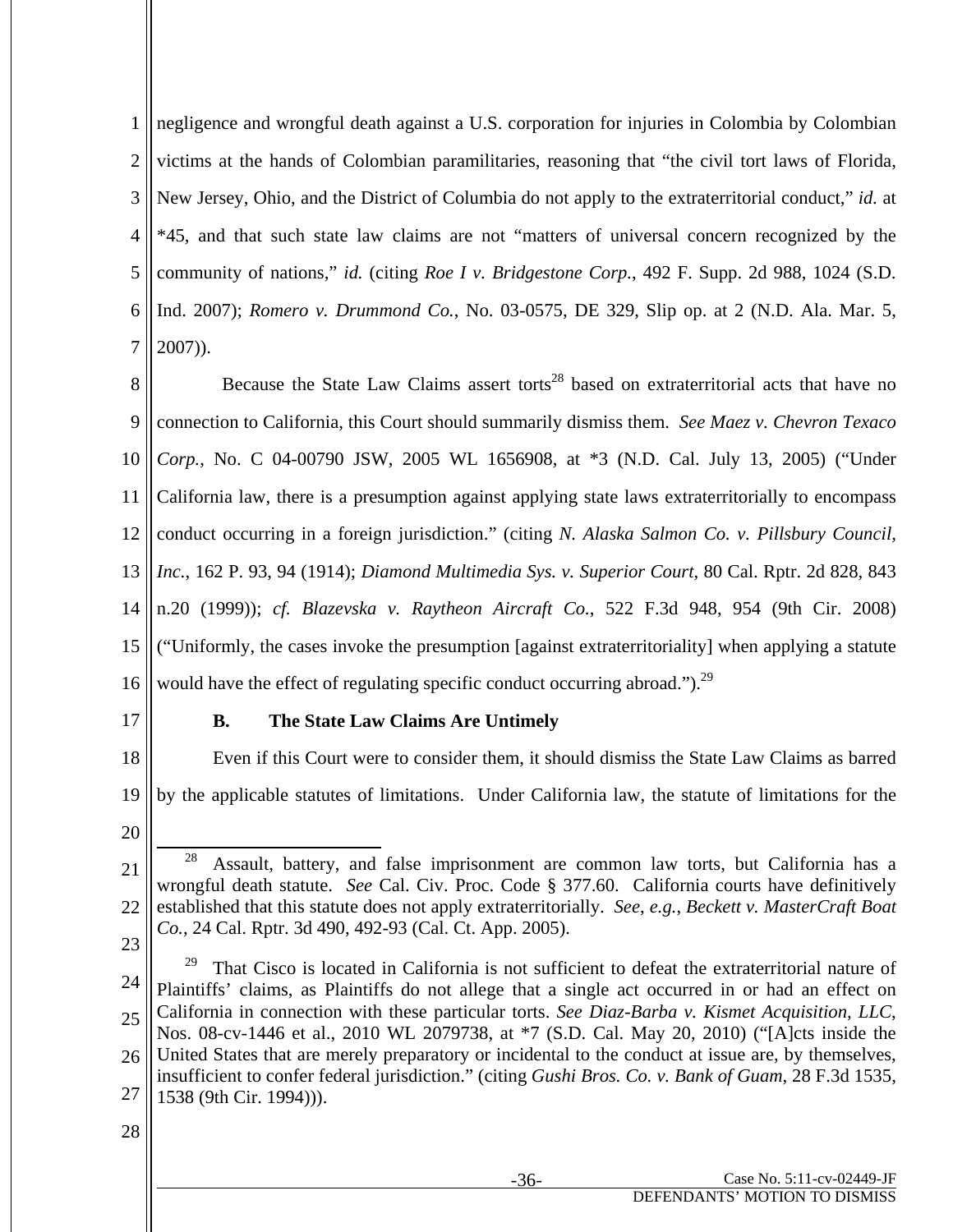1 2 3 claims of assault, battery, and wrongful death is two years, Cal. Civ. Proc. Code. § 335.1, and the statute of limitations for a claim of false imprisonment is one year, *id.* § 340(c). The Complaint, which was filed on May 19, 2011, does not satisfy these requirements.

4 5 6 7 8 9 *Wrongful Death*. The only Plaintiff alleging a claim of wrongful death is Roe VIII, on behalf of Doe VIII. Doe VIII, however, is alleged to have died "[s]ometime between August 21 and August 30, 2002." (Compl. ¶ 202). Thus, the latest date that the statute of limitations for Roe VIII's wrongful death claim expired was August 30, 2004. The Complaint was filed more than six years after the statute of limitations for this claim terminated. Because no other Plaintiff brings this claim, it must be dismissed. $30$ 

10 11 12 13 14 15 16 17 18 *False Imprisonment*. A claim of false imprisonment, which has a one-year statute of limitations, accrues when the complainant is no longer detained without legal process. The statute of limitations does not automatically continue through any form of imprisonment until release; rather, the statute of limitations begins to run when legal process is provided. *See*, *e.g.*, *Gantt v. County of Los Angeles*, No. CV 08-5979, 2008 WL 5382278, at \*6 (C.D. Cal. Dec. 23, 2008) ("A false imprisonment claim accrues when the alleged false imprisonment ends. This does not necessarily mean when a claimant is released from custody, however. False imprisonment ends when legal process is initiated against the claimant. Stated differently, a false imprisonment ends once the victim becomes held pursuant to such process …." (quotation and citations omitted)).

19 20 21 Plaintiffs Ivy He, Liu Guifu, Charles Lee, and Does I-VI bring claims for false imprisonment. Because the Complaint was filed on May 19, 2011, a claim of false imprisonment accruing before May 19, 2010 is procedurally barred. According to the Complaint:

- 22
- 23

<sup>24</sup> 25 26 27  $30$  Moreover, as discussed in footnote 25 above, the Complaint's allegation that Roe VIII is a "surviving family member" of Doe VIII (Compl. ¶ 198) is insufficient to demonstrate that Roe VIII has standing to assert a claim for wrongful death. Defendants reserve the right to seek dismissal on this basis, if necessary, following resolution of Roe VIII and Doe VIII's request to proceed anonymously. *See A.D. v. Cal. Highway Patrol*, No. C 07-5483, 2009 WL 733872, at \*4 (N.D. Cal. Mar. 17, 2009) ("Only persons enumerated in California Code of Civil Procedure section 377.60 have standing to bring a wrongful death claim.").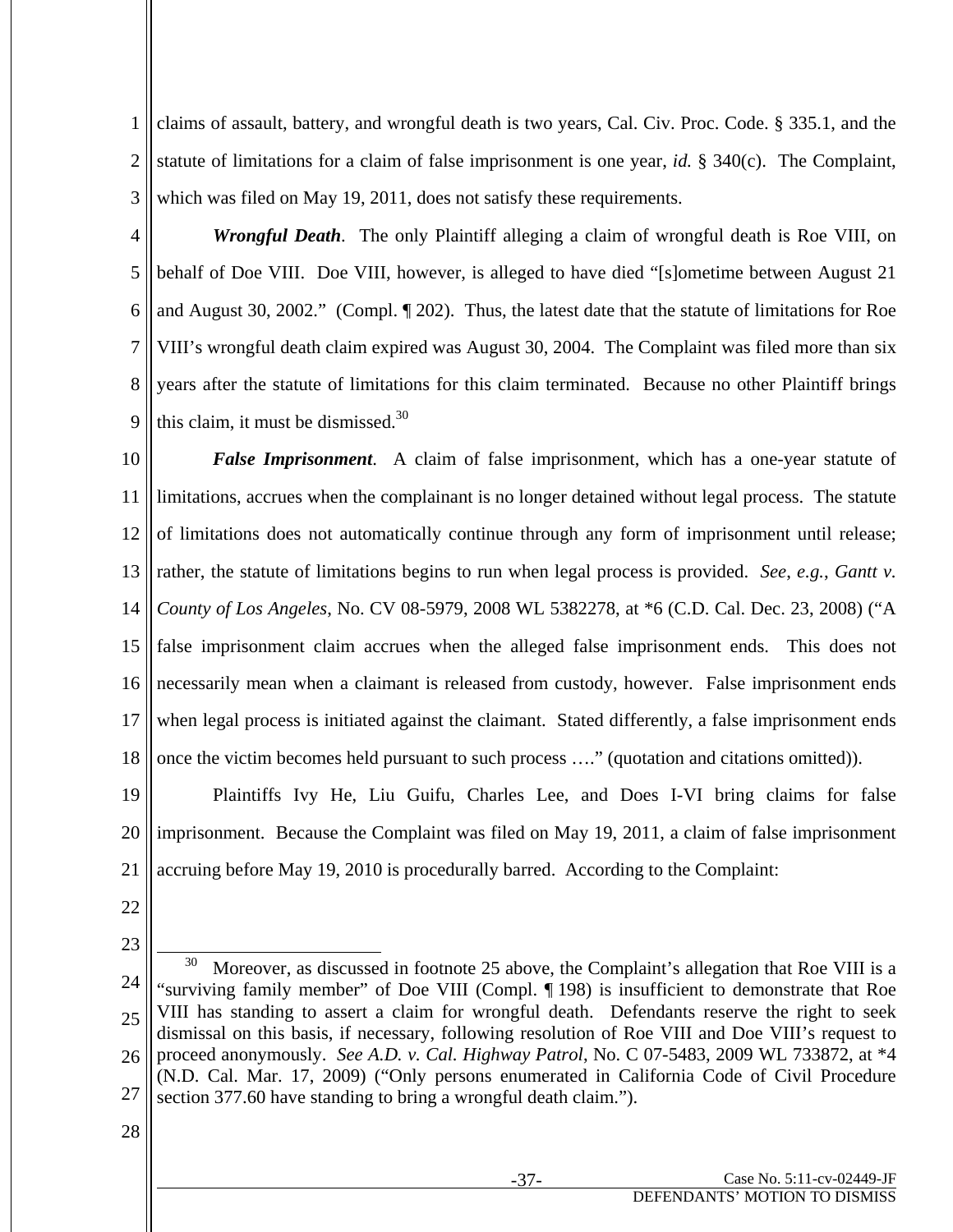| 1              | Ivy He was released from detention in November 2003, and she has resided in Canada                                   |
|----------------|----------------------------------------------------------------------------------------------------------------------|
| $\overline{c}$ | (Compl. $\P$ 133, 135, 142). Thus, the one-year statute of<br>since December 2006.                                   |
| 3              | limitations has expired.                                                                                             |
| $\overline{4}$ | <i>Liu Guifu</i> was released from custody in the summer of 2007, and "[s]oon thereafter  left                       |
| 5              | the country and came to the United States." ( <i>Id.</i> $\P$ 214). Thus, the one-year statute of                    |
| 6              | limitations has expired.                                                                                             |
| 7              | Charles Lee was released from detention in January 2006, and he returned to the United                               |
| 8              | States. ( <i>Id.</i> $\llbracket$ 197). Thus, the one-year statute of limitations has expired.                       |
| 9              | Doe II was tried in July 2003 and sentenced to a four-year prison term. (Id. ¶ 128-29).<br>$\bullet$                 |
| 10             | Applying a July 2007 release, the one-year statute of limitations has expired.                                       |
| 11             | <i>Doe V</i> was tried and sentenced to a three-year prison term in spring of 2004. ( <i>Id.</i> ¶ 164,<br>$\bullet$ |
| 12             | 167). Applying a release of spring 2007, the one-year statute of limitations has expired.                            |
| 13             | Doe VI was detained until early fall 2008. (Id. 175). Thus, the one-year statute of                                  |
| 14             | limitations has expired.                                                                                             |
| 15             | The statute of limitations for the wrongful imprisonment claims of Ivy He, Liu Guifu, Charles                        |
| 16             | Lee, Doe II, Doe V, and Doe VI has unquestionably expired. The Complaint further alleges:                            |
| 17             | <i>Doe I</i> was arrested and detained in November 2001, and charged in July 2003 (Id. 117,                          |
| 18             | 119).<br>While the Complaint alleges that Doe I was sentenced to twelve years of                                     |
| 19             | imprisonment in July 2003, the Complaint indicates that Doe I is no longer imprisoned, as                            |
| 20             | it refers to her time in prison in the past tense, states that she "is currently living in China,"                   |
| 21             | and that "[s]he is under the continued threat that the Chinese authorities can track her                             |
| 22             | religious activities." $(Id. \P\P 120-23)$ . However, no release date is provided.                                   |
| 23             | Doe III was convicted at a trial in late 2005. (Id. $\P$ 147, 150). He was sentenced to seven                        |
| 24             | and a half years of imprisonment, where he remains today. ( <i>Id.</i> $\P$ 151-52).                                 |
| 25             | <i>Doe IV</i> was convicted in 2004, and sentenced to seven years in prison. ( <i>Id.</i> ¶ 158, 160).               |
| 26             | The Complaint indicates that Doe IV is no longer imprisoned, but no release date is alleged                          |
| 27             | therein.                                                                                                             |
| 28             |                                                                                                                      |
|                |                                                                                                                      |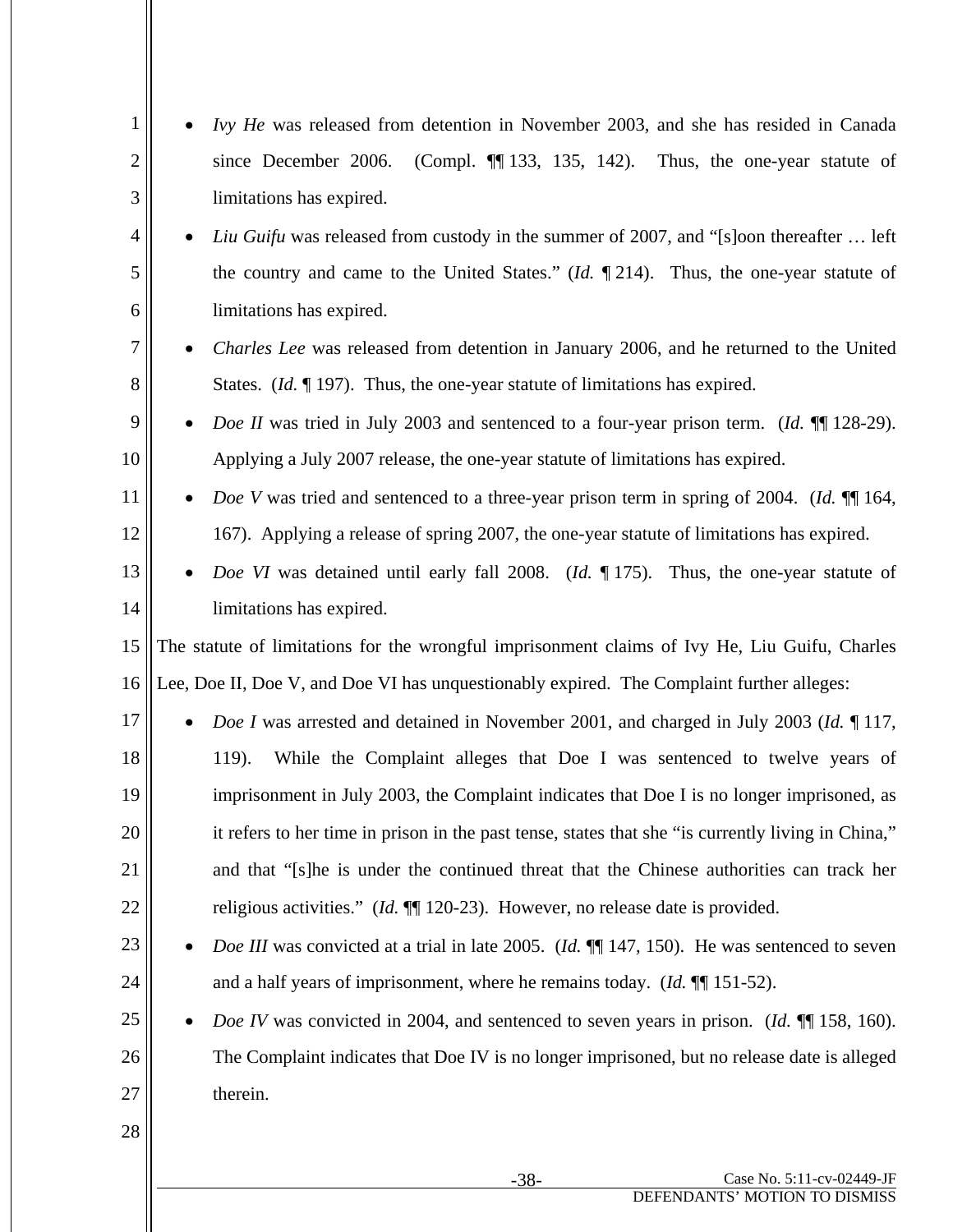1 2 3 4 Because Doe I, Doe III, and Doe IV allege that they were each tried and sentenced, they were each afforded legal process sufficient for their false imprisonment claims to accrue. Indeed, the allegations for this claim are Plaintiffs' detention "without arrest, charges, or trial." (*Id.* ¶¶ 301,  $303$ ).<sup>31</sup> Thus, Plaintiffs' claims for false imprisonment should be dismissed.

5 6 7 8 9 10 *Assault and Battery*. Claims of assault and battery, which each carry a two-year statute of limitations, have been brought by Plaintiffs Ivy He, Liu Guifu, Charles Lee, and Does I-VI. Because the Complaint was filed on May 19, 2011, any claim of assault or battery dating before May 19, 2009 is procedurally barred. For the reasons articulated above, the claims of Ivy He, Liu Guifu, Charles Lee, and Doe II, Doe V, and Doe VI are barred, as they do not allege any acts of assault and battery occurring after May 19, 2009.

11 12 13 14 15 16 17 18 19 20 21 22 23 24 Doe I, Doe III, and Doe IV do not allege that any acts of assault or battery occurred after May 19, 2009; these three Plaintiffs allege to have been sentenced in 2003, 2005, and 2004 respectively, but allege only general, vague statements in support of their assault and battery claims. (*See* Compl. ¶¶ 121 (Doe I alleges that "[i]n prison, [she] was subjected to severe torture and forced labor"); 151 (Doe III alleges that "[w]hile in prison, he was and continues to be subjected to torture and persecution"); 161 (Doe IV alleges that "[w]hile in prison, he was subjected to torture and persecution. He was deprived of sleep for weeklong periods of time, beaten, and in other ways injured physically and mentally")). These claims, on their face, do not sufficiently put Defendants on notice of specific, actionable assaults and/or batteries that are alleged to have occurred—these Plaintiffs provide no dates, descriptions, or anything other than general, conclusory allegations of injury. *See Iqbal*, 129 S. Ct. at 1949 ("[A] complaint must contain sufficient factual matter, accepted as true, to 'state a claim to relief that is plausible on its face.'" (quoting *Twombly*, 550 U.S. at 570)). Because these Plaintiffs have not alleged sufficient

25

<sup>26</sup> 27 Under Cal. Civ. Proc. Code  $\S$  352.1(a), this limitations period can be tolled for a maximum of two years due to incarceration. This statutory tolling would not bring any Plaintiff within the statute of limitations.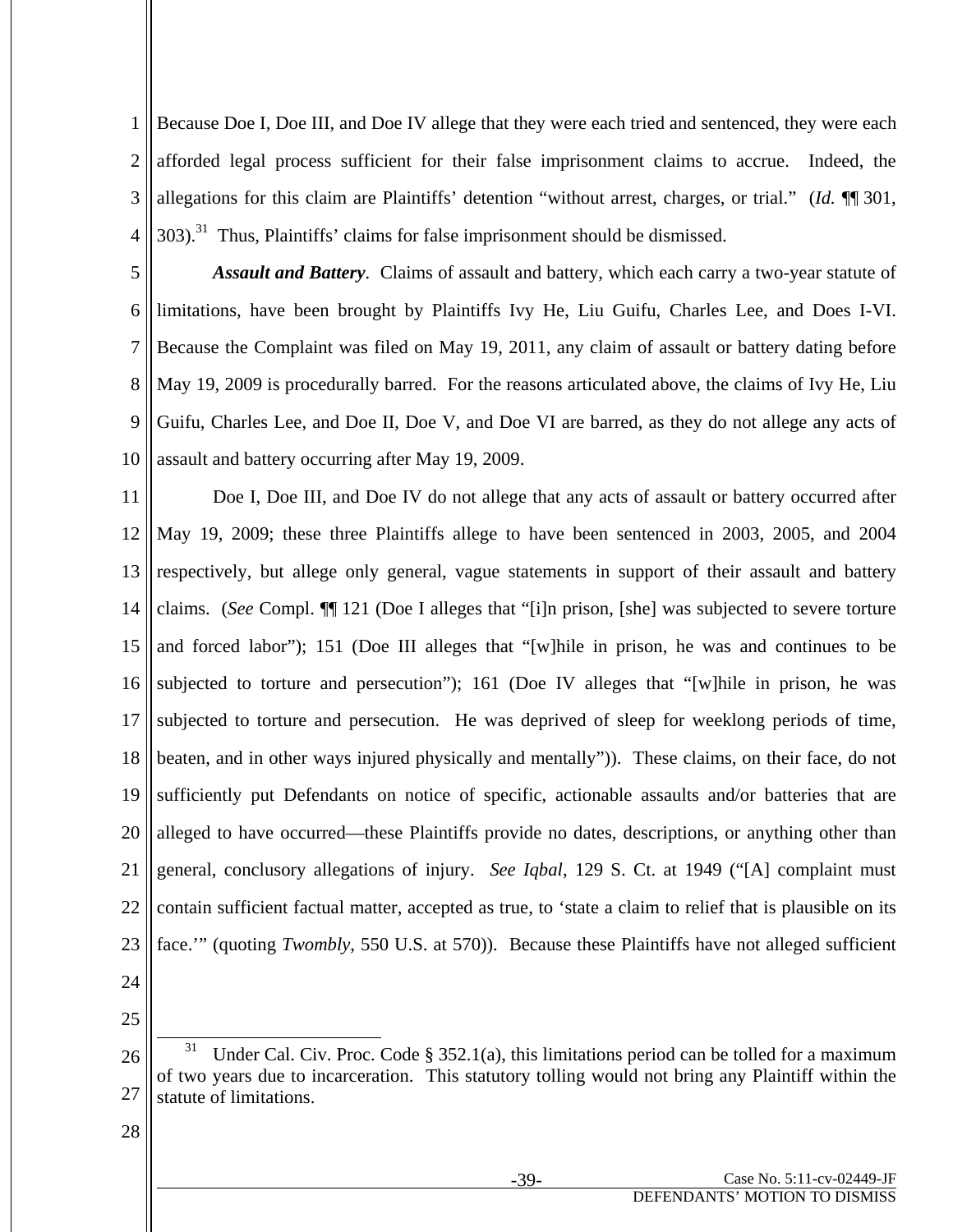1 2 facts to establish plausible, concrete claims of assault and battery to put Defendants on fair notice, these counts should be dismissed. $32$ 

3

## **C. The Allegations Do Not Support Aiding And Abetting Liability**

4 5 6 7 8 9 10 11 12 13 14 15 Even if this Court were inclined to consider Plaintiffs' State Law Claims, these claims do not allege that Defendants directly engaged in acts of assault, battery, false imprisonment, or wrongful death and fail to allege that Defendants *intended* to aid and abet Chinese police, guards, judges, and other Chinese authorities in committing these torts. Under California law, a defendant can be held liable for aiding and abetting "only if he or she knew that a tort had been, or was to be, committed, and acted *with the intent of facilitating the commission of that tort*." *Id.* at 407; *see Casey v. U.S. Bank Nat'l Ass'n*, 26 Cal. Rptr. 3d 401, 407 (Cal. Ct. App. 2005) (citation omitted) (quoting *Gerard v. Ross*, 251 Cal. Rptr. 604, 613 (Cal. Ct. App. 1988)); *see also Fox v. Cal. Physicians' Serv.*, No. A122803, 2009 WL 1163880, at \*4 (Cal. App. April 30, 2009) (unpublished) ("A civil cause of action for aiding and abetting necessarily requires a defendant to reach a conscious decision to participate in tortious activity for the purpose of assisting another in performing a wrongful act." (quotation omitted)).

16 17 18 19 20 21 22 23 24 The Complaint falls far short of this requirement. It alleges only that Cisco, by providing the Chinese government with technology used in building the Golden Shield, provided "substantial assistance or encouragement to the CCP" in carrying out these acts and that Defendants' conduct was a "substantial factor in causing harm to Plaintiffs." (Compl. ¶ 289, 297, 306, 311). Because Plaintiffs allege only intent to supply technology, and not any intent to facilitate the commission of a specific tort, the State Law Claims warrant dismissal. Moreover, because there are multiple steps between Cisco's provision of general networking infrastructure to entities selling to the Chinese government and the commission by Chinese police and prison

25

<sup>26</sup> 27 Equitable tolling is unavailable because the Complaint does not satisfy "the plaintiff's burden to plead and prove" a toll. *Beagle v. Rite Aid Corp.*, No. C 08-1517, 2009 WL 3112098, at \*11 (N.D. Cal. Sept. 23, 2009).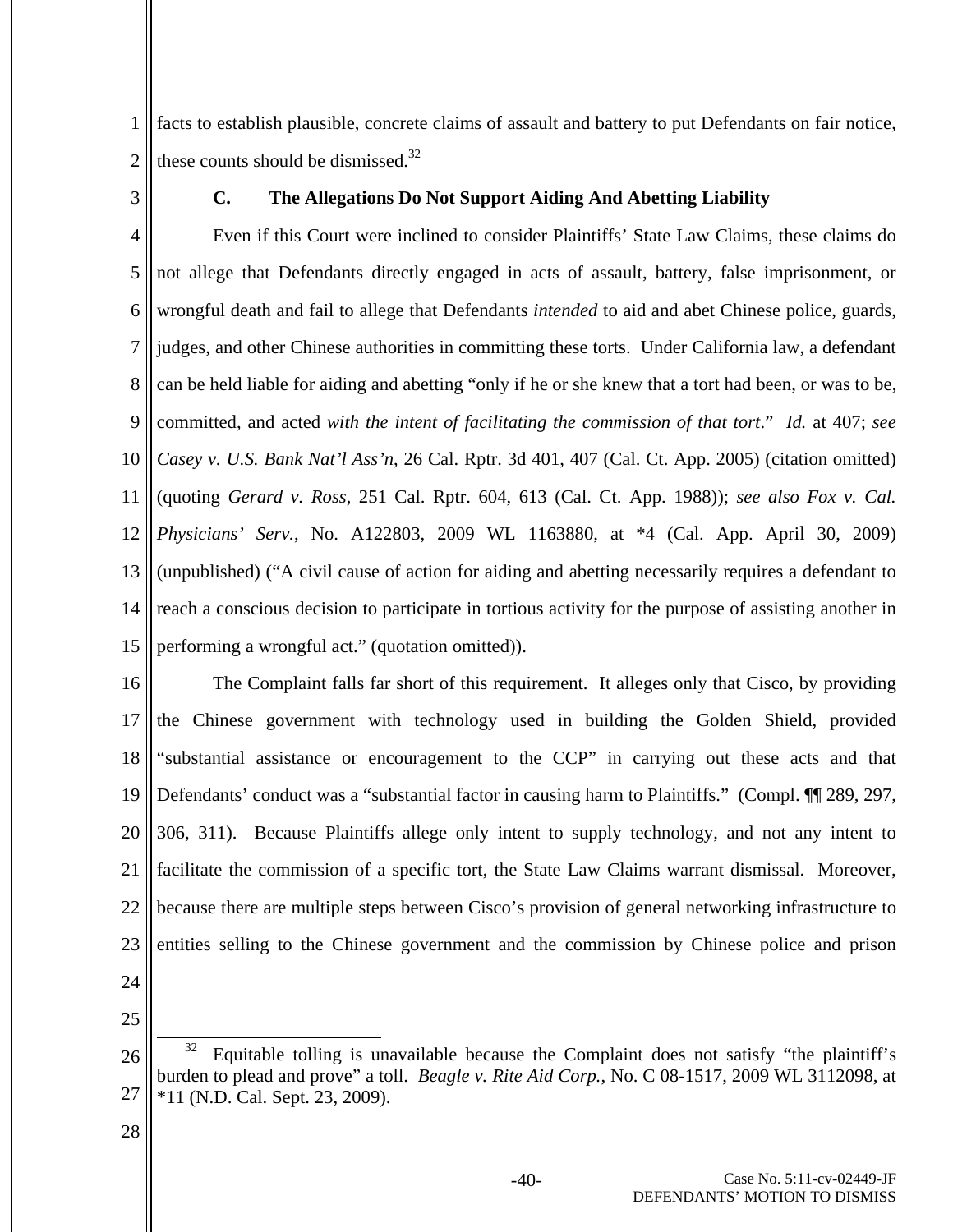1 2 guards of torts of assault, battery, false imprisonment, and wrongful death, the Complaint fails to allege that Cisco provided "substantial assistance."

3

4

## **IV. THE UNFAIR BUSINESS PRACTICES CLAIM SHOULD BE DISMISSED**

5 6 7 8 The Court should dismiss with prejudice Plaintiffs' claim of unfair business practices, brought under California Business and Professions Code § 17200 *et seq.* (the "UCL"). *First*, the UCL does not apply extraterritorially. *Second*, the UCL does not extend to the sort of injuries alleged by Plaintiffs.

9

## **A. The UCL Does Not Apply Extraterritorially**

10 11 12 13 14 15 16 17 18 19 20 21 California courts have repeatedly recognized that California's UCL "does not support claims by non-California residents where none of the alleged misconduct or injuries occurred in California." *Meridian Project Sys., Inc. v. Hardin Constr. Co., LLC*, 404 F. Supp. 2d 1214, 1225 (E.D. Cal. 2005) (citing *Norwest Mort., Inc. v. Superior Court*, 85 Cal. Rptr. 2d 18, 23 (Cal. Ct. App. 1999); *see also Nestle*, 748 F. Supp. 2d at 1122 ("California courts have consistently held that out-of-state plaintiffs may not bring Unfair Competition Law claims for out-of-state misconduct or injuries."); *Oracle Corp. v. SAP AG*, 734 F. Supp. 2d 956, 968 (N.D. Cal. 2010) (dismissing unfair competition claim because "the UCL does not apply to out-of-state conduct that does not cause injury in California"); *Arabian v. Sony Elec., Inc.*, No. 05-cv-1741, 2007 WL 627977, at \*9 (S.D. Cal. Feb. 22, 2007) (dismissing UCL claim because "[t]here is a presumption against California law being given extraterritorial effect when the wrongful act as well as the injury occurred outside California").

22 23 24 25 26 27 28 Here, none of the Plaintiffs is a California resident. Further, none of the alleged misconduct or injuries is alleged to have occurred in California. While Plaintiffs allege in passing the presence of certain signatures on contracts in California and that a custom surveillance system was designed in California (Compl. ¶ 315), none of these acts is alleged to have caused Plaintiffs' injuries. *See Nestle*, 748 F. Supp. 2d at 1122-23 (dismissing UCL claim for failing to "articulate any theory through which the child-laborer Plaintiffs were harmed by Defendants' Californiabased conduct"). Thus, Plaintiffs' UCL claim should be dismissed with prejudice.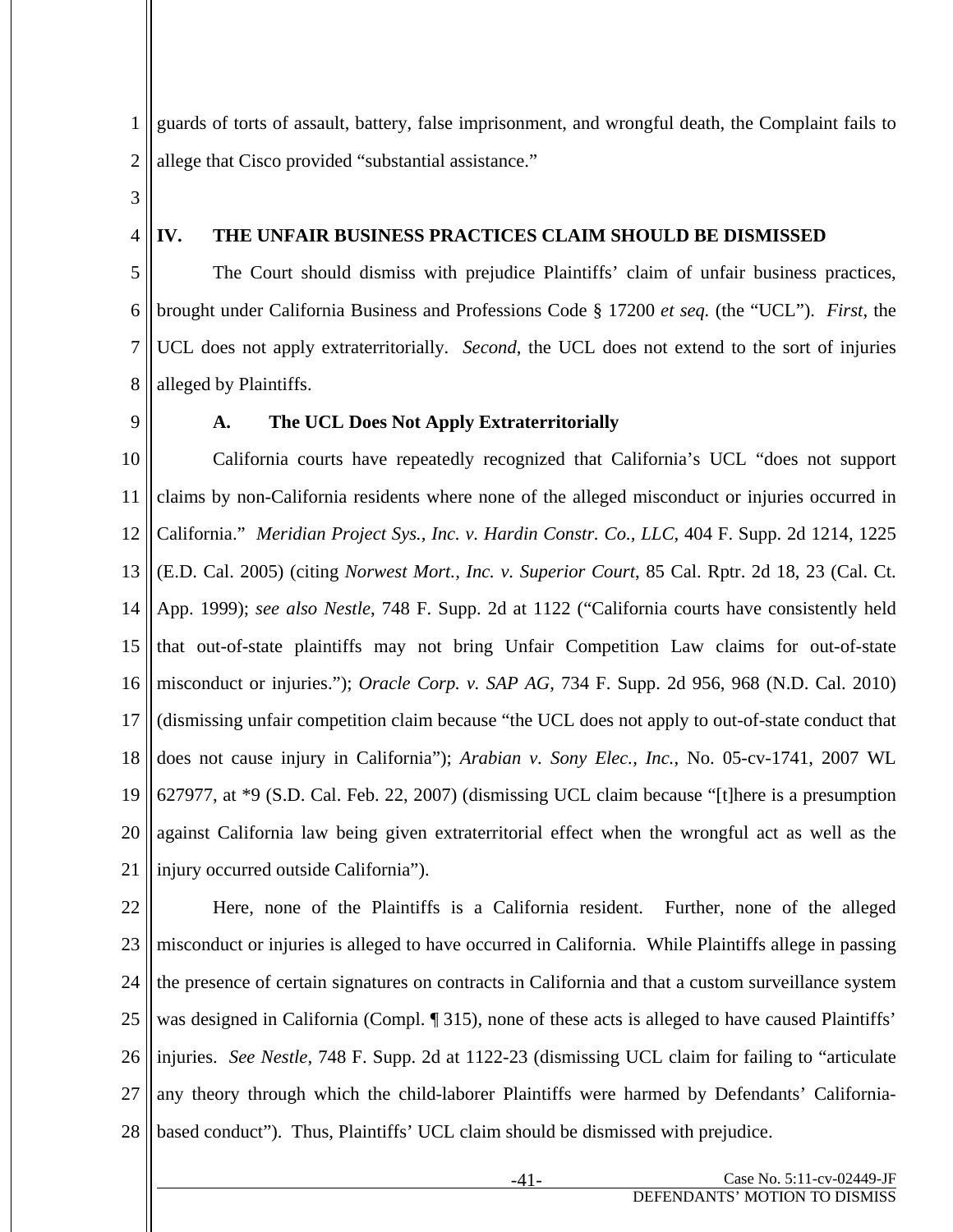1

#### **B. The Allegations Of Lost Income Are Too Attenuated**

2 3 4 5 6 7 8 9 10 11 12 13 14 15 16 17 Even if the Court were to entertain Plaintiffs' UCL claim, it should be dismissed because the relationship between Plaintiffs' purported injury and Cisco's conduct is far too "remote, attenuated and consequential." *Lorenzo v. Qualcomm Inc.*, No. 08-cv-2124, 2009 WL 2448375, at \*6 (S.D. Cal. Aug. 10, 2009) (dismissing UCL claim). Plaintiffs allege that Cisco's sales of internet equipment "gave Cisco an unfair competitive advantage over its competitors" (Compl. ¶ 316) with the result that "Plaintiffs lost income that they could not receive during the period of their detention" (*id.* ¶ 317). Plaintiffs are not competitors with Cisco, nor do Plaintiffs explain how Defendants' alleged acts may have provided Cisco with any competitive advantage. Moreover, as the Complaint itself alleges, Plaintiffs lost income as a result of the independent actions of Chinese government actors, negating any UCL claim against Cisco. *See Jane Doe I v. Wal-Mart Stores, Inc.*, No. CV 05-7307, 2007 WL 5975664, at \*6 (C.D. Cal. Mar. 30, 2007) ("Plaintiffs do not allege facts showing that they lost money 'as a result of' Defendant's false or deceptive advertising. Plaintiffs do not even claim to be consumers of Defendant's products. Instead, Plaintiffs claim to have lost money as a result of the independent actions of their employers, who were influenced by Defendant's actions."). The UCL claims here stretch the notion of unfair competition beyond the bounds of recognition.

18

#### 19 20 **V. THE ELECTRONIC COMMUNICATIONS PRIVACY ACT CLAIM SHOULD BE DISMISSED**

21 22 23 24 25 The Court should dismiss Plaintiffs' claim brought under § 2512(1) of the ECPA. *First*, the ECPA does not apply extraterritorially. *Second*, § 2512 does not afford a private right of action. *Third*, the technology at issue is not designed so as to be "primarily useful for the purpose of the surreptitious interception of wire, oral, or electronic communications," as required by the ECPA. *Fourth*, Defendants satisfy the exception to ECPA liability afforded by § 2512(2).

26

## **A. The ECPA Does Not Apply Extraterritorially**

27 28 The Complaint does not allege that any "surreptitious interception of wire, oral, or electronic communications" took place in the United States; rather, every act of surreptitious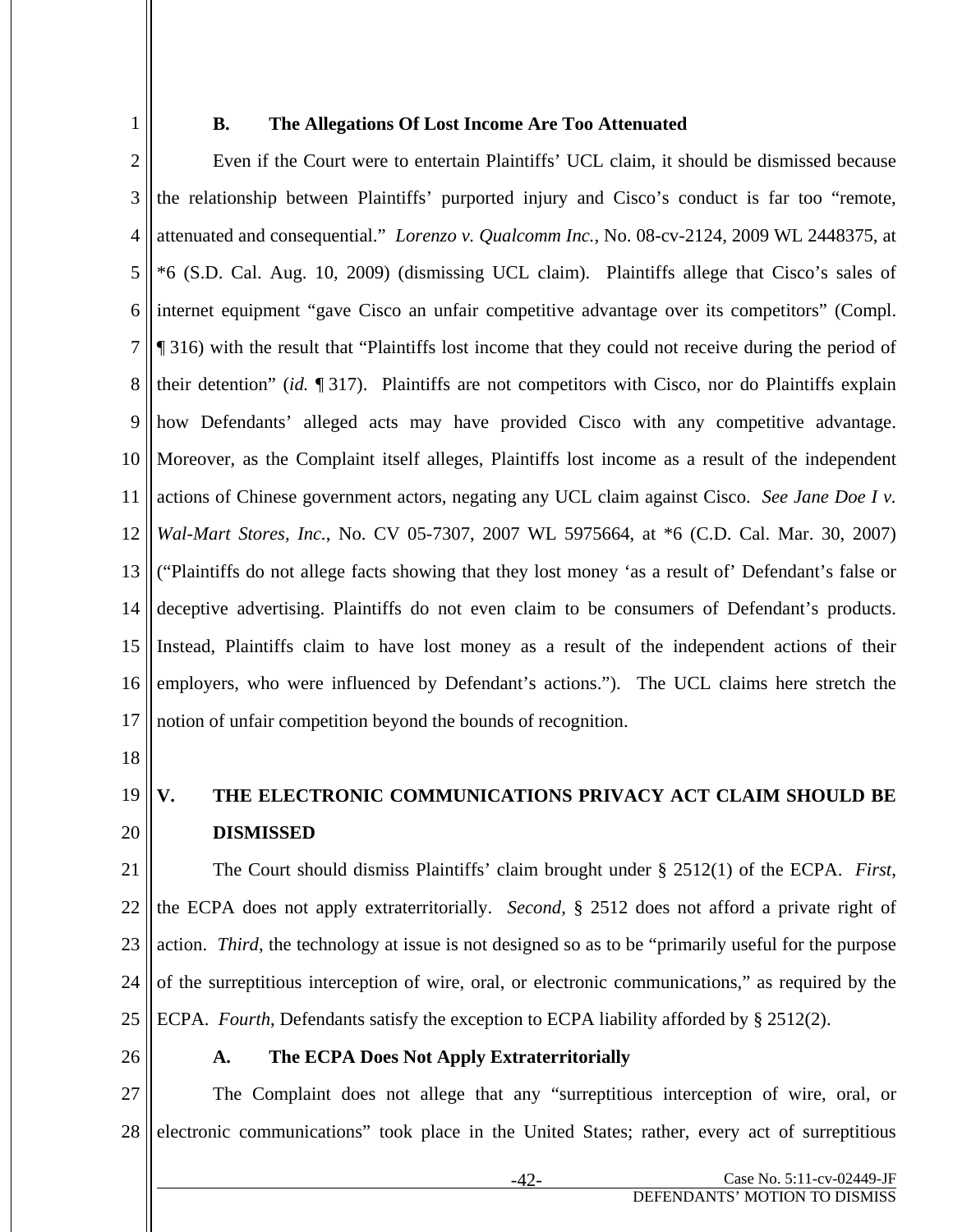1 2 3 4 5 interception associated with Defendants' technology is alleged to have occurred in China, conducted by Chinese authorities. Because the only alleged acts that could give rise to an ECPA claim occurred extraterritorially, Plaintiffs' ECPA claim should be dismissed. As discussed above in Part II.B, there is a strong presumption against the extraterritorial application of statutes absent a "clear indication" of congressional intent. *See Morrison*, 130 S. Ct. at 2877-78.

6 7 8 9 10 11 12 13 14 As this Court found in *Zheng v. Yahoo! Inc.*, No. C-08-1068 MMC, 2009 WL 4430297 (N.D. Cal. Dec. 2, 2009), this strong presumption applies against ECPA, for "no language in the ECPA itself suggests an intent that its provisions apply to interceptions and disclosures occurring in other countries," *id.* at \*3, and "the available legislative history not only fails to include any statement indicating Congress intended the ECPA to apply outside the United States, the legislative history, specifically, Senate Report No. 99-541, clearly expresses Congress's intent that the ECPA not apply to interceptions outside the United States," *id*. The court accordingly dismissed with prejudice allegations that Yahoo! disclosed certain information about Chinese Yahoo! users to the Chinese government, which then used that information to injure those users,

16 17 18 19 20 21 22 23 24 25 Although it does not appear that any court has expressly considered whether the ECPA applies outside the United States, the Ninth Circuit, as the Yahoo! Defendants note, has held that the version of the Wiretap Act in existence prior to its amendment by the ECPA had "no extraterritorial effect." *See United States v. Peterson*, 812 F.2d 486, 492 (9th Cir. 1987)…. In so holding, the Ninth Circuit cited two Second Circuit decisions, each of which, in turn, cited the reasoning set forth in *United States v. Toscanino*, 500 F.2d 267 (2d Cir. 1974). In finding that the pre-ECPA version of the Wiretap Act had "no application outside of the United States," the Second Circuit, in *Toscanino*, relied on a statement in the legislative history that "[t]he term 'wire communication,' as used in the [Wiretap Act], is intended to refer to communications 'through our Nation's communications network,'" *see id.* at 279 (quoting 1968 U.S.C.C.A.N. 2178), and the fact that the [Wiretap Act], in "prescribing the procedures to be followed in obtaining a wiretap authorization," made "no provision for obtaining authorization for a wiretap in a foreign country." *See id.* 

26 27 *Id*. *Zheng*'s thorough analysis of the language and history of the ECPA and the Wiretap Act similarly establish that Plaintiffs' ECPA claim cannot apply extraterritorially here, and this Court should dismiss that claim with prejudice.

<sup>15</sup> *id.* at \*4. In reaching this conclusion, the court reasoned: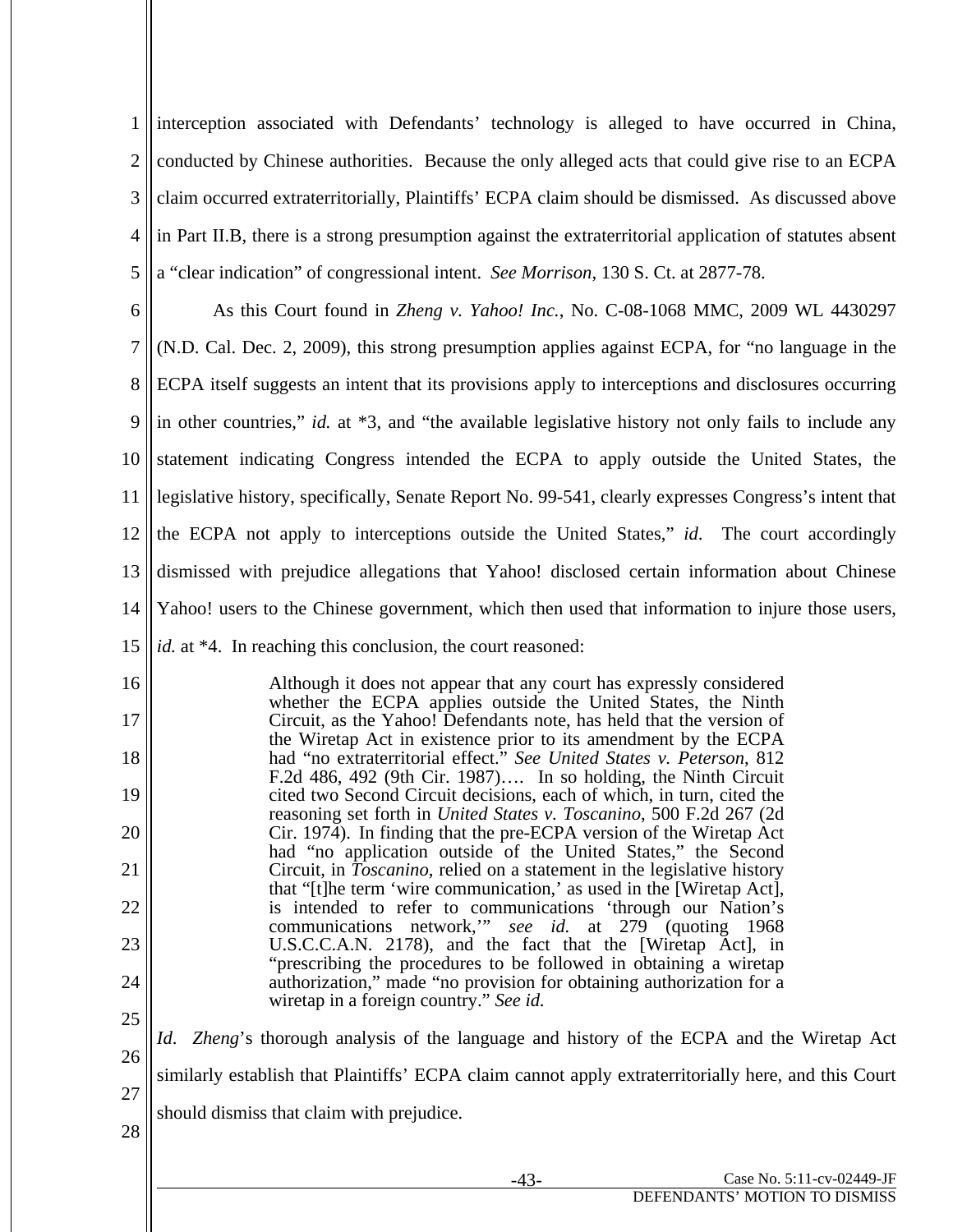1

## **B. There Is No Private Right of Action Under ECPA § 2512**

2 3 4 5 6 7 8 9 10 11 12 13 14 15 16 17 18 19 20 21 22 23 24 25 26 27 28 Plaintiffs' ECPA claim should additionally be dismissed because § 2512 of the ECPA does not provide a private right of action. Section 2512(1) provides in relevant part: [A]ny person who intentionally … (b) manufactures, assembles, possesses, or sells any electronic… or other device, knowing or having reason to know that the design of such device renders it primarily useful for the purpose of the surreptitious interception of wire, oral, or electronic communications … shall be fined under this title or imprisoned not more than five years, or both. 18 U.S.C. 2512(1)(b).<sup>33</sup> Further, § 2520(a) of the ECPA provides that "any person whose wire, oral, or electronic communication is intercepted, disclosed, or intentionally used in violation of this chapter may in a civil action recover from the person or entity … which engaged in *that violation* such relief as may be appropriate." (emphasis added). Most courts—including every circuit court of appeals to address the issue—agree that the plain language of § 2520 does not afford a private right of action for violation of § 2512 for two reasons. *First*, civil liability under § 2520 attaches only to the person or entity that engaged in "that violation," *i.e.*, the person or entity that "intercepted, disclosed, or intentionally used" the plaintiff's communication. Because  $\S$  2512(1)(b) is limited to the manufacture, assembly, possession, or sale of a device, but not the actual interception, disclosure, or intentional use of the device, no private right of action against the manufacturer is available. *Second*, § 2520 closely tracks the criminal offenses set out in § 2511 (*i.e.*, the interception, disclosure, or intentional use of intercepted communications), not those set out in § 2512; thus, § 2520 is intended to provide a private right of action for § 2511 violations, but not § 2512 violations. The court in *Potter v. Havlicek*, 3:06-CV-211, 2008 WL 2556723 (S.D. Ohio June 23, 2008), examined this issue in detail. In *Potter*, defendant Deep Software was alleged to have manufactured and sold a software product which, once installed, automatically records and stores all activity on that computer. *Id.* at \*2. In assessing whether Deep Software could be sued under Although the Complaint does not specify which subsection of  $\S$  2512(1) is at issue, the language of the ECPA allegations track subsection § 2512(1)(b). Nonetheless, the analysis above is the same under any subsection.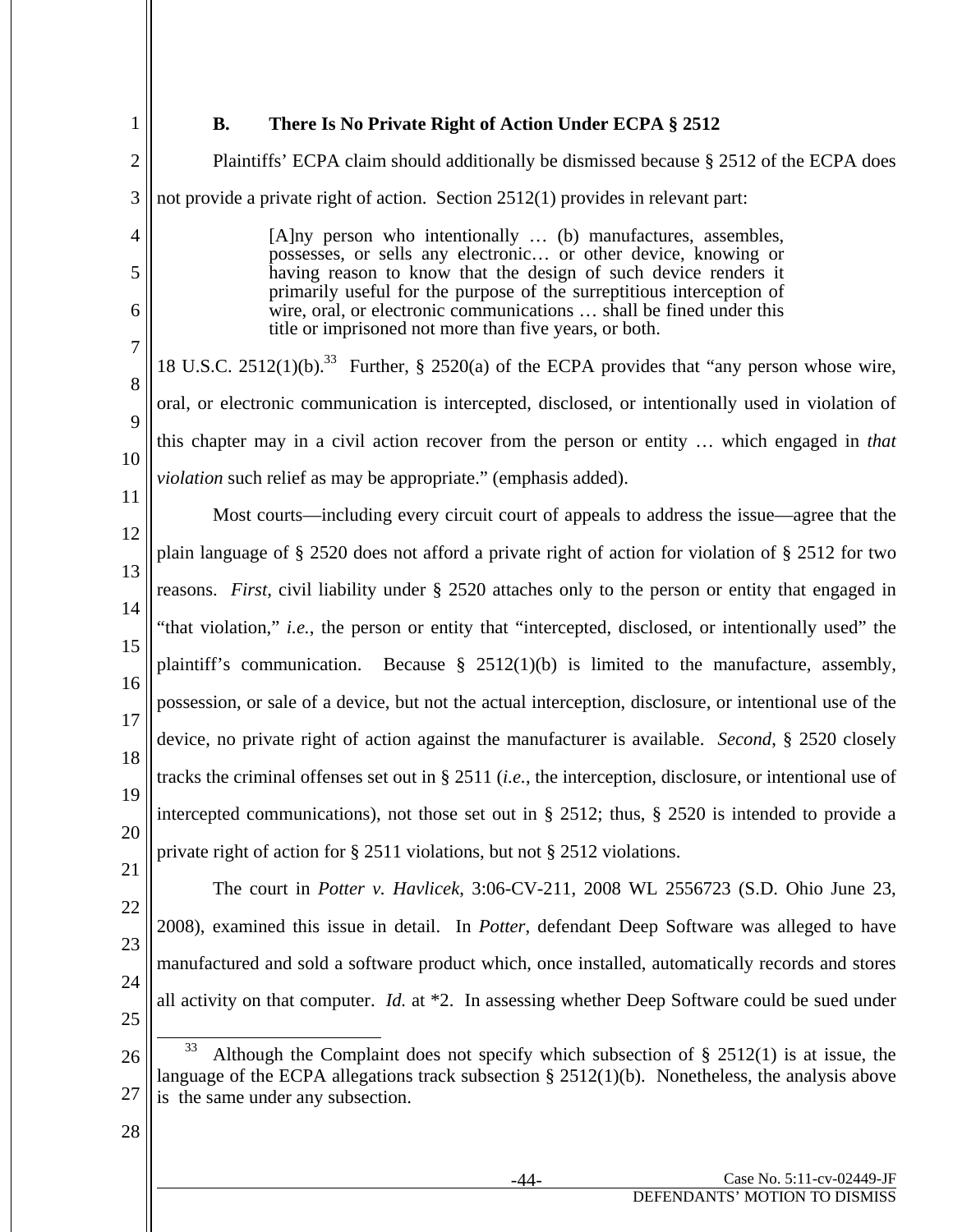1 2 3 4 5 6 7 § 2512 for manufacturing and selling the software, the Court concluded that, "based upon a reading of the current version of the plain language of section 2520," no such private right exists under § 2512. *Id.* at \*5. The court adopted the analysis of *DIRECTV, Inc. v. Nicholas*, 403 F.3d 223, 227 (4th Cir. 2005), which held that "[t]he express language of § 2520 is … not susceptible to a construction which would provide a cause of action against one who manufactures or sells a device in violation of § 2512 but does not engage in conduct violative of § 2511" (quoting *Flowers v. Tandy Corp.*, 773 F.2d 585, 588-89 (4th Cir. 1985)).

8 9 10 11 12 13 14 15 16 17 18 *Potter* further noted that no circuit had found that a private right of action exists for violation of § 2512. *See id.*, 2008 WL 2556723, at \*5-6 (citing *DIRECTV v. Robson*, 420 F.3d 532, 539 (5th Cir. 2005); *DIRECTV, Inc. v. Treworgy*, 373 F.3d 1124, 1127-28 (11th Cir. 2004)). District courts concur that § 2512 does not provide a private right of action. In *In re DIRECTV, Inc.*, No. C-02-5912, 2004 WL 2645971, at \*8 (N.D. Cal. July 26, 2004), for example, Judge Ware held that, "[l]ike  $\S 2511(1)(a)$ ,  $\S 2512(1)(b)$  is a criminal statute. Unlike  $\S 2511(1)(a)$ , however, there is no parallel statute which provides a private right of action for violations of § 2512(1)(b). … Therefore, the plain language of § 2520(a) does '[not] create a private right of action against a person who possesses a device in violation of § 2512.'" (quoting *Treworgy*, 373 F.3d at 1129). Because no private right of action exists for alleged violations of § 2512, Plaintiffs' ECPA claim should be dismissed with prejudice.

19

## **C. The Cisco Products Are Not Devices Primarily Useful for Interception**

20 21 22 23 24 25 26 27 28 Plaintiffs' ECPA claim should be dismissed as well because none of the Cisco products at issue is a "device" that is "primarily useful for the purpose of surreptitious interception" under § 2512(1)(b). Section §2512(1)(b) applies to a person who "manufactures, assembles, possesses, or sells any electronic, mechanical, or other device, knowing or having reason to know that the design of such device renders it primarily useful for the purpose of the surreptitious interception of wire, oral, or electronic communications." Although the Complaint contains conclusory allegations that the Golden Shield technology was used by Chinese authorities to identify Falun Gong practitioners that Defendants supposedly knew that the Golden Shield technology would ultimately be used in this manner, Plaintiffs offer no factual allegations that the technology at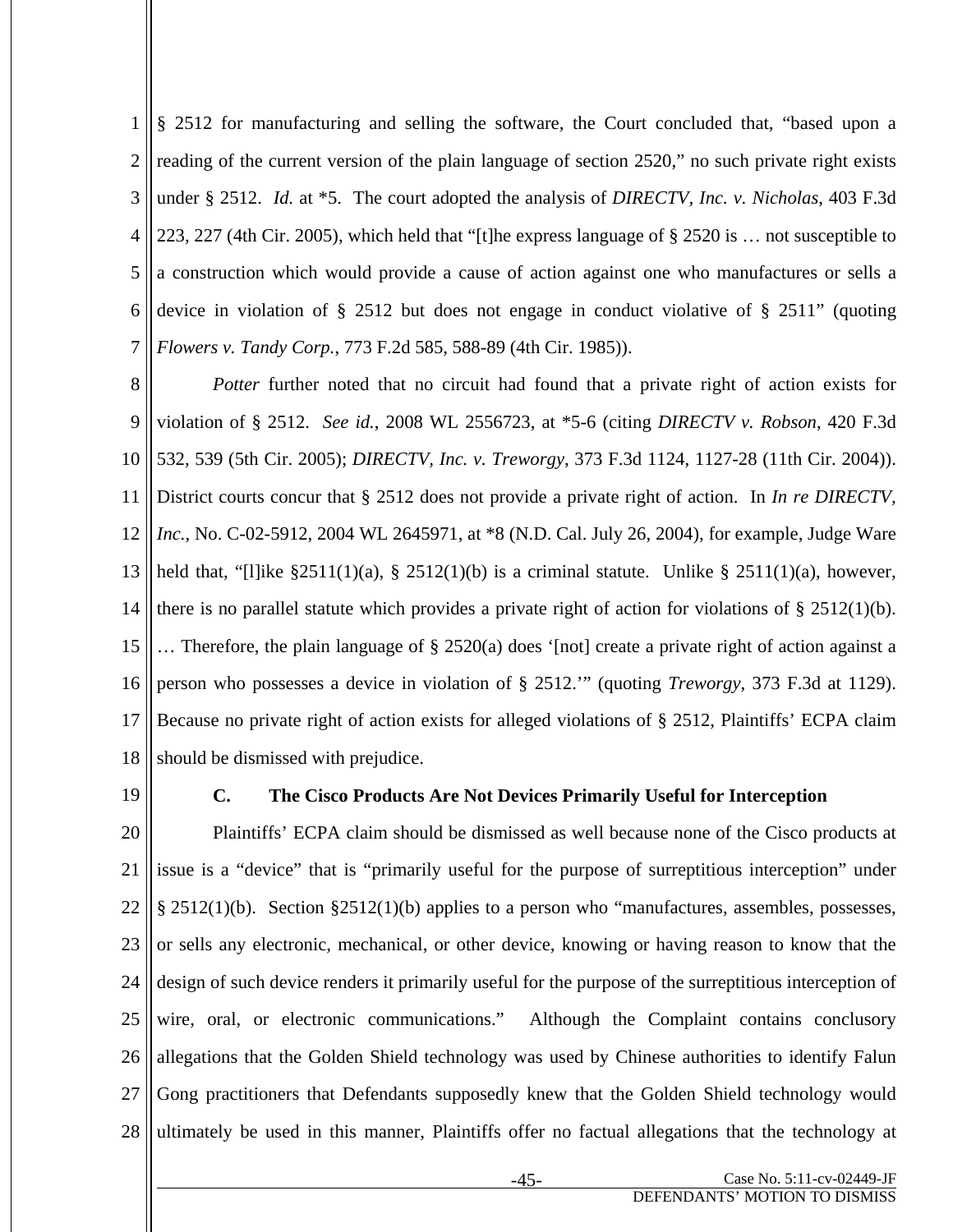1 2 3 4 5 6 7 8 9 issue itself was *primarily* useful for the purpose of surreptitious interception. To the contrary, as the Complaint itself acknowledges, the technology's primary usefulness was to provide China with fundamental infrastructure "to keep the Chinese internet up and running." (Compl. ¶ 74(1)). Plaintiffs concede as much, alleging, for example, that Defendants created "[a]n international internet gateway system with a small number of physical entry points into the Chinese network, called 'gateways,' and the high level of capacity required to keep the Chinese internet up and running…." (*Id.*). Even if it were true that Chinese authorities used Cisco's technology in part to identify Falun Gong practitioners, the Complaint does not and cannot allege that this was Cisco's primary purpose in selling internet equipment in China.

10

#### **D. The Allegations Concern Exempted "Normal Course of Business" Activity**

11 12 13 14 15 16 17 18 19 20 21 Finally, even if the activities alleged in the Complaint were actionable under ECPA, Defendants fall within the exemption from  $\S$  2512(1) liability afforded by  $\S$  2512(2). This provision states in relevant part that it shall not be unlawful for "a provider of wire or electronic communication service or an officer, agent, or employee of … such a provider, in the normal course of the business of providing that wire or electronic communication service, … to … manufacture, assemble, possess, or sell any electronic, mechanical, or other device knowing or having reason to know that the design of such device renders it primarily useful for the purpose of the surreptitious interception of wire, oral, or electronic communications." 18 U.S.C. § 2512(2)(a). In this case, even if Defendants manufactured, assembled, possessed, or sold a device that was primarily useful for surreptitious interception, Defendants nonetheless provided such electronic communication services in the normal course of their business.<sup>34</sup>

- 22
- 23
- 24 25

<sup>26</sup> 27 34 As in *Zheng*, 2009 WL 4430297, at \*4, if "plaintiffs' [UCL] claim … is based on the theory that defendants violated the ECPA, the [UCL] claim likewise is subject to dismissal with prejudice" for the reasons set forth in Part V.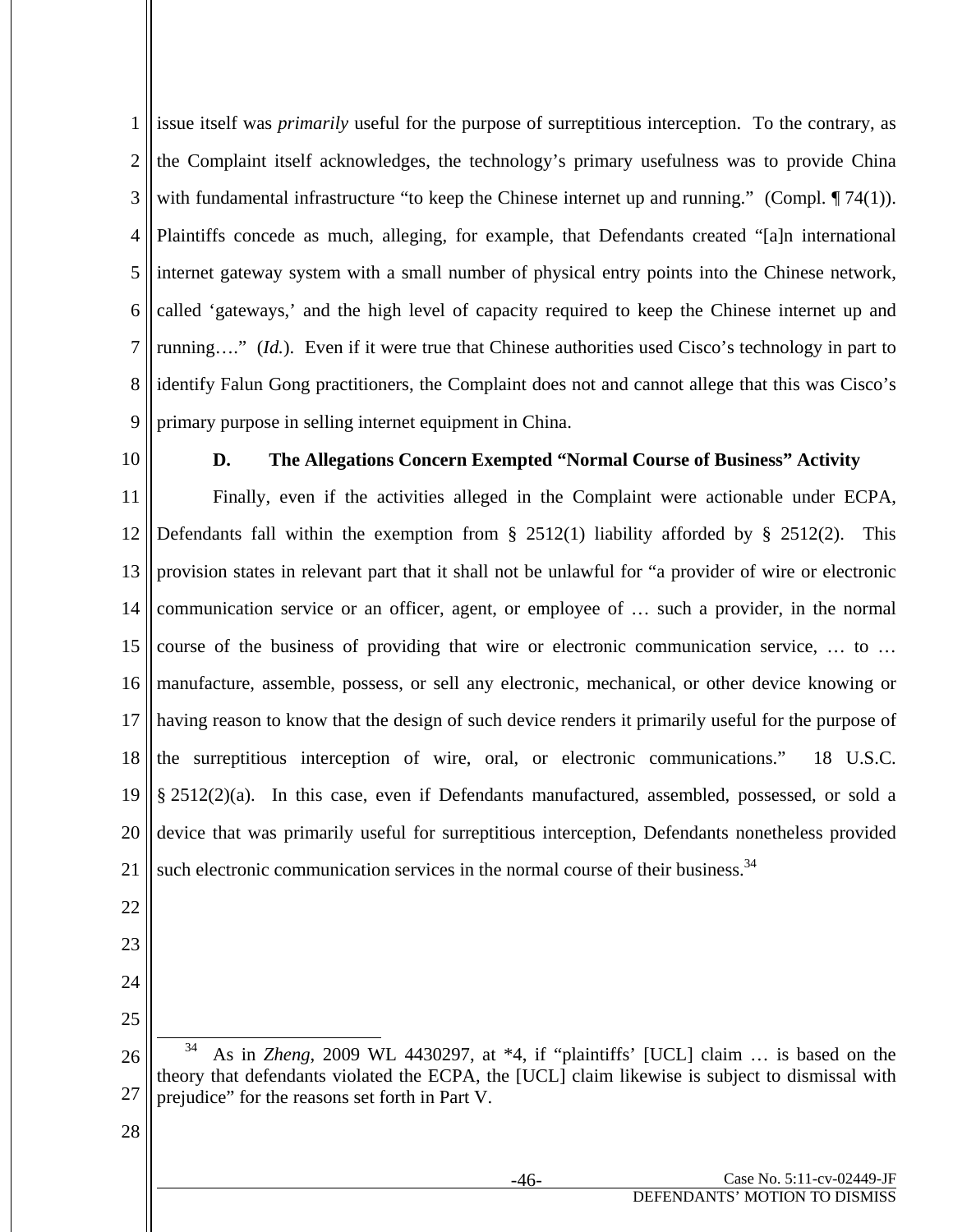#### 1 2 **VI. PLAINTIFFS FAIL TO ALLEGE ANY ACTIONABLE CLAIMS AGAINST INDIVIDUAL CISCO EXECUTIVES**

3 4 5 6 The Court should dismiss Plaintiffs' claims against Cisco's CEO John Chambers and Cisco executives Thomas Lam and Owen Chan, for the Complaint fails to allege a single fact to suggest that any of these high-ranking executives at Cisco had any knowledge of the wrongful acts alleged in the Complaint, much less any purpose to assist them.

7 8 9 10 11 12 13 14 15 16 17 18 19 20 21 22 For example, the Complaint alleges that Chambers, as Cisco's CEO, directs and supervises Cisco's operations in China (Compl. ¶ 26) and that he met with Jiang Zemin while the Golden Shield was being developed (*id.* ¶ 28). These allegations, however, do not give rise to a plausible claim that the CEO of Cisco is individually liable for the human rights violations alleged in the Complaint, for the mere fact of a meeting with a particular party establishes nothing about what was said there or done as a result. *See Iqbal*, 129 S. Ct. at 1950 ("where the well-pleaded facts do not permit the court to infer more than the mere possibility of misconduct," the complaint has not shown the pleader is entitled to relief); *U.S. ex rel. DeCesare v. Americare In Home Nursing*, 757 F. Supp. 2d 573, 587 (E.D. Va. 2010) (allegations of CEO's position, coupled with authorization to sign documents, "fall far below the threshold for surviving a motion to dismiss"); *F.T.C. v. Swish Marketing*, No. C 09-03814, 2010 WL 653486, at \*5 (N.D. Cal. Feb. 22, 2010) (holding that, under *Iqbal* and *Twombly*, "conclusory assertions of authority—untethered to virtually any supportive facts—do not support an inference of [CEO]'s involvement"). Chambers's alleged actions are so far removed from any plausible claim of liability, that his inclusion as a defendant in this lawsuit is little more than a transparent attempt to garner untoward publicity for Plaintiffs' lawsuit.

23 24 25 26 27 28 The same is true of Plaintiffs' allegations against Chan and Lam. Chan is alleged to be a top-level executive at Cisco working on Cisco's China operations, who worked with Chinese Public Security in marketing, designing, and implementing the Golden Shield in China. (Compl. ¶¶ 30-31). Likewise, Lam is alleged to be a top-level executive at Cisco who authorized Cisco's Golden Shield operations under the authority of Chan and Chambers. (*Id.* ¶ 34). However, aside from conclusory assertions of authority, the Complaint is devoid of any supportive facts that give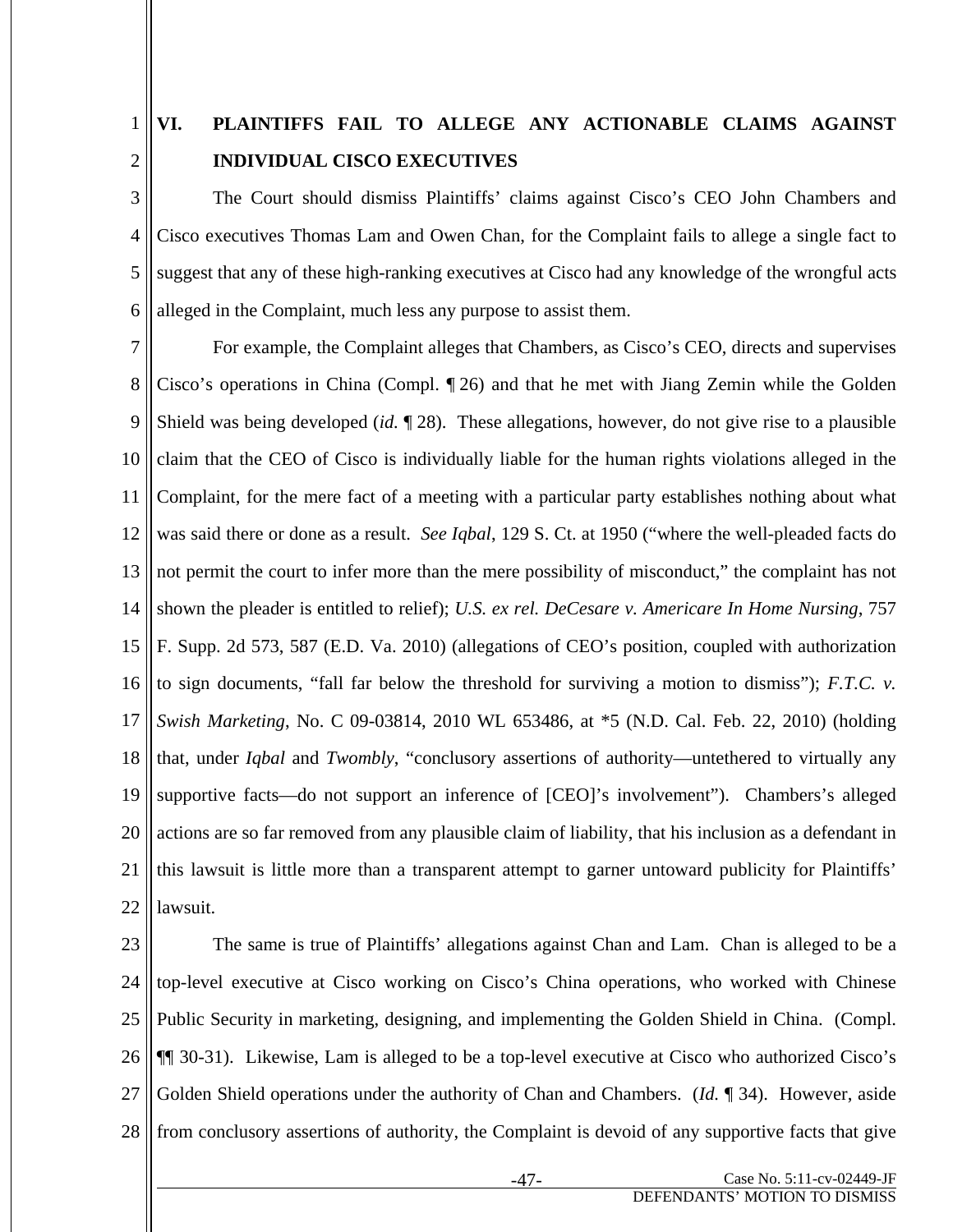| 1  | rise to a plausible claim against Chan or Lam for the unlawful acts alleged to have been conducted             |
|----|----------------------------------------------------------------------------------------------------------------|
| 2  | by third-party Chinese authorities. See Atwell v. Gabow, Nos. 06-cv-2262, 07-cv-2063, 2008 WL                  |
| 3  | 906105, at *9 (D. Colo. Mar. 31, 2008) ("[L]egal conclusions parading as 'facts'  have no place                |
| 4  | in a Rule $12(b)(6)$ analysis under <i>Twombly.</i> "). In other words, allegations that Chan or Lam           |
| 5  | helped to design or market the infrastructure of the Golden Shield, without a single factual                   |
| 6  | allegation beyond pure speculation of their participation in acts of persecution and abuse of Falun            |
| 7  | Gong practitioners, fail to satisfy the plausibility standard articulated in <i>Iqbal</i> and <i>Twombly</i> . |
| 8  | Accordingly, the claims against Defendants John Chambers, Owen Chan, and Thomas                                |
| 9  | Lam should be dismissed.                                                                                       |
| 10 | <b>CONCLUSION</b>                                                                                              |
| 11 | For the foregoing reasons, the Complaint should be dismissed in its entirety.                                  |
| 12 |                                                                                                                |
| 13 | DATED:<br>New York, New York                                                                                   |
| 14 | August 4, 2011<br><b>QUINN EMANUEL URQUHART &amp;</b>                                                          |
| 15 | SULLIVAN, LLP                                                                                                  |
| 16 |                                                                                                                |
| 17 | By: /s/ Kathleen M. Sullivan                                                                                   |
| 18 | Kathleen M. Sullivan<br>Faith E. Gay                                                                           |
| 19 | <b>Isaac Nesser</b>                                                                                            |
| 20 | 51 Madison Avenue, 22d Floor,<br>New York, New York 10010-1601                                                 |
| 21 | $(212)$ 849-7000                                                                                               |
| 22 | <b>Attorneys for Defendants</b>                                                                                |
| 23 |                                                                                                                |
| 24 |                                                                                                                |
| 25 |                                                                                                                |
| 26 |                                                                                                                |
| 27 |                                                                                                                |
| 28 |                                                                                                                |
|    | Case No. 5:11-cv-02449-JF<br>$-48-$                                                                            |
|    | DEFENDANTS' MOTION TO DISMISS                                                                                  |

Ш